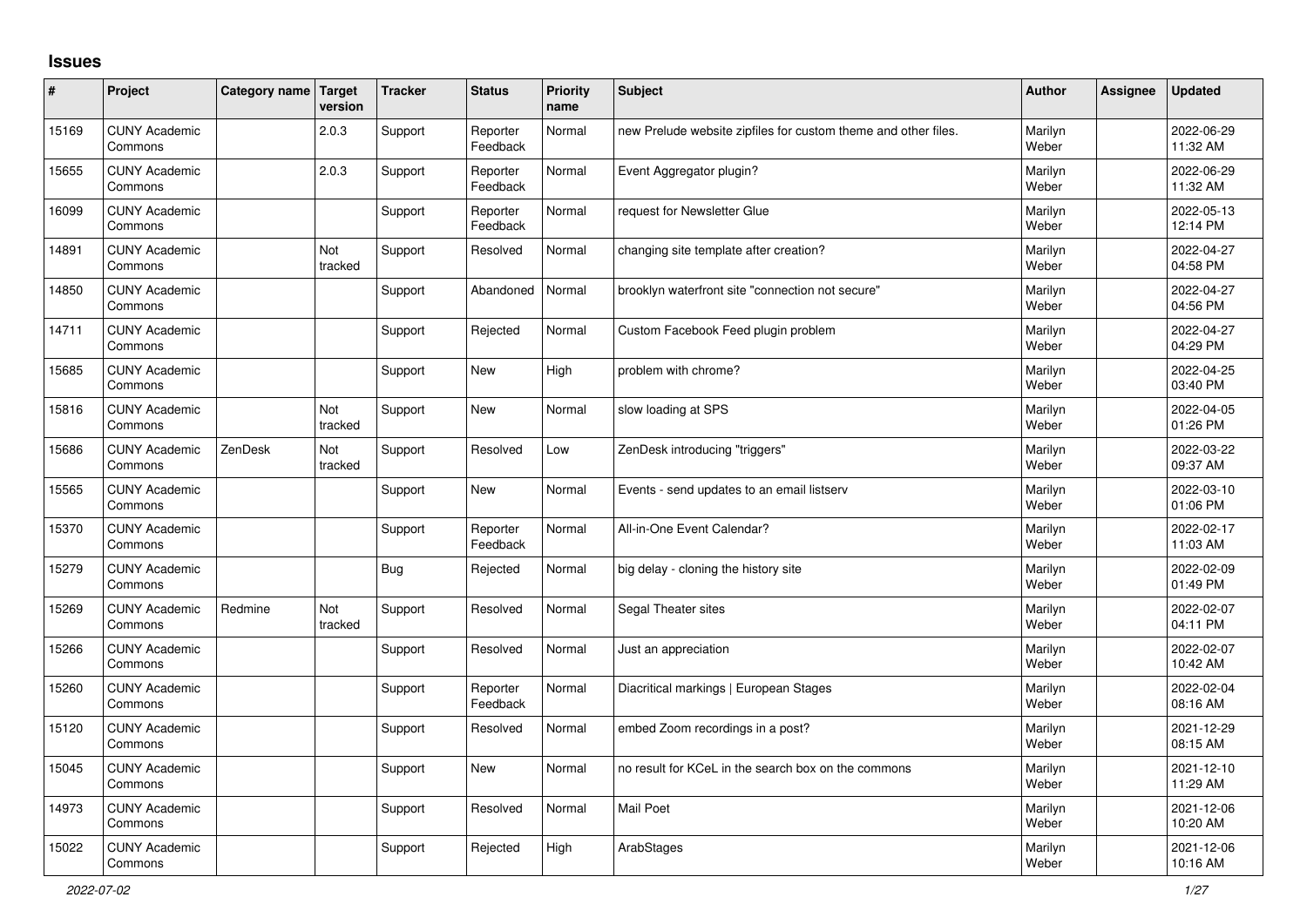| $\vert$ # | Project                         | Category name   Target            | version               | <b>Tracker</b> | <b>Status</b>        | <b>Priority</b><br>name | <b>Subject</b>                                                  | <b>Author</b>    | Assignee | <b>Updated</b>         |
|-----------|---------------------------------|-----------------------------------|-----------------------|----------------|----------------------|-------------------------|-----------------------------------------------------------------|------------------|----------|------------------------|
| 15025     | <b>CUNY Academic</b><br>Commons |                                   |                       | Support        | Duplicate            | Normal                  | emails for all the papers on the commons that have been changed | Marilyn<br>Weber |          | 2021-12-02<br>11:57 AM |
| 14972     | <b>CUNY Academic</b><br>Commons |                                   |                       | Support        | Rejected             | Normal                  | Mailchimp plugin                                                | Marilyn<br>Weber |          | 2021-11-17<br>02:13 PM |
| 14911     | <b>CUNY Academic</b><br>Commons | <b>WordPress</b><br><b>Themes</b> | Not<br>tracked        | Support        | <b>New</b>           | Normal                  | Twentytwentyone theme                                           | Marilyn<br>Weber |          | 2021-10-28<br>10:37 AM |
| 14900     | <b>CUNY Academic</b><br>Commons |                                   | Not<br>tracked        | Support        | Reporter<br>Feedback | Normal                  | previous theme?                                                 | Marilyn<br>Weber |          | 2021-10-25<br>10:31 AM |
| 14813     | <b>CUNY Academic</b><br>Commons |                                   | <b>Not</b><br>tracked | Support        | Resolved             | Normal                  | raise the file size limit                                       | Marilyn<br>Weber |          | 2021-09-30<br>12:02 PM |
| 14812     | <b>CUNY Academic</b><br>Commons |                                   | Not<br>tracked        | Support        | Resolved             | Normal                  | Custom Sidebars and Wordpress 5.6                               | Marilyn<br>Weber |          | 2021-09-30<br>10:43 AM |
| 14799     | <b>CUNY Academic</b><br>Commons |                                   | 1.18.19               | Support        | Resolved             | High                    | install the official Classic Widgets?                           | Marilyn<br>Weber |          | 2021-09-22<br>02:17 PM |
| 14784     | <b>CUNY Academic</b><br>Commons |                                   |                       | Support        | Reporter<br>Feedback | Normal                  | User report of logo problem when using Customizer theme         | Marilyn<br>Weber |          | 2021-09-17<br>10:25 AM |
| 14389     | <b>CUNY Academic</b><br>Commons |                                   |                       | Support        | Abandoned            | Normal                  | WebflowIO?                                                      | Marilyn<br>Weber |          | 2021-09-14<br>10:45 AM |
| 14148     | <b>CUNY Academic</b><br>Commons |                                   |                       | Support        | Abandoned            | Normal                  | post notification problem                                       | Marilyn<br>Weber |          | 2021-09-14<br>10:43 AM |
| 13596     | <b>CUNY Academic</b><br>Commons |                                   |                       | Support        | Abandoned            | Normal                  | invited as Author but show as Contributor                       | Marilyn<br>Weber |          | 2021-09-14<br>10:41 AM |
| 13584     | <b>CUNY Academic</b><br>Commons |                                   |                       | Support        | Abandoned            | Normal                  | Graphy theme question                                           | Marilyn<br>Weber |          | 2021-09-14<br>10:41 AM |
| 14718     | <b>CUNY Academic</b><br>Commons |                                   | Not<br>tracked        | Support        | Resolved             | Normal                  | User wants to recover deleted account                           | Marilyn<br>Weber |          | 2021-08-30<br>02:46 PM |
| 14625     | <b>CUNY Academic</b><br>Commons |                                   | Not<br>tracked        | Support        | Rejected             | Normal                  | image won't appear in slideshow.                                | Marilyn<br>Weber |          | 2021-07-27<br>10:33 AM |
| 14606     | <b>CUNY Academic</b><br>Commons | <b>WordPress</b><br>(misc)        | Not<br>tracked        | Support        | Rejected             | Normal                  | calendar wrong month                                            | Marilyn<br>Weber |          | 2021-07-23<br>12:11 PM |
| 14594     | <b>CUNY Academic</b><br>Commons |                                   | Not<br>tracked        | Support        | Resolved             | Normal                  | Administration email verification?                              | Marilyn<br>Weber |          | 2021-07-12<br>11:40 AM |
| 14534     | <b>CUNY Academic</b><br>Commons | WordPress<br>Plugins              | 1.18.12               | Support        | Resolved             | Normal                  | Share This Image plugin?                                        | Marilyn<br>Weber |          | 2021-06-08<br>11:50 AM |
| 14509     | <b>CUNY Academic</b><br>Commons | <b>WordPress</b><br>Plugins       | 1.18.12               | Bug            | Resolved             | Normal                  | Elementor Editor problem                                        | Marilyn<br>Weber |          | 2021-06-08<br>09:55 AM |
| 14526     | <b>CUNY Academic</b><br>Commons | Registration                      | 1.18.12               | Bug            | Resolved             | High                    | registration interface won't show a space to enter nonCUNY code | Marilyn<br>Weber |          | 2021-06-03<br>04:02 PM |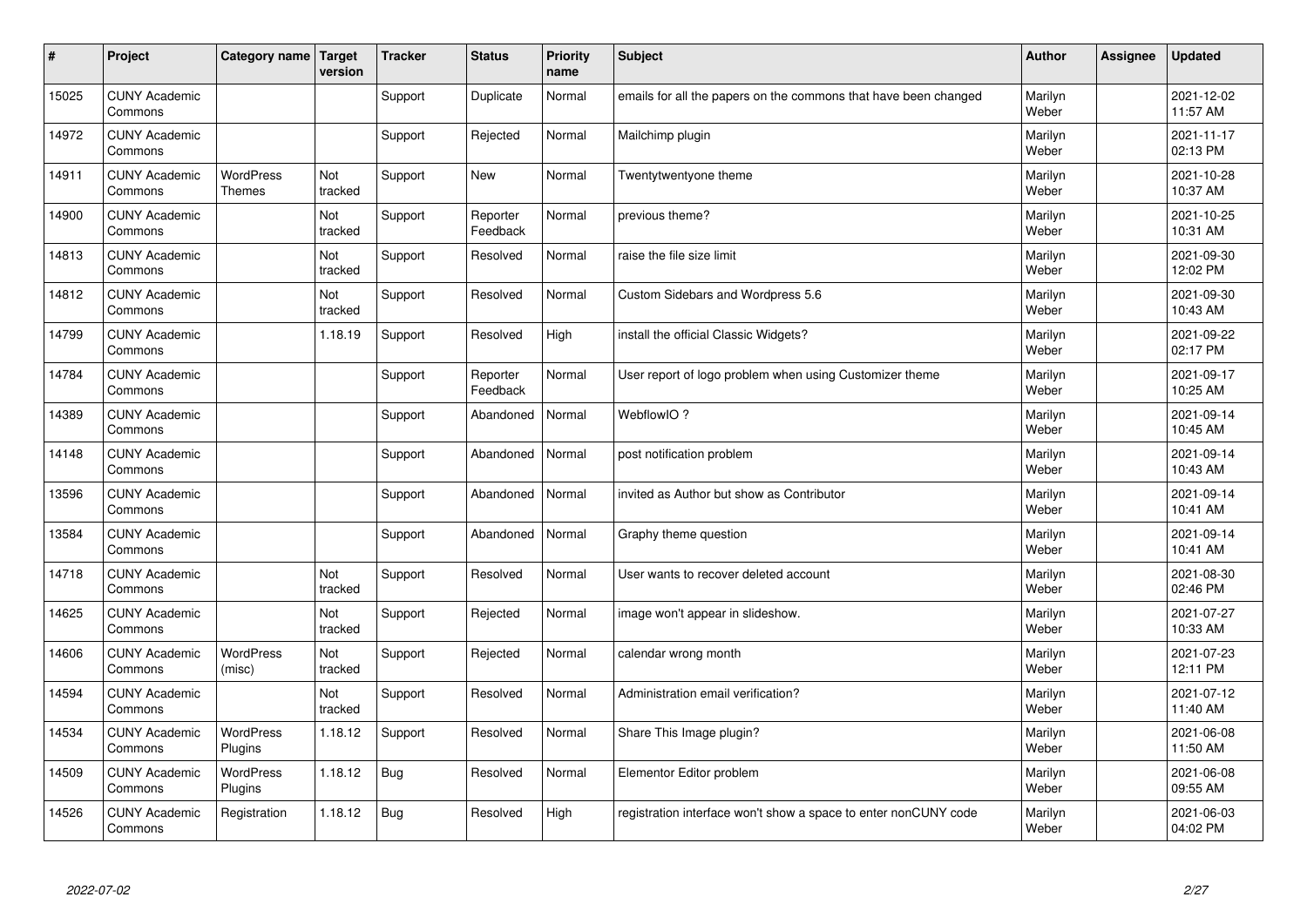| #     | Project                         | Category name   Target            | version        | <b>Tracker</b> | <b>Status</b>        | <b>Priority</b><br>name | <b>Subject</b>                               | <b>Author</b>    | Assignee | <b>Updated</b>         |
|-------|---------------------------------|-----------------------------------|----------------|----------------|----------------------|-------------------------|----------------------------------------------|------------------|----------|------------------------|
| 14378 | <b>CUNY Academic</b><br>Commons |                                   | Not<br>tracked | Support        | Resolved             | Normal                  | <b>PPTX</b> files unfetchable                | Marilyn<br>Weber |          | 2021-05-11<br>11:25 AM |
| 14398 | <b>CUNY Academic</b><br>Commons |                                   | Not<br>tracked | Support        | Reporter<br>Feedback | Normal                  | Events plug-in notification problem          | Marilyn<br>Weber |          | 2021-05-11<br>11:21 AM |
| 14410 | <b>CUNY Academic</b><br>Commons |                                   | 1.18.10        | Bug            | Resolved             | Normal                  | events calendar problem?                     | Marilyn<br>Weber |          | 2021-05-10<br>04:45 PM |
| 14404 | <b>CUNY Academic</b><br>Commons |                                   | Not<br>tracked | Support        | Resolved             | Normal                  | blocked IP of user?                          | Marilyn<br>Weber |          | 2021-05-10<br>01:00 PM |
| 14411 | <b>CUNY Academic</b><br>Commons | <b>WordPress</b><br><b>Themes</b> | 1.18.10        | Bug            | Resolved             | Normal                  | logo problems                                | Marilyn<br>Weber |          | 2021-05-03<br>04:37 PM |
| 14369 | <b>CUNY Academic</b><br>Commons | WordPress -<br>Media              | Not<br>tracked | Support        | Resolved             | Normal                  | renewed problem with ppsx files              | Marilyn<br>Weber |          | 2021-04-27<br>12:44 PM |
| 14360 | <b>CUNY Academic</b><br>Commons |                                   |                | Support        | Rejected             | Normal                  | danielgerouldarchives.org?                   | Marilyn<br>Weber |          | 2021-04-27<br>10:42 AM |
| 14270 | <b>CUNY Academic</b><br>Commons | WordPress<br><b>Themes</b>        | 1.18.8         | Support        | Resolved             | Normal                  | grid theme?                                  | Marilyn<br>Weber |          | 2021-04-13<br>11:20 AM |
| 14246 | <b>CUNY Academic</b><br>Commons |                                   | 1.18.8         | Support        | Resolved             | Normal                  | 'Weekly jQuery Migrate Status Update"        | Marilyn<br>Weber |          | 2021-04-13<br>11:08 AM |
| 14242 | <b>CUNY Academic</b><br>Commons |                                   |                | Support        | Resolved             | Normal                  | LAILAC site missing content                  | Marilyn<br>Weber |          | 2021-03-27<br>08:40 AM |
| 14074 | <b>CUNY Academic</b><br>Commons | <b>WordPress</b><br>(misc)        | Not<br>tracked | Support        | Reporter<br>Feedback | Normal                  | page password protection problem             | Marilyn<br>Weber |          | 2021-03-02<br>11:03 AM |
| 13912 | <b>CUNY Academic</b><br>Commons |                                   | Not<br>tracked | Feature        | Hold                 | Low                     | posting "missed schedule"                    | Marilyn<br>Weber |          | 2021-02-23<br>10:46 AM |
| 13916 | <b>CUNY Academic</b><br>Commons |                                   |                | Support        | Rejected             | Normal                  | <b>Custom Sidebars</b>                       | Marilyn<br>Weber |          | 2021-02-23<br>10:45 AM |
| 14016 | <b>CUNY Academic</b><br>Commons |                                   |                | Support        | Rejected             | Normal                  | PDFs not downloading                         | Marilyn<br>Weber |          | 2021-02-22<br>11:00 AM |
| 14008 | <b>CUNY Academic</b><br>Commons |                                   |                | Bug            | Resolved             | High                    | invisible user                               | Marilyn<br>Weber |          | 2021-02-18<br>05:53 PM |
| 13975 | <b>CUNY Academic</b><br>Commons | Social Paper                      | Not<br>tracked | Support        | Reporter<br>Feedback | Normal                  | can't approve comments on Social Paper paper | Marilyn<br>Weber |          | 2021-02-12<br>09:33 AM |
| 13935 | <b>CUNY Academic</b><br>Commons | WordPress<br>Plugins              | 1.18.4         | Support        | Resolved             | Low                     | Add Users sidebar widget not working         | Marilyn<br>Weber |          | 2021-02-09<br>11:05 AM |
| 13944 | <b>CUNY Academic</b><br>Commons | WordPress<br>Plugins              | 1.18.4         | Support        | Resolved             | Normal                  | 3D FlipBook request                          | Marilyn<br>Weber |          | 2021-02-09<br>11:05 AM |
| 13958 | <b>CUNY Academic</b><br>Commons |                                   | 1.18.4         | Support        | Resolved             | Normal                  | calendar widget problem                      | Marilyn<br>Weber |          | 2021-02-09<br>11:05 AM |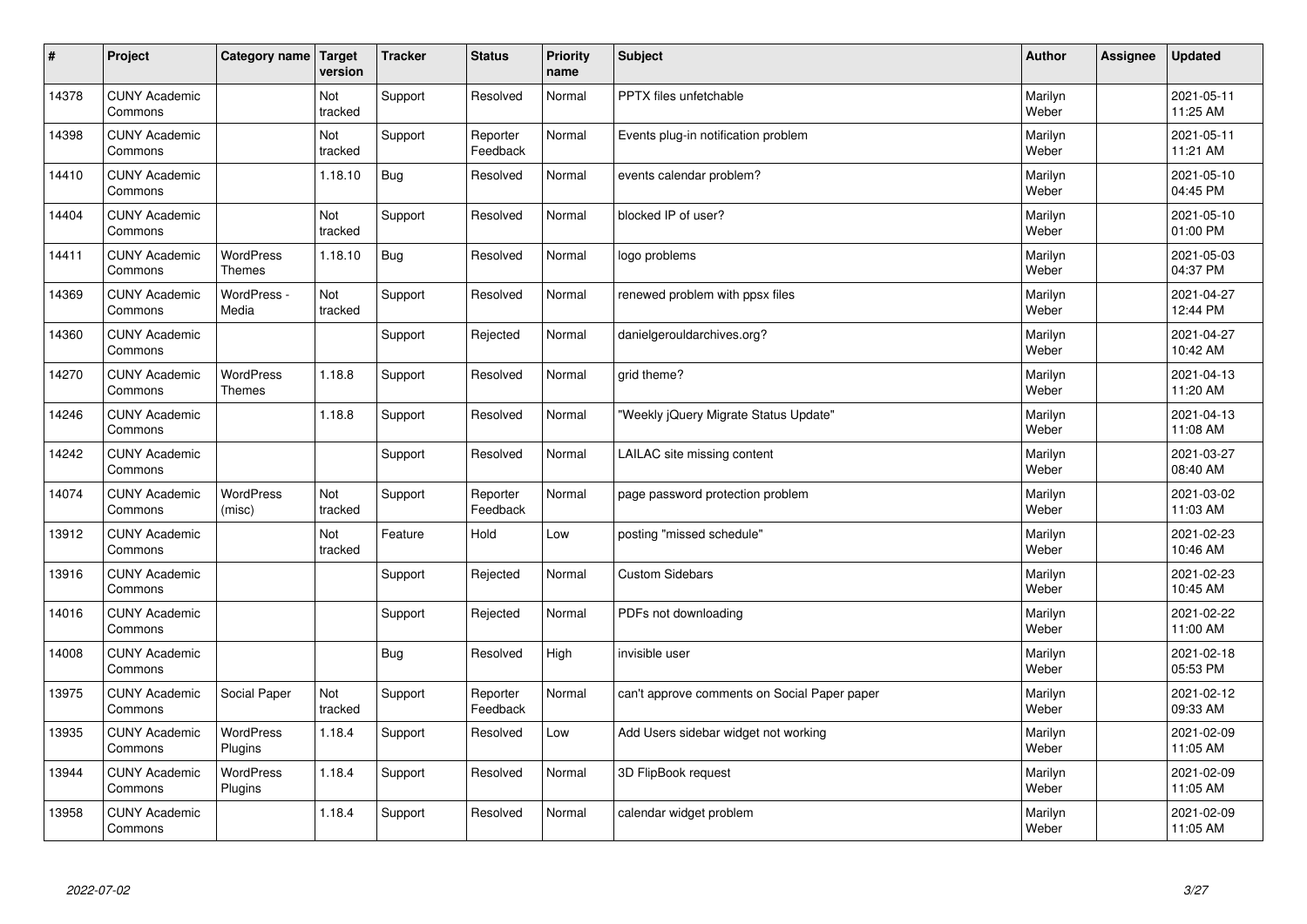| $\sharp$ | Project                         | Category name                     | Target<br>version | <b>Tracker</b> | <b>Status</b> | <b>Priority</b><br>name | <b>Subject</b>                           | <b>Author</b>    | Assignee | <b>Updated</b>         |
|----------|---------------------------------|-----------------------------------|-------------------|----------------|---------------|-------------------------|------------------------------------------|------------------|----------|------------------------|
| 13918    | <b>CUNY Academic</b><br>Commons |                                   | Not<br>tracked    | Support        | Rejected      | Normal                  | MailPoet Newsletters Premium plugin      | Marilyn<br>Weber |          | 2021-02-09<br>11:01 AM |
| 11976    | <b>CUNY Academic</b><br>Commons | <b>WordPress</b><br><b>Themes</b> | Not<br>tracked    | Support        | Resolved      | Normal                  | ColorMag request                         | Marilyn<br>Weber |          | 2021-02-01<br>10:25 AM |
| 13741    | <b>CUNY Academic</b><br>Commons | <b>WordPress</b><br>Plugins       | 1.18.3            | Support        | Resolved      | Normal                  | Ensemble Video Plugin                    | Marilyn<br>Weber |          | 2021-01-26<br>04:43 PM |
| 13826    | <b>CUNY Academic</b><br>Commons |                                   |                   | Support        | Resolved      | Normal                  | January 14th                             | Marilyn<br>Weber |          | 2021-01-26<br>04:26 PM |
| 13846    | <b>CUNY Academic</b><br>Commons | <b>WordPress</b><br>Plugins       | 1.18.3            | Support        | Resolved      | Normal                  | Yoast SEO plugin problem                 | Marilyn<br>Weber |          | 2021-01-19<br>05:34 PM |
| 13783    | <b>CUNY Academic</b><br>Commons |                                   | 1.18.2            | Support        | Resolved      | Normal                  | new CUNY OneSearch url                   | Marilyn<br>Weber |          | 2021-01-14<br>04:53 PM |
| 13738    | <b>CUNY Academic</b><br>Commons |                                   | 1.18.1            | Support        | Resolved      | Normal                  | theme requests from a non-CUY person     | Marilyn<br>Weber |          | 2020-12-23<br>11:34 AM |
| 13715    | <b>CUNY Academic</b><br>Commons |                                   | Not<br>tracked    | <b>Bug</b>     | Resolved      | High                    | https://ulysses.commons.gc.cuny.edu down | Marilyn<br>Weber |          | 2020-12-22<br>03:02 PM |
| 13710    | <b>CUNY Academic</b><br>Commons |                                   | Not<br>tracked    | Support        | Resolved      | Normal                  | small change to Hosting Partner Handbook | Marilyn<br>Weber |          | 2020-12-16<br>04:29 PM |
| 13656    | <b>CUNY Academic</b><br>Commons |                                   |                   | Bug            | Resolved      | High                    | site down                                | Marilyn<br>Weber |          | 2020-12-11<br>12:50 PM |
| 13675    | <b>CUNY Academic</b><br>Commons | Group Library                     | 1.18.1            | Bug            | Resolved      | High                    | broken Library                           | Marilyn<br>Weber |          | 2020-12-09<br>05:02 PM |
| 13637    | <b>CUNY Academic</b><br>Commons |                                   |                   | Support        | Abandoned     | Normal                  | All-in-One Migration plugin request      | Marilyn<br>Weber |          | 2020-12-08<br>10:46 AM |
| 13633    | <b>CUNY Academic</b><br>Commons |                                   | Not<br>tracked    | <b>Bug</b>     | Resolved      | High                    | PublicsLab site down                     | Marilyn<br>Weber |          | 2020-11-30<br>02:01 PM |
| 13512    | <b>CUNY Academic</b><br>Commons | <b>WordPress</b><br><b>Themes</b> | 1.17.7            | Support        | Resolved      | Normal                  | theme update                             | Marilyn<br>Weber |          | 2020-11-16<br>04:46 PM |
| 13541    | <b>CUNY Academic</b><br>Commons |                                   | Not<br>tracked    | Support        | Resolved      | Normal                  | add a page template to OER site.         | Marilyn<br>Weber |          | 2020-11-11<br>11:12 AM |
| 13288    | <b>CUNY Academic</b><br>Commons |                                   |                   | Support        | Abandoned     | Normal                  | log in problems on iPhone 6              | Marilyn<br>Weber |          | 2020-10-27<br>10:26 AM |
| 13441    | <b>CUNY Academic</b><br>Commons |                                   | 1.17.5            | Support        | Resolved      | Normal                  | ongoing user problems with daily digests | Marilyn<br>Weber |          | 2020-10-13<br>10:02 AM |
| 13201    | <b>CUNY Academic</b><br>Commons |                                   |                   | Support        | Rejected      | Low                     | PDF embedder                             | Marilyn<br>Weber |          | 2020-09-29<br>11:37 AM |
| 13378    | <b>CUNY Academic</b><br>Commons |                                   | 1.17.5            | <b>Bug</b>     | Resolved      | Normal                  | problem on one of my sites               | Marilyn<br>Weber |          | 2020-09-24<br>05:27 PM |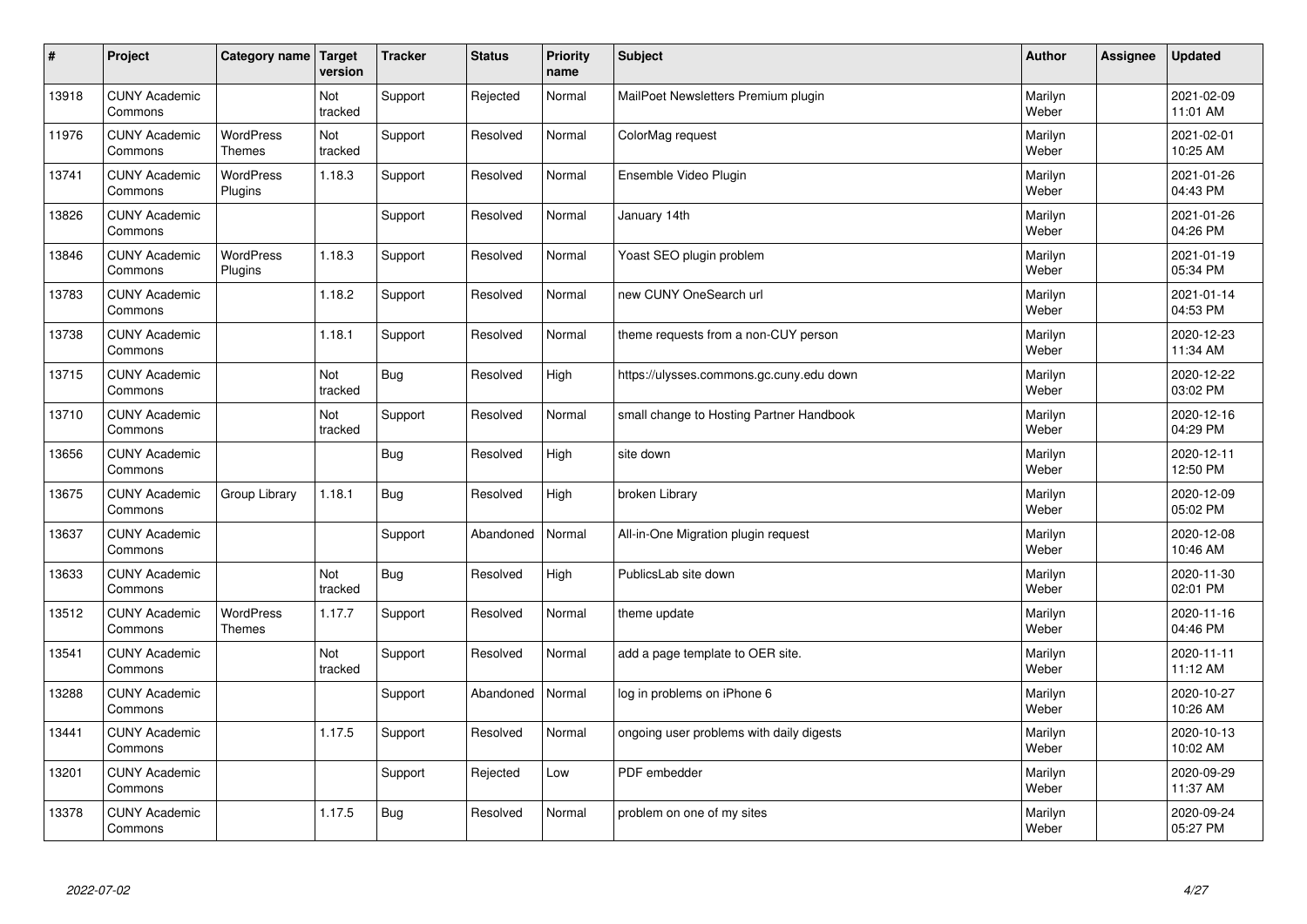| $\sharp$ | Project                         | Category name   Target            | version        | <b>Tracker</b> | <b>Status</b>        | <b>Priority</b><br>name | <b>Subject</b>                                                       | <b>Author</b>    | <b>Assignee</b> | <b>Updated</b>         |
|----------|---------------------------------|-----------------------------------|----------------|----------------|----------------------|-------------------------|----------------------------------------------------------------------|------------------|-----------------|------------------------|
| 13169    | <b>CUNY Academic</b><br>Commons |                                   | 1.17.4         | Support        | Rejected             | Normal                  | footer logo image has no alt-text                                    | Marilyn<br>Weber |                 | 2020-09-22<br>10:18 AM |
| 13295    | <b>CUNY Academic</b><br>Commons |                                   | Not<br>tracked | Support        | Resolved             | Normal                  | can't find new user                                                  | Marilyn<br>Weber |                 | 2020-09-08<br>10:18 AM |
| 13255    | <b>CUNY Academic</b><br>Commons |                                   | Not<br>tracked | Support        | Reporter<br>Feedback | Normal                  | Accessibility problems                                               | Marilyn<br>Weber |                 | 2020-09-01<br>05:48 PM |
| 13184    | <b>CUNY Academic</b><br>Commons | <b>WordPress</b><br>Plugins       | 1.17.2         | Support        | Resolved             | Normal                  | google translate plugin                                              | Marilyn<br>Weber |                 | 2020-08-25<br>11:36 AM |
| 13185    | <b>CUNY Academic</b><br>Commons | <b>WordPress</b><br><b>Themes</b> | 1.17.2         | Support        | Resolved             | Normal                  | Less theme?                                                          | Marilyn<br>Weber |                 | 2020-08-25<br>11:26 AM |
| 13160    | <b>CUNY Academic</b><br>Commons |                                   |                | Support        | Rejected             | Normal                  | site not working on iphone                                           | Marilyn<br>Weber |                 | 2020-08-25<br>10:58 AM |
| 13121    | <b>CUNY Academic</b><br>Commons |                                   |                | Support        | Rejected             | Normal                  | embed a DropBox Paper file                                           | Marilyn<br>Weber |                 | 2020-08-25<br>10:56 AM |
| 13217    | <b>CUNY Academic</b><br>Commons |                                   |                | Support        | Rejected             | Normal                  | upload recordings of our past webinars?                              | Marilyn<br>Weber |                 | 2020-08-25<br>07:56 AM |
| 13227    | <b>CUNY Academic</b><br>Commons | Group Library                     | 1.17.2         | <b>Bug</b>     | Resolved             | High                    | folder not appearing in library                                      | Marilyn<br>Weber |                 | 2020-08-21<br>04:22 PM |
| 13134    | <b>CUNY Academic</b><br>Commons | Site cloning                      | 1.17.1         | Support        | Resolved             | Normal                  | New site (a clone) point to old dashboard                            | Marilyn<br>Weber |                 | 2020-08-12<br>03:22 PM |
| 13173    | <b>CUNY Academic</b><br>Commons | Group Library                     | 1.17.1         | Support        | Resolved             | High                    | all uploads to the library are silent                                | Marilyn<br>Weber |                 | 2020-08-10<br>04:12 PM |
| 13138    | <b>CUNY Academic</b><br>Commons | Group Library                     | Not<br>tracked | Support        | Resolved             | Normal                  | moving Library contents for Steve Brier                              | Marilyn<br>Weber |                 | 2020-08-03<br>04:00 PM |
| 13091    | <b>CUNY Academic</b><br>Commons |                                   | 1.17.0         | Support        | Resolved             | Normal                  | problem with latex (math equations)                                  | Marilyn<br>Weber |                 | 2020-07-28<br>11:09 AM |
| 13065    | <b>CUNY Academic</b><br>Commons |                                   | Not<br>tracked | Support        | Resolved             | Normal                  | can't invite new user to group                                       | Marilyn<br>Weber |                 | 2020-07-22<br>04:24 PM |
| 13016    | <b>CUNY Academic</b><br>Commons | Shortcodes and<br>embeds          | 1.16.15        | Support        | Resolved             | Normal                  | possible to run code examples, like in Jupyter Notebooks?            | Marilyn<br>Weber |                 | 2020-07-16<br>11:52 AM |
| 13034    | <b>CUNY Academic</b><br>Commons |                                   | Not<br>tracked | Support        | Reporter<br>Feedback | Normal                  | a site is asking people to join the Commons to get a download        | Marilyn<br>Weber |                 | 2020-07-12<br>07:23 AM |
| 13013    | <b>CUNY Academic</b><br>Commons |                                   | Not<br>tracked | <b>Bug</b>     | Resolved             | Normal                  | an invite to Group Admins from Brian Foote?!                         | Marilyn<br>Weber |                 | 2020-07-07<br>02:36 PM |
| 12986    | <b>CUNY Academic</b><br>Commons |                                   |                | Support        | Rejected             | Normal                  | Someone is trying to create accounts using random CUNY entity emails | Marilyn<br>Weber |                 | 2020-07-02<br>09:47 PM |
| 12777    | <b>CUNY Academic</b><br>Commons |                                   | 1.16.14        | Support        | Resolved             | Normal                  | request to include custom javascript into a Commons-hosted site      | Marilyn<br>Weber |                 | 2020-06-16<br>04:03 PM |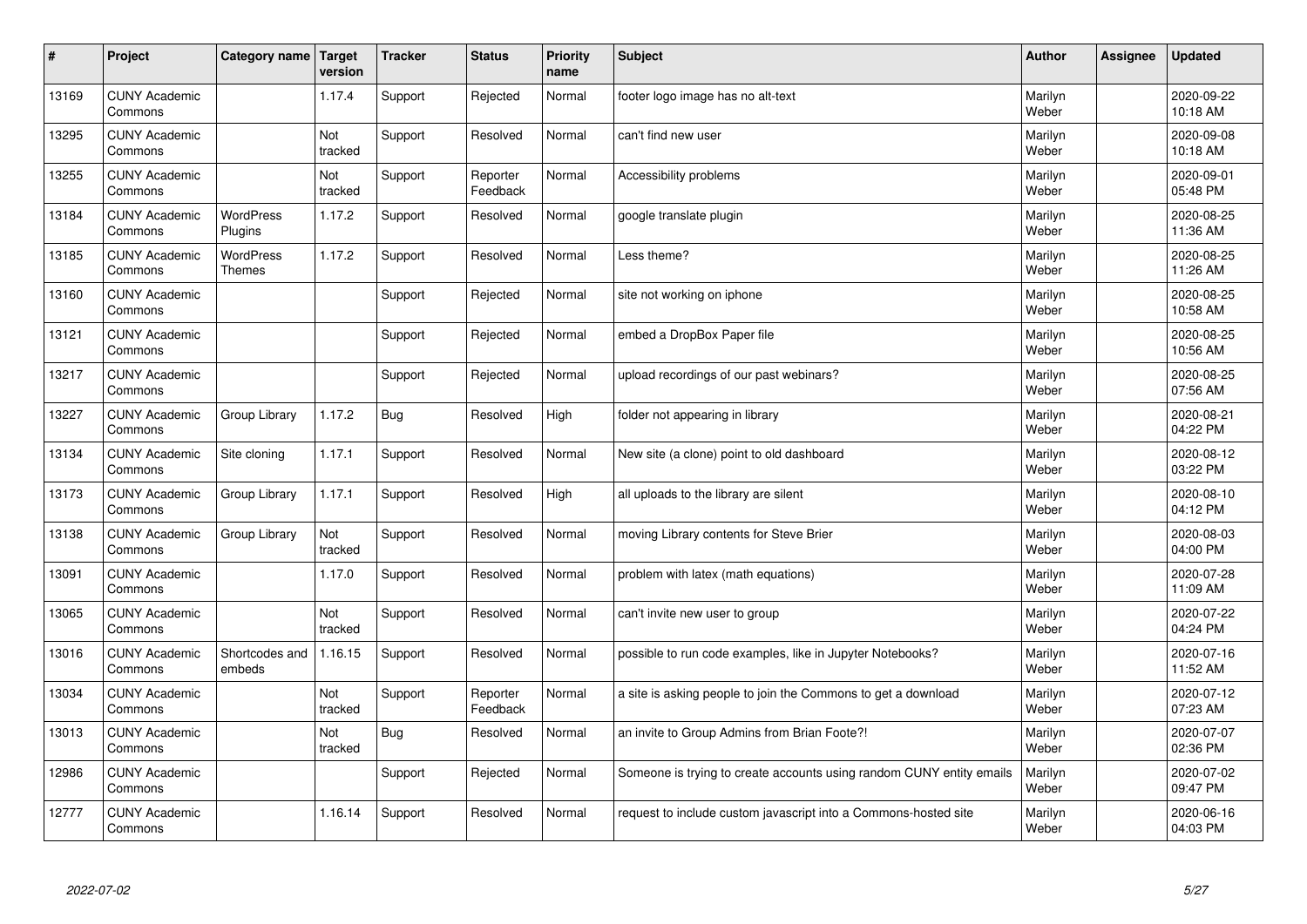| #     | Project                         | Category name                     | <b>Target</b><br>version | <b>Tracker</b> | <b>Status</b>        | Priority<br>name | <b>Subject</b>                                                                             | <b>Author</b>    | Assignee | <b>Updated</b>         |
|-------|---------------------------------|-----------------------------------|--------------------------|----------------|----------------------|------------------|--------------------------------------------------------------------------------------------|------------------|----------|------------------------|
| 12676 | <b>CUNY Academic</b><br>Commons | <b>WordPress</b><br>Plugins       | 1.16.10                  | Support        | Resolved             | Normal           | request for Require Post Category plug-in                                                  | Marilyn<br>Weber |          | 2020-04-28<br>11:03 AM |
| 12584 | <b>CUNY Academic</b><br>Commons |                                   | Not<br>tracked           | <b>Bug</b>     | Resolved             | Urgent           | No way to register                                                                         | Marilyn<br>Weber |          | 2020-03-27<br>02:38 PM |
| 12515 | <b>CUNY Academic</b><br>Commons | cuny.is                           | 1.16.7                   | Support        | Resolved             | Normal           | AJAX actions on cuny is admin page are failing                                             | Marilyn<br>Weber |          | 2020-03-10<br>11:57 AM |
| 12483 | <b>CUNY Academic</b><br>Commons |                                   | 1.16.7                   | <b>Bug</b>     | Resolved             | High             | post error                                                                                 | Marilyn<br>Weber |          | 2020-02-28<br>02:44 PM |
| 12393 | <b>CUNY Academic</b><br>Commons | <b>WordPress</b><br>(misc)        |                          | Support        | Resolved             | High             | size limit for files                                                                       | Marilyn<br>Weber |          | 2020-02-18<br>10:13 AM |
| 10059 | <b>CUNY Academic</b><br>Commons | <b>WordPress</b><br><b>Themes</b> | Not<br>tracked           | Support        | Resolved             | Normal           | Magazine Premium theme for new site                                                        | Marilyn<br>Weber |          | 2020-02-17<br>03:39 PM |
| 11912 | <b>CUNY Academic</b><br>Commons |                                   |                          | Support        | Resolved             | Normal           | influence search results?                                                                  | Marilyn<br>Weber |          | 2020-02-11<br>10:51 AM |
| 12360 | <b>CUNY Academic</b><br>Commons | WordPress<br><b>Themes</b>        | Not<br>tracked           | Bug            | Reporter<br>Feedback | Normal           | site just says "DANTE We are currently in maintenance mode, please<br>check back shortly." | Marilyn<br>Weber |          | 2020-02-04<br>12:13 PM |
| 12352 | <b>CUNY Academic</b><br>Commons |                                   | Not<br>tracked           | Support        | New                  | Normal           | "posts list" page builder block option                                                     | Marilyn<br>Weber |          | 2020-02-03<br>01:29 PM |
| 12350 | <b>CUNY Academic</b><br>Commons | <b>Blogs</b><br>(BuddyPress)      | Not<br>tracked           | Support        | Reporter<br>Feedback | Normal           | URL creation problem                                                                       | Marilyn<br>Weber |          | 2020-02-03<br>11:27 AM |
| 12205 | <b>CUNY Academic</b><br>Commons |                                   |                          | Support        | Rejected             | Normal           | possible update to the 2019 theme?                                                         | Marilyn<br>Weber |          | 2020-01-14<br>12:08 PM |
| 12137 | <b>CUNY Academic</b><br>Commons | WordPress<br><b>Themes</b>        | Not<br>tracked           | Support        | Resolved             | Normal           | media player problem                                                                       | Marilyn<br>Weber |          | 2019-12-12<br>08:52 PM |
| 12190 | <b>CUNY Academic</b><br>Commons | <b>Blogs</b><br>(BuddyPress)      | Not<br>tracked           | Support        | Resolved             | Normal           | Site avatar in directory is not what user expects                                          | Marilyn<br>Weber |          | 2019-12-12<br>08:51 PM |
| 12156 | <b>CUNY Academic</b><br>Commons | <b>Blogs</b><br>(BuddyPress)      | Not<br>tracked           | Support        | Resolved             | Normal           | My Sites list (Commons Profile or Sites directory) doesn't match toolbar<br>dropdown       | Marilyn<br>Weber |          | 2019-12-11<br>10:20 AM |
| 12176 | <b>CUNY Academic</b><br>Commons |                                   | Not<br>tracked           | Support        | Resolved             | Normal           | Mp4s?                                                                                      | Marilyn<br>Weber |          | 2019-12-05<br>11:04 AM |
| 11977 | <b>CUNY Academic</b><br>Commons |                                   | Not<br>tracked           | Support        | Resolved             | Normal           | please remove me from many sites                                                           | Marilyn<br>Weber |          | 2019-11-21<br>01:05 PM |
| 12038 | <b>CUNY Academic</b><br>Commons |                                   | 1.15.13                  | Bug            | Resolved             | Normal           | admin visibility problem at careerplan.commons.gc.cuny.edu                                 | Marilyn<br>Weber |          | 2019-11-12<br>10:20 AM |
| 11907 | <b>CUNY Academic</b><br>Commons | Public Portfolio                  | 1.15.13                  | Support        | Resolved             | Normal           | more publications problems (in profile)                                                    | Marilyn<br>Weber |          | 2019-11-04<br>11:16 AM |
| 11915 | <b>CUNY Academic</b><br>Commons |                                   | Not<br>tracked           | Support        | Resolved             | Normal           | User not in list                                                                           | Marilyn<br>Weber |          | 2019-10-28<br>10:13 AM |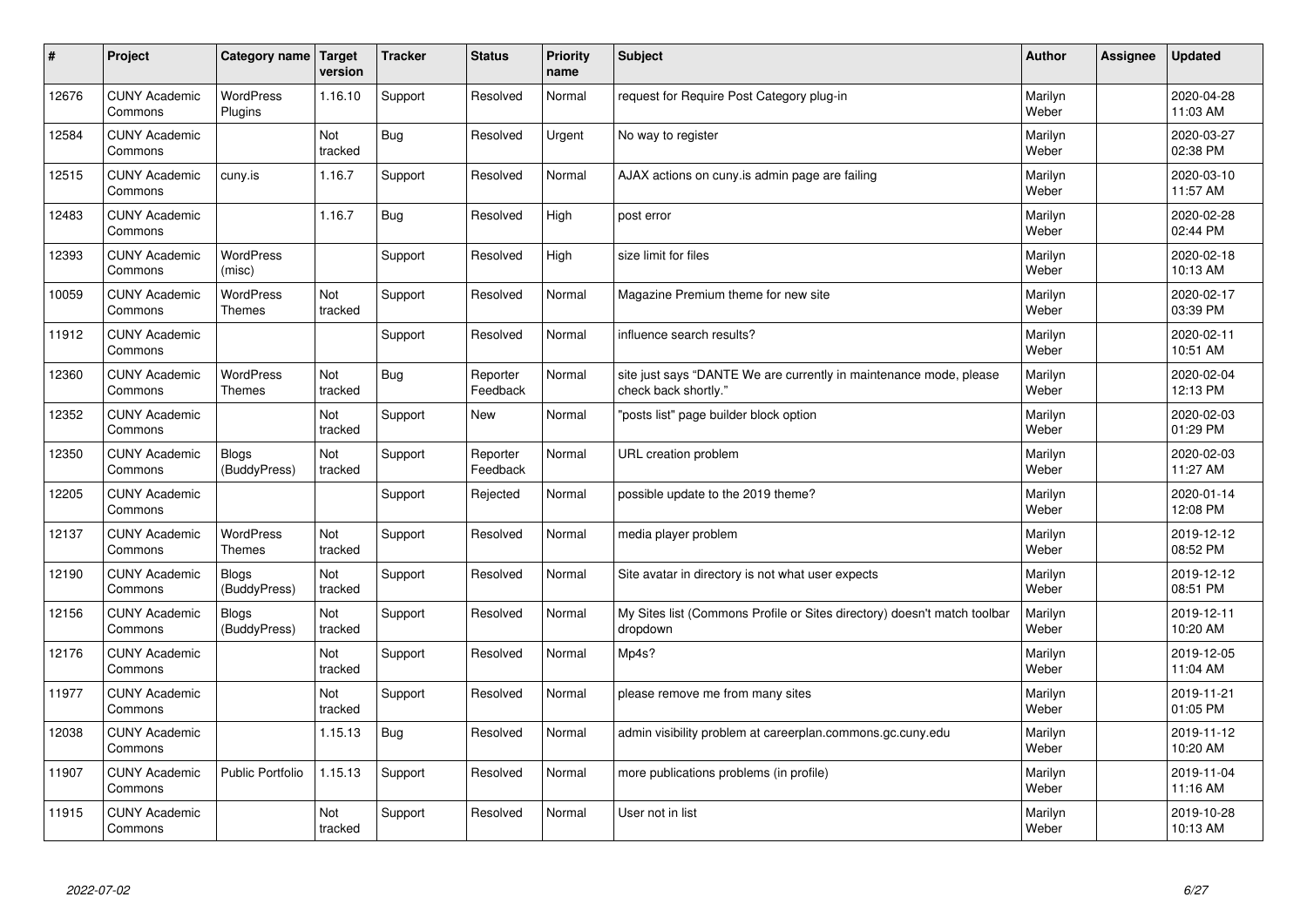| #     | Project                         | Category name               | Target<br>version | <b>Tracker</b> | <b>Status</b>        | <b>Priority</b><br>name | <b>Subject</b>                                                                                         | <b>Author</b>    | Assignee | <b>Updated</b>         |
|-------|---------------------------------|-----------------------------|-------------------|----------------|----------------------|-------------------------|--------------------------------------------------------------------------------------------------------|------------------|----------|------------------------|
| 11961 | <b>CUNY Academic</b><br>Commons | Membership                  | Not<br>tracked    | Support        | Resolved             | Normal                  | switch email for student user                                                                          | Marilyn<br>Weber |          | 2019-10-09<br>01:56 PM |
| 11832 | <b>CUNY Academic</b><br>Commons | <b>WordPress</b><br>Plugins | 1.15.11           | Support        | Resolved             | Normal                  | Yoast SEO premium for sexgenlab.org                                                                    | Marilyn<br>Weber |          | 2019-10-08<br>11:22 AM |
| 11811 | <b>CUNY Academic</b><br>Commons |                             | Not<br>tracked    | Support        | Duplicate            | Normal                  | Content of Publications widget on profile page being erased on save                                    | Marilyn<br>Weber |          | 2019-10-08<br>11:16 AM |
| 11922 | <b>CUNY Academic</b><br>Commons | Membership                  | Not<br>tracked    | Support        | Resolved             | Normal                  | https://commons.gc.cuny.edu/members/cunyhealthequity/                                                  | Marilyn<br>Weber |          | 2019-10-02<br>04:05 PM |
| 11519 | <b>CUNY Academic</b><br>Commons |                             | Not<br>tracked    | Support        | Assigned             | Normal                  | comment option not appearing                                                                           | Marilyn<br>Weber |          | 2019-09-24<br>10:28 AM |
| 11848 | <b>CUNY Academic</b><br>Commons |                             | Not<br>tracked    | Support        | Hold                 | Normal                  | a Dean of Faculty wants to share a large file                                                          | Marilyn<br>Weber |          | 2019-09-24<br>08:44 AM |
| 11896 | <b>CUNY Academic</b><br>Commons |                             | Not<br>tracked    | Support        | Resolved             | Normal                  | https://thenurseswritingproject.commons.gc.cuny.edu                                                    | Marilyn<br>Weber |          | 2019-09-24<br>08:09 AM |
| 10273 | <b>CUNY Academic</b><br>Commons | Registration                | Not<br>tracked    | Support        | Reporter<br>Feedback | Normal                  | users combining CF and campus address                                                                  | Marilyn<br>Weber |          | 2019-09-18<br>10:58 AM |
| 11225 | <b>CUNY Academic</b><br>Commons |                             | Not<br>tracked    | Support        | Resolved             | Normal                  | bulk upload?                                                                                           | Marilyn<br>Weber |          | 2019-09-18<br>10:31 AM |
| 11813 | <b>CUNY Academic</b><br>Commons | WordPress<br>Plugins        | 1.15.9            | Support        | Resolved             | Normal                  | 'Change Password Protected Message" plugin requests                                                    | Marilyn<br>Weber |          | 2019-09-10<br>05:57 PM |
| 11787 | <b>CUNY Academic</b><br>Commons |                             | Not<br>tracked    | Support        | Reporter<br>Feedback | Normal                  | automated comments notifications on ZenDesk                                                            | Marilyn<br>Weber |          | 2019-08-26<br>06:18 PM |
| 11771 | <b>CUNY Academic</b><br>Commons |                             | Not<br>tracked    | Support        | Reporter<br>Feedback | Normal                  | post displays in sections                                                                              | Marilyn<br>Weber |          | 2019-08-20<br>10:34 AM |
| 11665 | <b>CUNY Academic</b><br>Commons |                             |                   | Support        | Resolved             | Immediate               | "My Groups" conflating two groups                                                                      | Marilyn<br>Weber |          | 2019-07-24<br>10:43 PM |
| 11650 | <b>CUNY Academic</b><br>Commons |                             | Not<br>tracked    | Support        | Resolved             | Normal                  | https://commons.gc.cuny.edu/groups/introduction-to-literary-studies-engl<br>ish-252-at-hunter-college/ | Marilyn<br>Weber |          | 2019-07-18<br>02:28 PM |
| 11647 | <b>CUNY Academic</b><br>Commons |                             | 1.15.6            | Support        | Resolved             | Normal                  | Tribulant Newsletters update                                                                           | Marilyn<br>Weber |          | 2019-07-18<br>02:27 PM |
| 11609 | <b>CUNY Academic</b><br>Commons |                             | 1.15.5            | Support        | Resolved             | Normal                  | <b>Mixed Content flag</b>                                                                              | Marilyn<br>Weber |          | 2019-06-27<br>06:54 PM |
| 10838 | <b>CUNY Academic</b><br>Commons |                             | 1.15.3            | Support        | Rejected             | Normal                  | two plugin/theme requests from a digital fellow                                                        | Marilyn<br>Weber |          | 2019-06-11<br>10:31 AM |
| 11516 | <b>CUNY Academic</b><br>Commons | Membership                  | Not<br>tracked    | Support        | Resolved             | Normal                  | request for email change                                                                               | Marilyn<br>Weber |          | 2019-06-04<br>01:48 PM |
| 11509 | <b>CUNY Academic</b><br>Commons |                             | Not<br>tracked    | Support        | Reporter<br>Feedback | Normal                  | deleted Page causing a Menu problem?                                                                   | Marilyn<br>Weber |          | 2019-06-04<br>09:54 AM |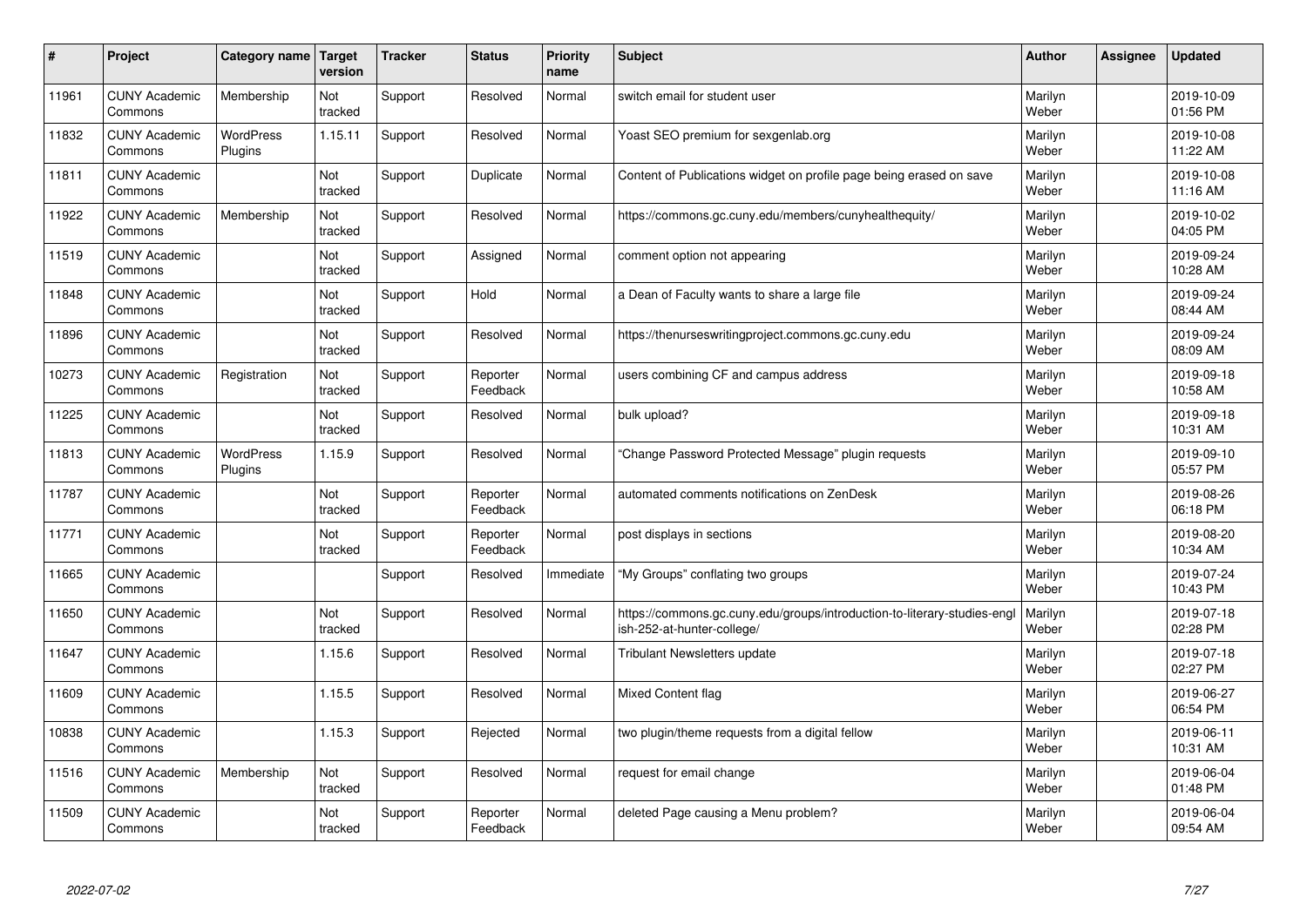| $\sharp$ | Project                         | Category name                     | Target<br>version | <b>Tracker</b> | <b>Status</b> | <b>Priority</b><br>name | <b>Subject</b>                                               | <b>Author</b>    | Assignee | <b>Updated</b>         |
|----------|---------------------------------|-----------------------------------|-------------------|----------------|---------------|-------------------------|--------------------------------------------------------------|------------------|----------|------------------------|
| 11002    | <b>CUNY Academic</b><br>Commons |                                   | Not<br>tracked    | Support        | Resolved      | Normal                  | open link in a new tab not working                           | Marilyn<br>Weber |          | 2019-06-03<br>07:57 PM |
| 11483    | <b>CUNY Academic</b><br>Commons |                                   | 1.15.2            | Bug            | Resolved      | Normal                  | 'Add New user" not working                                   | Marilyn<br>Weber |          | 2019-05-21<br>02:26 PM |
| 10986    | <b>CUNY Academic</b><br>Commons |                                   | Not<br>tracked    | Support        | Resolved      | Normal                  | PDF embedder provoking error                                 | Marilyn<br>Weber |          | 2019-03-29<br>04:28 PM |
| 11267    | <b>CUNY Academic</b><br>Commons |                                   |                   | Support        | Rejected      | Normal                  | signing up with a nonCUNY signup code from the Register page | Marilyn<br>Weber |          | 2019-03-26<br>03:00 PM |
| 11233    | <b>CUNY Academic</b><br>Commons |                                   | 1.14.9            | Support        | Resolved      | Normal                  | Hotiar?                                                      | Marilyn<br>Weber |          | 2019-03-26<br>12:10 PM |
| 11147    | <b>CUNY Academic</b><br>Commons | Membership                        | Not<br>tracked    | Support        | Resolved      | Normal                  | employee email change                                        | Marilyn<br>Weber |          | 2019-03-12<br>03:58 PM |
| 11217    | <b>CUNY Academic</b><br>Commons | Membership                        | Not<br>tracked    | Support        | Resolved      | Normal                  | Another email update                                         | Marilyn<br>Weber |          | 2019-03-12<br>03:37 PM |
| 11211    | <b>CUNY Academic</b><br>Commons | <b>WordPress</b><br><b>Themes</b> | 1.14.8            | Support        | Resolved      | Normal                  | user needs to edit the HTML coding                           | Marilyn<br>Weber |          | 2019-03-12<br>11:20 AM |
| 11210    | <b>CUNY Academic</b><br>Commons | Membership                        | Not<br>tracked    | Support        | Resolved      | Normal                  | Please change the email                                      | Marilyn<br>Weber |          | 2019-03-11<br>04:16 PM |
| 11198    | <b>CUNY Academic</b><br>Commons |                                   | Not<br>tracked    | Support        | Resolved      | Normal                  | former CUNY employee                                         | Marilyn<br>Weber |          | 2019-03-07<br>02:21 PM |
| 11091    | <b>CUNY Academic</b><br>Commons | <b>BuddyPress</b><br>Docs         | 1.14.7            | Support        | Resolved      | Normal                  | word limit for comments on a group doc?                      | Marilyn<br>Weber |          | 2019-02-26<br>02:04 PM |
| 11127    | <b>CUNY Academic</b><br>Commons | Membership                        | Not<br>tracked    | Support        | Resolved      | Normal                  | user with new campus affiliation                             | Marilyn<br>Weber |          | 2019-02-19<br>02:09 PM |
| 8481     | <b>CUNY Academic</b><br>Commons | Membership                        | Not<br>tracked    | Support        | Resolved      | Normal                  | admin of http://swipanalytic.org/organizers/                 | Marilyn<br>Weber |          | 2019-02-19<br>01:58 PM |
| 11088    | <b>CUNY Academic</b><br>Commons | Group Blogs                       | Not<br>tracked    | Bug            | Resolved      | Normal                  | no notification for comments                                 | Marilyn<br>Weber |          | 2019-02-15<br>03:30 PM |
| 10941    | <b>CUNY Academic</b><br>Commons | Membership                        | Not<br>tracked    | Support        | Resolved      | Normal                  | update user email                                            | Marilyn<br>Weber |          | 2019-02-13<br>02:24 PM |
| 11031    | <b>CUNY Academic</b><br>Commons |                                   | Not<br>tracked    | Support        | Resolved      | Normal                  | new group with seemingly old topics                          | Marilyn<br>Weber |          | 2019-02-11<br>12:17 PM |
| 11017    | <b>CUNY Academic</b><br>Commons |                                   | Not<br>tracked    | Support        | Resolved      | Normal                  | site didn't save?                                            | Marilyn<br>Weber |          | 2019-01-25<br>03:47 PM |
| 11006    | <b>CUNY Academic</b><br>Commons | Groups (misc)                     | 1.14.6            | Support        | Resolved      | Normal                  | removing members from a group isn't working                  | Marilyn<br>Weber |          | 2019-01-24<br>03:18 PM |
| 11003    | <b>CUNY Academic</b><br>Commons |                                   | Not<br>tracked    | Support        | Resolved      | Normal                  | user email change                                            | Marilyn<br>Weber |          | 2019-01-24<br>02:50 PM |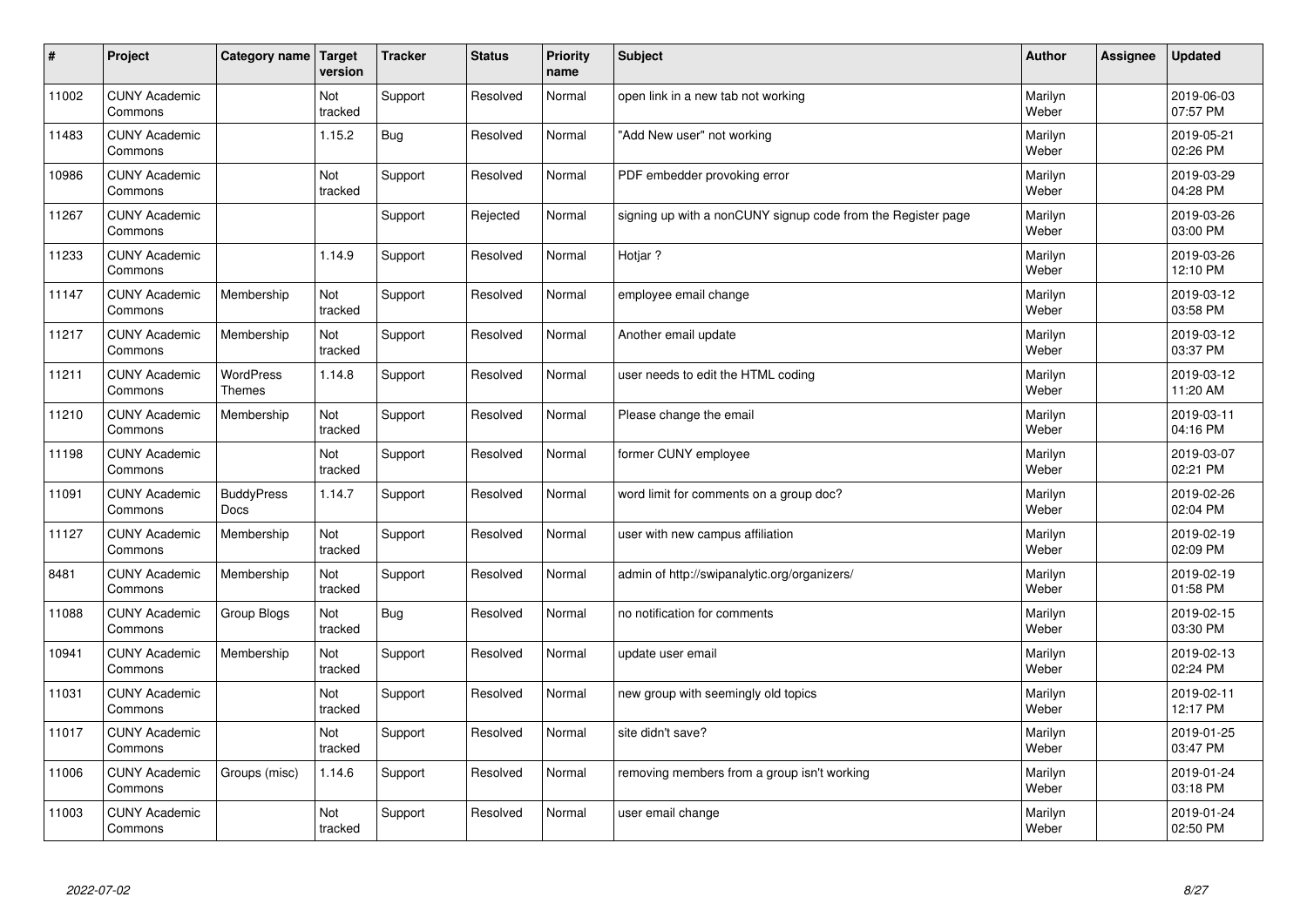| $\sharp$ | Project                         | Category name               | Target<br>version | <b>Tracker</b> | <b>Status</b>        | <b>Priority</b><br>name | <b>Subject</b>                                       | <b>Author</b>    | Assignee | <b>Updated</b>         |
|----------|---------------------------------|-----------------------------|-------------------|----------------|----------------------|-------------------------|------------------------------------------------------|------------------|----------|------------------------|
| 10910    | <b>CUNY Academic</b><br>Commons | Membership                  | Not<br>tracked    | Support        | Resolved             | Normal                  | request to be an admin to a prof's site              | Marilyn<br>Weber |          | 2019-01-04<br>10:45 AM |
| 10850    | <b>CUNY Academic</b><br>Commons |                             |                   | Support        | Rejected             | Normal                  | Gravity form being resent                            | Marilyn<br>Weber |          | 2018-12-20<br>10:18 PM |
| 10820    | <b>CUNY Academic</b><br>Commons |                             | Not<br>tracked    | Support        | Resolved             | Normal                  | retrieve deleted pages/posts                         | Marilyn<br>Weber |          | 2018-12-13<br>06:33 PM |
| 10810    | <b>CUNY Academic</b><br>Commons | <b>WordPress</b><br>(misc)  | 1.14.2            | <b>Bug</b>     | Resolved             | Normal                  | Sites set as public are becoming private             | Marilyn<br>Weber |          | 2018-12-11<br>10:15 AM |
| 10571    | <b>CUNY Academic</b><br>Commons |                             | Not<br>tracked    | Support        | Abandoned            | Normal                  | newsletter queue problem                             | Marilyn<br>Weber |          | 2018-12-10<br>03:58 PM |
| 10440    | <b>CUNY Academic</b><br>Commons |                             | Not<br>tracked    | Support        | Resolved             | Normal                  | Acert post problem                                   | Marilyn<br>Weber |          | 2018-12-10<br>03:57 PM |
| 10298    | <b>CUNY Academic</b><br>Commons |                             | Not<br>tracked    | Support        | Resolved             | Normal                  | RSS feed to itunes problem                           | Marilyn<br>Weber |          | 2018-12-10<br>03:57 PM |
| 10257    | <b>CUNY Academic</b><br>Commons | Membership                  | Not<br>tracked    | Support        | Resolved             | Normal                  | change the email from @login.cuny.edu to campu email | Marilyn<br>Weber |          | 2018-12-10<br>03:55 PM |
| 10133    | <b>CUNY Academic</b><br>Commons | WordPress<br>(misc)         | Not<br>tracked    | Support        | Resolved             | Normal                  | two Commons sites to be migrated elsewhere           | Marilyn<br>Weber |          | 2018-12-10<br>03:54 PM |
| 9889     | <b>CUNY Academic</b><br>Commons |                             | Not<br>tracked    | Support        | Resolved             | Normal                  | remove comments from activity feed?                  | Marilyn<br>Weber |          | 2018-12-10<br>03:53 PM |
| 9779     | <b>CUNY Academic</b><br>Commons | Membership                  | Not<br>tracked    | Support        | Resolved             | Normal                  | user not sure if she is registered.                  | Marilyn<br>Weber |          | 2018-12-10<br>03:53 PM |
| 9726     | <b>CUNY Academic</b><br>Commons | <b>WordPress</b><br>Plugins | Not<br>tracked    | Support        | Abandoned            | Normal                  | technical error on Contact page                      | Marilyn<br>Weber |          | 2018-12-10<br>03:53 PM |
| 8978     | <b>CUNY Academic</b><br>Commons | Groups (misc)               | Not<br>tracked    | Support        | Resolved             | Normal                  | removing old groups                                  | Marilyn<br>Weber |          | 2018-12-10<br>03:52 PM |
| 10772    | <b>CUNY Academic</b><br>Commons | Groups (misc)               | 1.14.2            | <b>Bug</b>     | Resolved             | Normal                  | can't create groups                                  | Marilyn<br>Weber |          | 2018-12-04<br>10:42 AM |
| 10657    | <b>CUNY Academic</b><br>Commons |                             | Not<br>tracked    | Support        | Reporter<br>Feedback | Normal                  | child theme problems                                 | Marilyn<br>Weber |          | 2018-11-08<br>01:19 PM |
| 10606    | <b>CUNY Academic</b><br>Commons | cdev.gc.cuny.ed<br>u.       | Not<br>tracked    | Support        | Resolved             | Normal                  | problems with testing environment                    | Marilyn<br>Weber |          | 2018-11-02<br>10:27 AM |
| 9886     | <b>CUNY Academic</b><br>Commons | cuny.is                     | Not<br>tracked    | Support        | Resolved             | Normal                  | cuny.is SSL                                          | Marilyn<br>Weber |          | 2018-10-26<br>02:07 PM |
| 10537    | <b>CUNY Academic</b><br>Commons |                             | Not<br>tracked    | Bug            | Resolved             | Normal                  | jpegs not showing                                    | Marilyn<br>Weber |          | 2018-10-23<br>10:51 AM |
| 10562    | <b>CUNY Academic</b><br>Commons |                             |                   | Bug            | Rejected             | Normal                  | Commons is down                                      | Marilyn<br>Weber |          | 2018-10-23<br>10:49 AM |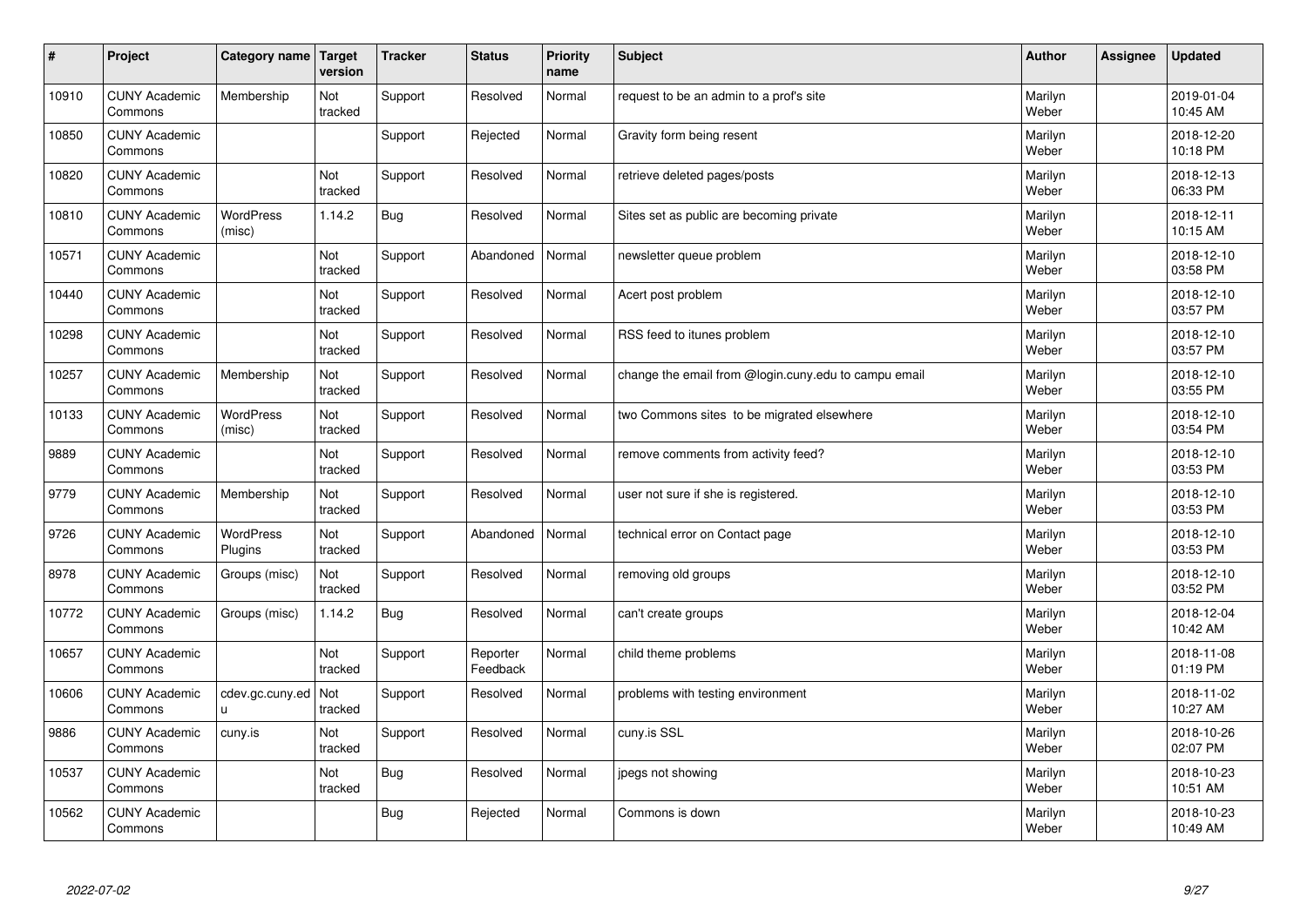| $\vert$ # | Project                         | <b>Category name</b>          | Target<br>version | <b>Tracker</b> | <b>Status</b> | <b>Priority</b><br>name | <b>Subject</b>                                          | <b>Author</b>    | Assignee | <b>Updated</b>         |
|-----------|---------------------------------|-------------------------------|-------------------|----------------|---------------|-------------------------|---------------------------------------------------------|------------------|----------|------------------------|
| 10387     | <b>CUNY Academic</b><br>Commons | Membership                    | Not<br>tracked    | Support        | Resolved      | Normal                  | remove user page                                        | Marilyn<br>Weber |          | 2018-09-28<br>02:26 PM |
| 5992      | <b>CUNY Academic</b><br>Commons | Email<br><b>Notifications</b> | Future<br>release | Feature        | New           | Normal                  | Changing the From line of autogenerated blog emails     | Marilyn<br>Weber |          | 2018-09-27<br>05:19 PM |
| 10361     | <b>CUNY Academic</b><br>Commons | Group Forums                  | 1.13.10           | Bug            | Resolved      | Normal                  | forum post pending oddity                               | Marilyn<br>Weber |          | 2018-09-25<br>10:45 AM |
| 10260     | <b>CUNY Academic</b><br>Commons |                               |                   | Bug            | Rejected      | Normal                  | bad activation email                                    | Marilyn<br>Weber |          | 2018-08-30<br>01:25 PM |
| 10240     | <b>CUNY Academic</b><br>Commons | <b>WordPress</b><br>Plugins   | 1.13.8            | Support        | Resolved      | Normal                  | require-featured-image plug-in request                  | Marilyn<br>Weber |          | 2018-08-29<br>05:15 PM |
| 10239     | <b>CUNY Academic</b><br>Commons |                               | Not<br>tracked    | Support        | Resolved      | Normal                  | musicroombooking.commons.gc.cuny.edu                    | Marilyn<br>Weber |          | 2018-08-29<br>03:06 PM |
| 10101     | <b>CUNY Academic</b><br>Commons |                               | 1.13.7            | Bug            | Resolved      | Normal                  | URL changes within Manage section of groups             | Marilyn<br>Weber |          | 2018-08-03<br>01:54 PM |
| 10066     | <b>CUNY Academic</b><br>Commons | Membership                    | Not<br>tracked    | Support        | Resolved      | Normal                  | add me as an admin to https://pkms.commons.gc.cuny.edu/ | Marilyn<br>Weber |          | 2018-07-26<br>11:54 AM |
| 10035     | <b>CUNY Academic</b><br>Commons |                               | Not<br>tracked    | Bug            | Resolved      | Normal                  | Reconnecting user to site                               | Marilyn<br>Weber |          | 2018-07-23<br>11:55 AM |
| 9996      | <b>CUNY Academic</b><br>Commons | Membership                    | Not<br>tracked    | Support        | Rejected      | Normal                  | user email change reguest                               | Marilyn<br>Weber |          | 2018-07-16<br>10:49 AM |
| 10006     | <b>CUNY Academic</b><br>Commons | Membership                    | Not<br>tracked    | Support        | Resolved      | Normal                  | another email change request                            | Marilyn<br>Weber |          | 2018-07-13<br>12:36 PM |
| 9992      | <b>CUNY Academic</b><br>Commons |                               | 1.13.6            | <b>Bug</b>     | Resolved      | Normal                  | ACERT website down again                                | Marilyn<br>Weber |          | 2018-07-10<br>12:15 PM |
| 9955      | <b>CUNY Academic</b><br>Commons | <b>WordPress</b><br>Plugins   | 1.13.4            | Support        | Rejected      | Normal                  | docx converter plugin?                                  | Marilyn<br>Weber |          | 2018-06-26<br>11:39 AM |
| 9919      | <b>CUNY Academic</b><br>Commons |                               | Not<br>tracked    | Bug            | Resolved      | Normal                  | admin of https://sphcurriculum.commons.gc.cuny.edu      | Marilyn<br>Weber |          | 2018-06-12<br>09:37 PM |
| 9888      | <b>CUNY Academic</b><br>Commons | WordPress<br>Plugins          | 1.13.3            | Support        | Resolved      | Normal                  | Business directory Plug-in request                      | Marilyn<br>Weber |          | 2018-06-12<br>11:52 AM |
| 9885      | <b>CUNY Academic</b><br>Commons |                               |                   | Support        | Rejected      | Normal                  | Publications field problem                              | Marilyn<br>Weber |          | 2018-06-06<br>01:18 PM |
| 9834      | <b>CUNY Academic</b><br>Commons |                               |                   | Support        | Duplicate     | Normal                  | add a "like" function                                   | Marilyn<br>Weber |          | 2018-05-25<br>10:38 AM |
| 9780      | <b>CUNY Academic</b><br>Commons |                               | Not<br>tracked    | Support        | Resolved      | Normal                  | remove the phone number on this profile?                | Marilyn<br>Weber |          | 2018-05-15<br>10:35 AM |
| 9767      | <b>CUNY Academic</b><br>Commons | Registration                  | Not<br>tracked    | Support        | Resolved      | Normal                  | user deleted account but now needs one                  | Marilyn<br>Weber |          | 2018-05-11<br>02:39 PM |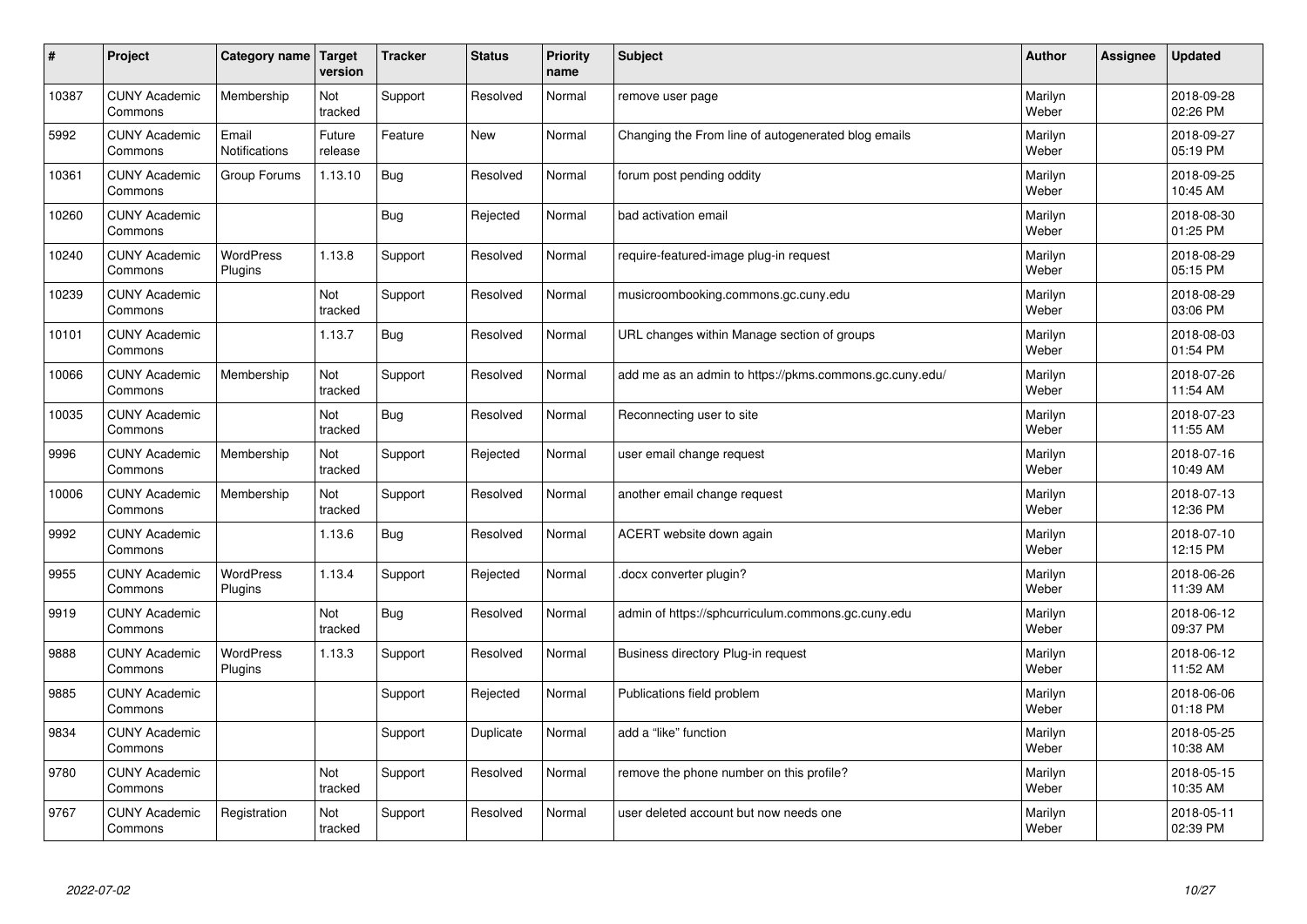| $\sharp$ | Project                         | Category name   Target            | version               | <b>Tracker</b> | <b>Status</b> | <b>Priority</b><br>name | <b>Subject</b>                                       | <b>Author</b>    | <b>Assignee</b> | <b>Updated</b>         |
|----------|---------------------------------|-----------------------------------|-----------------------|----------------|---------------|-------------------------|------------------------------------------------------|------------------|-----------------|------------------------|
| 8941     | <b>CUNY Academic</b><br>Commons | <b>WordPress</b><br><b>Themes</b> | 1.13.1                | Support        | Resolved      | Normal                  | Theme request: ColorNews                             | Marilyn<br>Weber |                 | 2018-05-08<br>10:42 AM |
| 9725     | <b>CUNY Academic</b><br>Commons |                                   | Not<br>tracked        | Support        | Resolved      | Normal                  | problems with deleting a site                        | Marilyn<br>Weber |                 | 2018-05-07<br>10:24 PM |
| 8446     | <b>CUNY Academic</b><br>Commons | <b>WordPress</b><br>Plugins       | 1.11.14               | Support        | Resolved      | Normal                  | request for multiple accordion menu plugins          | Marilyn<br>Weber |                 | 2018-05-07<br>09:57 PM |
| 9684     | <b>CUNY Academic</b><br>Commons |                                   |                       | Support        | Rejected      | Normal                  | SEO cleanup for newlaborforum.cuny.edu               | Marilyn<br>Weber |                 | 2018-04-30<br>10:29 AM |
| 9587     | <b>CUNY Academic</b><br>Commons |                                   |                       | Support        | Rejected      | Normal                  | possible request for the "PDF Poster" plugin         | Marilyn<br>Weber |                 | 2018-04-24<br>10:52 AM |
| 9604     | <b>CUNY Academic</b><br>Commons |                                   | <b>Not</b><br>tracked | Support        | Resolved      | Normal                  | (Marilyn) can only log into cdev as teststudent      | Marilyn<br>Weber |                 | 2018-04-21<br>10:20 AM |
| 9470     | <b>CUNY Academic</b><br>Commons |                                   |                       | Bug            | Resolved      | Normal                  | Users not appearing via "Add New"                    | Marilyn<br>Weber |                 | 2018-03-22<br>07:44 PM |
| 9355     | <b>CUNY Academic</b><br>Commons |                                   | Not<br>tracked        | Support        | Resolved      | Normal                  | 14gb of video?                                       | Marilyn<br>Weber |                 | 2018-03-13<br>11:56 AM |
| 9330     | <b>CUNY Academic</b><br>Commons | <b>WordPress</b><br>Plugins       | 1.12.10               | <b>Bug</b>     | Resolved      | Normal                  | part 2 of problems with the Leaflet plug -in         | Marilyn<br>Weber |                 | 2018-03-04<br>05:58 PM |
| 9282     | <b>CUNY Academic</b><br>Commons | Group Forums                      | 1.12.9                | Bug            | Resolved      | Normal                  | 'Forum ID is missing" error?                         | Marilyn<br>Weber |                 | 2018-02-27<br>10:32 AM |
| 9276     | <b>CUNY Academic</b><br>Commons |                                   |                       | <b>Bug</b>     | Resolved      | High                    | problem adding a member to a group - wrong username? | Marilyn<br>Weber |                 | 2018-02-25<br>12:47 PM |
| 9223     | <b>CUNY Academic</b><br>Commons |                                   | Not<br>tracked        | Support        | Resolved      | Normal                  | moving wordpress sites                               | Marilyn<br>Weber |                 | 2018-02-18<br>08:44 PM |
| 9131     | <b>CUNY Academic</b><br>Commons |                                   |                       | Support        | Resolved      | Normal                  | webrecorder.io via Firefox                           | Marilyn<br>Weber |                 | 2018-01-29<br>11:11 AM |
| 9133     | <b>CUNY Academic</b><br>Commons |                                   |                       | Support        | Duplicate     | Normal                  | webrecorder.io                                       | Marilyn<br>Weber |                 | 2018-01-29<br>10:34 AM |
| 9130     | <b>CUNY Academic</b><br>Commons | Homepage<br>Slides                | Not<br>tracked        | <b>Bug</b>     | Resolved      | Normal                  | too many redirects                                   | Marilyn<br>Weber |                 | 2018-01-29<br>10:27 AM |
| 9087     | <b>CUNY Academic</b><br>Commons | WordPress<br>Plugins              | 1.12.7                | Support        | Resolved      | Normal                  | request for WP Social Sharing                        | Marilyn<br>Weber |                 | 2018-01-23<br>11:17 AM |
| 9062     | <b>CUNY Academic</b><br>Commons |                                   | Not<br>tracked        | Bug            | Resolved      | Normal                  | re-add me as admin of https://commons.gc.cuny.edu/   | Marilyn<br>Weber |                 | 2018-01-08<br>12:03 PM |
| 9026     | <b>CUNY Academic</b><br>Commons | <b>WordPress</b><br>Plugins       | 1.12.6                | Support        | Resolved      | Normal                  | plugin request from Carlos Guevara                   | Marilyn<br>Weber |                 | 2018-01-03<br>09:33 AM |
| 9033     | <b>CUNY Academic</b><br>Commons |                                   |                       | Support        | Rejected      | Normal                  | Site search terms                                    | Marilyn<br>Weber |                 | 2017-12-22<br>01:10 PM |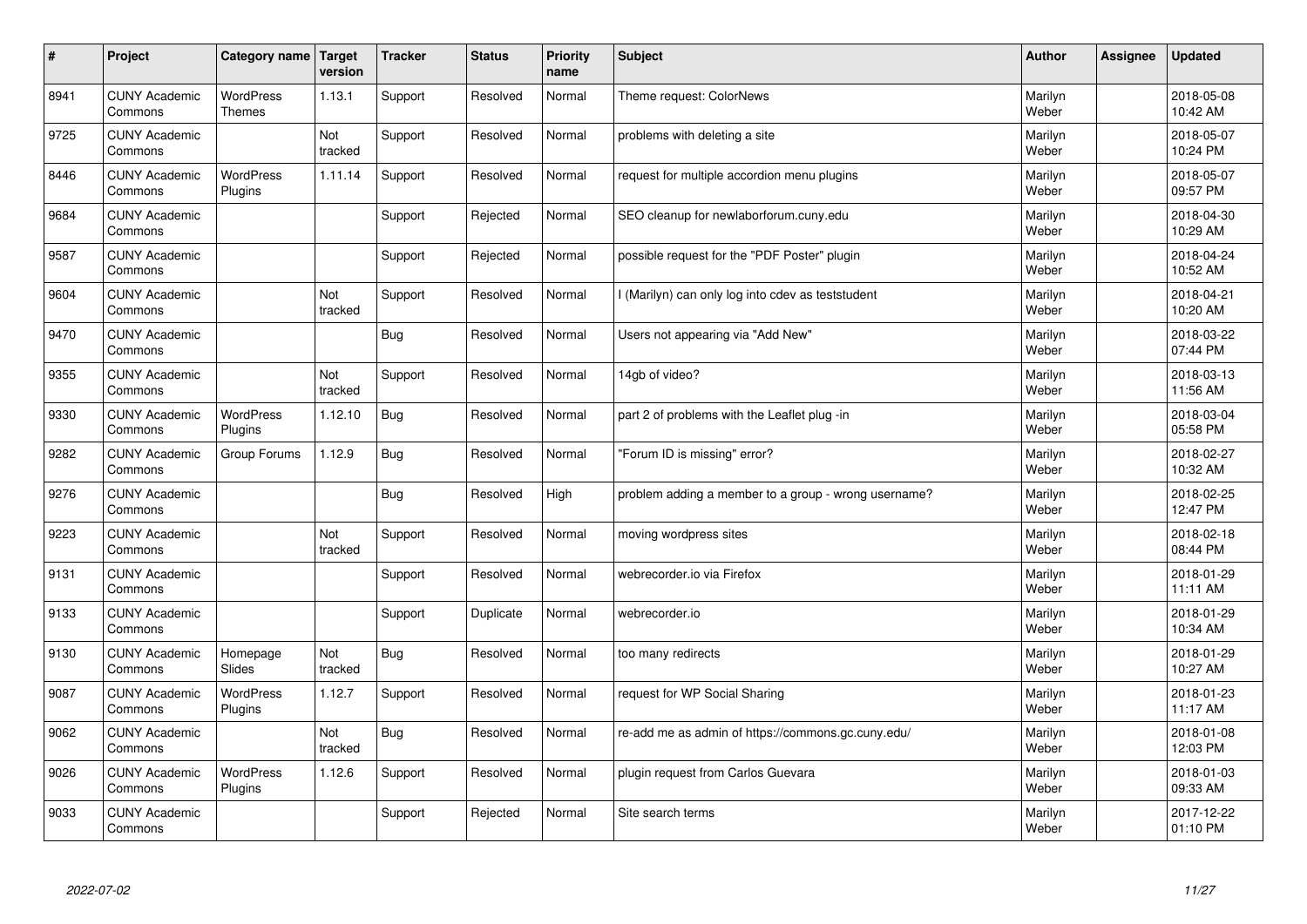| $\vert$ # | Project                         | Category name   Target      | version        | <b>Tracker</b>     | <b>Status</b> | <b>Priority</b><br>name | <b>Subject</b>                             | <b>Author</b>    | Assignee | <b>Updated</b>         |
|-----------|---------------------------------|-----------------------------|----------------|--------------------|---------------|-------------------------|--------------------------------------------|------------------|----------|------------------------|
| 9004      | <b>CUNY Academic</b><br>Commons | Membership                  | Not<br>tracked | Support            | Resolved      | Normal                  | email change request                       | Marilyn<br>Weber |          | 2017-12-14<br>12:27 PM |
| 8893      | <b>CUNY Academic</b><br>Commons | Social Paper                | 1.12.1         | Support            | Resolved      | Normal                  | Social paper won't connect to group?       | Marilyn<br>Weber |          | 2017-12-11<br>01:16 PM |
| 8937      | <b>CUNY Academic</b><br>Commons |                             | Not<br>tracked | <b>Bug</b>         | Resolved      | Normal                  | videos gone                                | Marilyn<br>Weber |          | 2017-12-01<br>11:27 AM |
| 8908      | <b>CUNY Academic</b><br>Commons | <b>WordPress</b><br>Plugins | 1.12.2         | Support            | Resolved      | Normal                  | Plugin request from Steve Brier            | Marilyn<br>Weber |          | 2017-11-27<br>11:39 AM |
| 7226      | <b>CUNY Academic</b><br>Commons | Registration                | Not<br>tracked | <b>Bug</b>         | Abandoned     | Normal                  | Community college student cannot register? | Marilyn<br>Weber |          | 2017-11-15<br>01:55 PM |
| 6106      | <b>CUNY Academic</b><br>Commons | Server                      | Not<br>tracked | <b>Bug</b>         | Resolved      | Normal                  | 504 error                                  | Marilyn<br>Weber |          | 2017-11-15<br>01:55 PM |
| 7770      | <b>CUNY Academic</b><br>Commons | <b>WordPress</b><br>Plugins | Not<br>tracked | <b>Bug</b>         | Abandoned     | Normal                  | Timeline.js problem                        | Marilyn<br>Weber |          | 2017-11-15<br>01:43 PM |
| 7836      | <b>CUNY Academic</b><br>Commons | Social Paper                | Not<br>tracked | Support            | Resolved      | Normal                  | missing Social Paper                       | Marilyn<br>Weber |          | 2017-11-15<br>01:31 PM |
| 8098      | <b>CUNY Academic</b><br>Commons | Public Portfolio            | Not<br>tracked | <b>Bug</b>         | Abandoned     | Normal                  | Widget in profile not working              | Marilyn<br>Weber |          | 2017-11-15<br>01:28 PM |
| 8259      | <b>CUNY Academic</b><br>Commons |                             | Not<br>tracked | <b>Bug</b>         | Resolved      | Normal                  | missing dashboard                          | Marilyn<br>Weber |          | 2017-11-15<br>01:28 PM |
| 8308      | <b>CUNY Academic</b><br>Commons | WordPress<br>Plugins        | Not<br>tracked | Support            | Resolved      | Normal                  | WP Migration plugin                        | Marilyn<br>Weber |          | 2017-11-15<br>01:27 PM |
| 8566      | <b>CUNY Academic</b><br>Commons | Membership                  | Not<br>tracked | Support            | Resolved      | Normal                  | user email change                          | Marilyn<br>Weber |          | 2017-11-15<br>01:27 PM |
| 8661      | <b>CUNY Academic</b><br>Commons | Group Blogs                 | Not<br>tracked | <b>Bug</b>         | Resolved      | Normal                  | new group, old site, can't link?           | Marilyn<br>Weber |          | 2017-11-15<br>01:26 PM |
| 8882      | <b>CUNY Academic</b><br>Commons |                             | Not<br>tracked | Support            | Resolved      | Normal                  | question about search engines              | Marilyn<br>Weber |          | 2017-11-01<br>03:26 PM |
| 8873      | <b>CUNY Academic</b><br>Commons |                             | Not<br>tracked | Support            | Resolved      | Normal                  | maximum file upload size?                  | Marilyn<br>Weber |          | 2017-10-30<br>11:23 AM |
| 8855      | <b>CUNY Academic</b><br>Commons |                             | Not<br>tracked | Support            | Resolved      | Normal                  | another email change request               | Marilyn<br>Weber |          | 2017-10-25<br>10:55 AM |
| 8848      | <b>CUNY Academic</b><br>Commons |                             | Not<br>tracked | Support            | Resolved      | Normal                  | email change request                       | Marilyn<br>Weber |          | 2017-10-24<br>11:19 AM |
| 8459      | <b>CUNY Academic</b><br>Commons |                             | Not<br>tracked | Documentatio<br>n. | Resolved      | Normal                  | comprehensive list of plugins?             | Marilyn<br>Weber |          | 2017-10-11<br>11:24 AM |
| 8464      | <b>CUNY Academic</b><br>Commons |                             | Not<br>tracked | Support            | Resolved      | Normal                  | WP UI                                      | Marilyn<br>Weber |          | 2017-10-11<br>11:23 AM |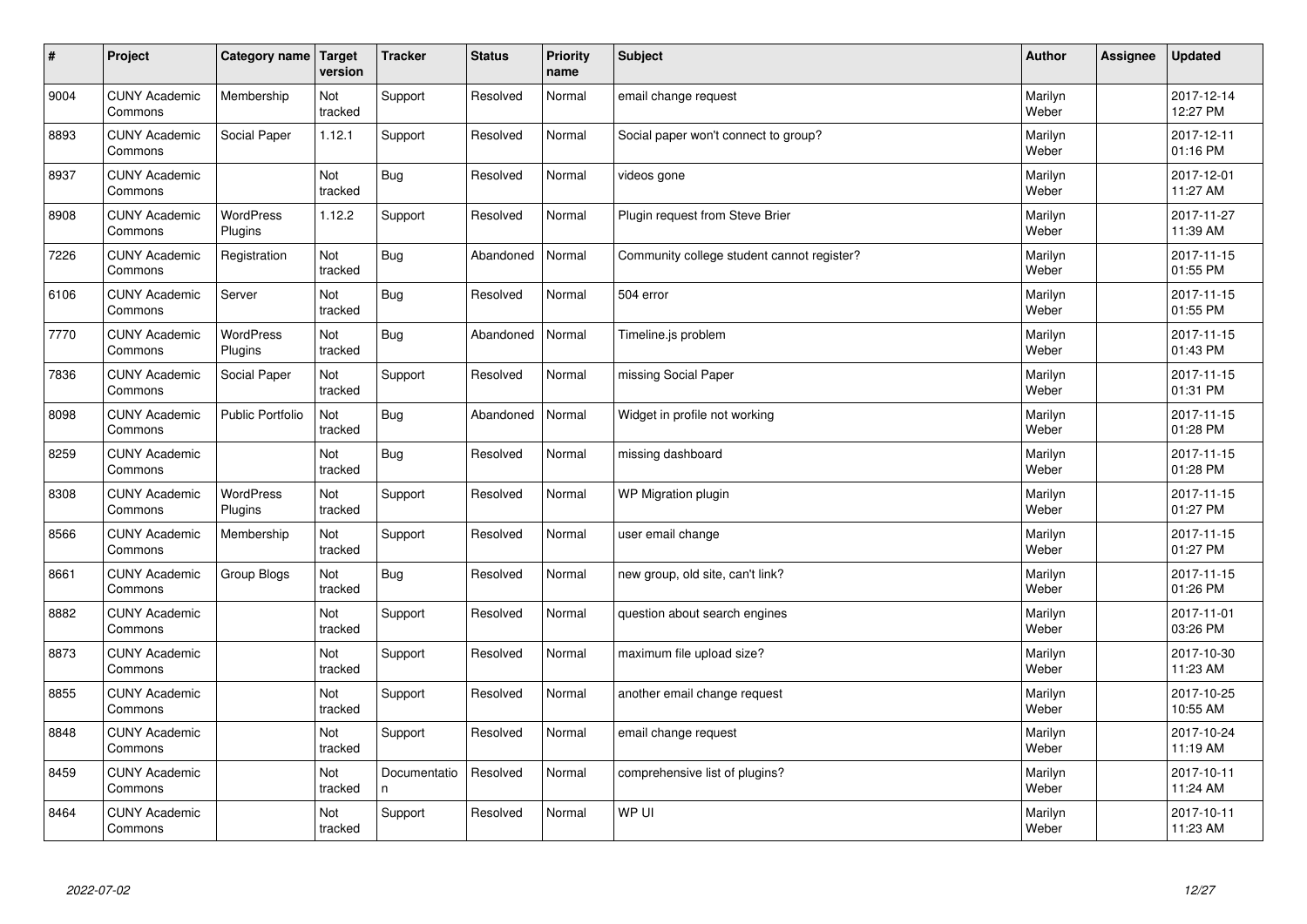| $\vert$ # | Project                         | Category name                     | Target<br>version | <b>Tracker</b> | <b>Status</b> | <b>Priority</b><br>name | <b>Subject</b>                                                                          | <b>Author</b>    | Assignee | <b>Updated</b>         |
|-----------|---------------------------------|-----------------------------------|-------------------|----------------|---------------|-------------------------|-----------------------------------------------------------------------------------------|------------------|----------|------------------------|
| 8768      | <b>CUNY Academic</b><br>Commons |                                   | Not<br>tracked    | Support        | Resolved      | Normal                  | unsafe redirect?                                                                        | Marilyn<br>Weber |          | 2017-10-06<br>12:14 PM |
| 8729      | <b>CUNY Academic</b><br>Commons |                                   | Not<br>tracked    | Support        | Resolved      | Normal                  | email change                                                                            | Marilyn<br>Weber |          | 2017-09-25<br>02:14 PM |
| 8726      | <b>CUNY Academic</b><br>Commons |                                   |                   | Support        | Resolved      | Normal                  | Redirect problem                                                                        | Marilyn<br>Weber |          | 2017-09-21<br>12:14 PM |
| 8721      | <b>CUNY Academic</b><br>Commons | <b>WordPress</b><br>Plugins       | 1.11.13           | Bug            | Resolved      | Normal                  | more problems with Events calendar                                                      | Marilyn<br>Weber |          | 2017-09-21<br>10:35 AM |
| 8693      | <b>CUNY Academic</b><br>Commons | <b>WordPress</b><br>Plugins       |                   | Support        | Resolved      | Normal                  | Existing blog wants to replace Mailpoet with Newsletters                                | Marilyn<br>Weber |          | 2017-09-12<br>02:24 PM |
| 8471      | <b>CUNY Academic</b><br>Commons |                                   | Not<br>tracked    | Support        | Resolved      | Normal                  | admin at https://commons.gc.cuny.edu/                                                   | Marilyn<br>Weber |          | 2017-09-06<br>01:50 PM |
| 8638      | <b>CUNY Academic</b><br>Commons | Group Blogs                       | 1.11.11           | <b>Bug</b>     | Resolved      | Normal                  | members not syncing from group to site                                                  | Marilyn<br>Weber |          | 2017-09-01<br>03:50 PM |
| 8576      | <b>CUNY Academic</b><br>Commons | <b>WordPress</b><br>Plugins       | 1.11.11           | Support        | Resolved      | Normal                  | Digital Measures plugin request                                                         | Marilyn<br>Weber |          | 2017-09-01<br>03:44 PM |
| 8630      | <b>CUNY Academic</b><br>Commons | Membership                        | Not<br>tracked    | Support        | Resolved      | Normal                  | Change in email/campus                                                                  | Marilyn<br>Weber |          | 2017-08-30<br>03:48 PM |
| 8577      | <b>CUNY Academic</b><br>Commons | Membership                        | Not<br>tracked    | Support        | Resolved      | Normal                  | another user email change                                                               | Marilyn<br>Weber |          | 2017-08-25<br>10:23 AM |
| 8553      | <b>CUNY Academic</b><br>Commons |                                   | Not<br>tracked    | Support        | Resolved      | Normal                  | storage limits?                                                                         | Marilyn<br>Weber |          | 2017-08-18<br>04:36 PM |
| 8552      | <b>CUNY Academic</b><br>Commons | <b>WordPress</b><br>Plugins       | 1.11.10           | Bug            | Resolved      | Normal                  | Events Calendar problem                                                                 | Marilyn<br>Weber |          | 2017-08-18<br>04:36 PM |
| 8529      | <b>CUNY Academic</b><br>Commons |                                   | Not<br>tracked    | Support        | Resolved      | Normal                  | Iframe regiest?                                                                         | Marilyn<br>Weber |          | 2017-08-16<br>04:40 PM |
| 8531      | <b>CUNY Academic</b><br>Commons | Membership                        | Not<br>tracked    | Support        | Resolved      | Normal                  | admin of https://admissions.commons.gc.cuny.edu                                         | Marilyn<br>Weber |          | 2017-08-15<br>04:20 PM |
| 8125      | <b>CUNY Academic</b><br>Commons | <b>WordPress</b><br><b>Themes</b> | 1.10.19           | <b>Bug</b>     | Resolved      | High                    | careerplan admin page failing to load with "currently unable to handle<br>this request" | Marilyn<br>Weber |          | 2017-07-13<br>12:54 PM |
| 8379      | <b>CUNY Academic</b><br>Commons |                                   | Not<br>tracked    | Support        | Resolved      | Normal                  | request for site build help                                                             | Marilyn<br>Weber |          | 2017-07-01<br>10:48 AM |
| 8195      | <b>CUNY Academic</b><br>Commons |                                   |                   | Support        | Rejected      | Normal                  | possible to make the Profile pic semi-hidden?                                           | Marilyn<br>Weber |          | 2017-05-24<br>11:00 PM |
| 8120      | <b>CUNY Academic</b><br>Commons | Membership                        | Not<br>tracked    | Support        | Resolved      | Normal                  | add me as an admin to https://nyslavery.commons.gc.cuny.edu                             | Marilyn<br>Weber |          | 2017-05-10<br>02:19 PM |
| 8071      | <b>CUNY Academic</b><br>Commons | <b>WordPress</b><br>Plugins       | Not<br>tracked    | Support        | Rejected      | Normal                  | Anthologize                                                                             | Marilyn<br>Weber |          | 2017-05-10<br>10:15 AM |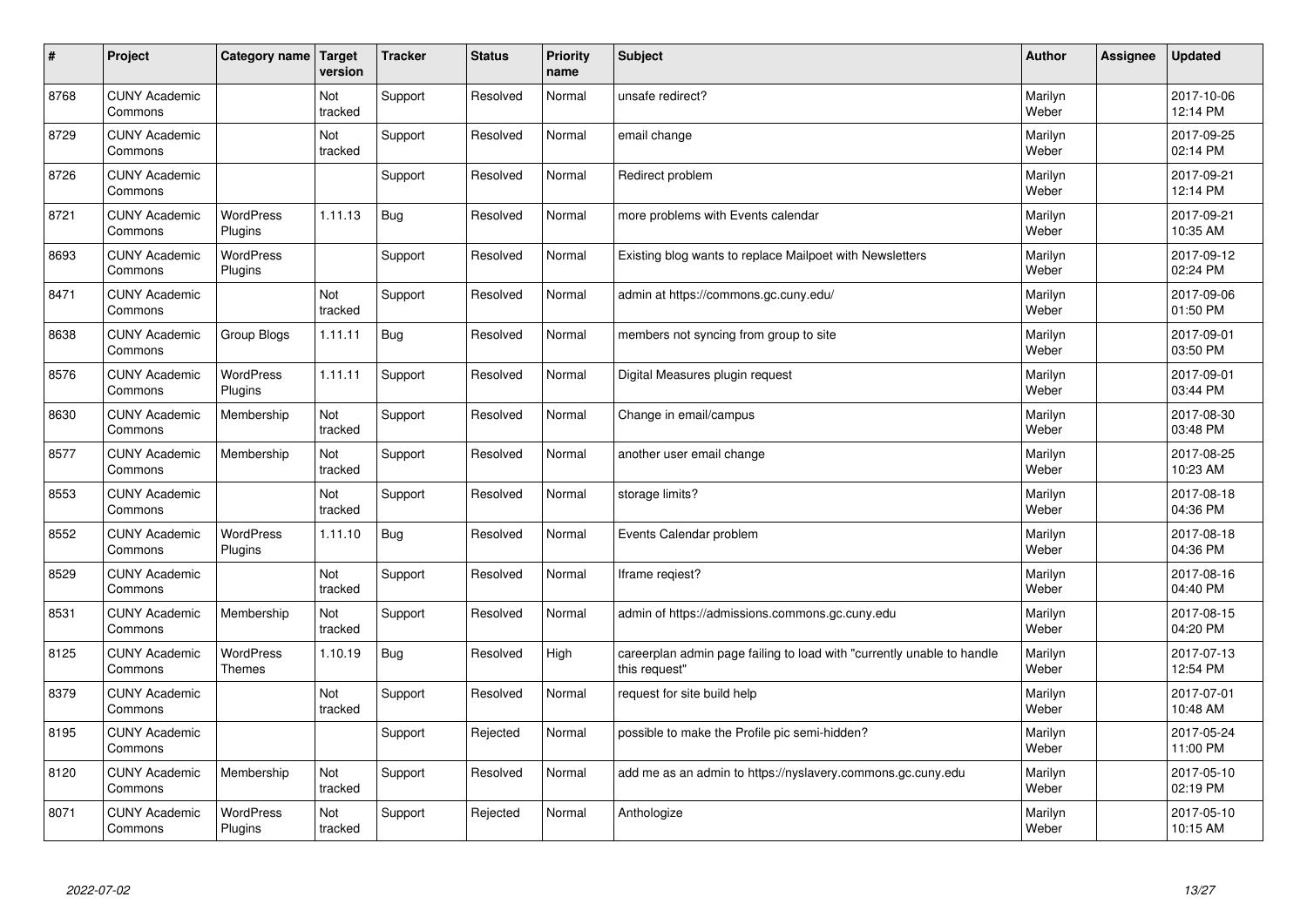| $\sharp$ | Project                         | Category name               | Target<br>version     | <b>Tracker</b> | <b>Status</b> | <b>Priority</b><br>name | <b>Subject</b>                                 | <b>Author</b>    | Assignee | <b>Updated</b>         |
|----------|---------------------------------|-----------------------------|-----------------------|----------------|---------------|-------------------------|------------------------------------------------|------------------|----------|------------------------|
| 7995     | <b>CUNY Academic</b><br>Commons | Domain<br>Mapping           | Not<br>tracked        | <b>Bug</b>     | Resolved      | Urgent                  | http://on.socialpaper.gc.cuny.edu down?        | Marilyn<br>Weber |          | 2017-04-21<br>11:07 AM |
| 7994     | <b>CUNY Academic</b><br>Commons | <b>WordPress</b><br>(misc)  | 1.10.17               | Bug            | Resolved      | Urgent                  | Comments not appearing                         | Marilyn<br>Weber |          | 2017-04-20<br>11:16 AM |
| 7972     | <b>CUNY Academic</b><br>Commons |                             | Not<br>tracked        | Support        | Resolved      | Normal                  | expand the memory limit for videos?            | Marilyn<br>Weber |          | 2017-04-20<br>10:07 AM |
| 7668     | <b>CUNY Academic</b><br>Commons | <b>WordPress</b><br>Plugins |                       | Support        | Rejected      | Normal                  | Iframes question                               | Marilyn<br>Weber |          | 2017-04-11<br>09:29 PM |
| 7922     | <b>CUNY Academic</b><br>Commons | Membership                  | Not<br>tracked        | Support        | Resolved      | Normal                  | add me as an admin to the MALs alumni site?    | Marilyn<br>Weber |          | 2017-04-06<br>05:19 PM |
| 7767     | <b>CUNY Academic</b><br>Commons |                             | Not<br>tracked        | Bug            | Resolved      | Normal                  | Site loading problems                          | Marilyn<br>Weber |          | 2017-03-21<br>09:57 PM |
| 7803     | <b>CUNY Academic</b><br>Commons |                             |                       | <b>Bug</b>     | Resolved      | Normal                  | user email change                              | Marilyn<br>Weber |          | 2017-03-16<br>11:58 AM |
| 7775     | <b>CUNY Academic</b><br>Commons | Membership                  | <b>Not</b><br>tracked | Support        | Resolved      | Normal                  | Email change                                   | Marilyn<br>Weber |          | 2017-03-08<br>10:09 PM |
| 7745     | <b>CUNY Academic</b><br>Commons | <b>WordPress</b><br>Plugins | 1.10.13               | Support        | Resolved      | Normal                  | Featured Video Plus plugin requested           | Marilyn<br>Weber |          | 2017-03-03<br>01:51 PM |
| 7608     | <b>CUNY Academic</b><br>Commons | Registration                | Not<br>tracked        | Feature        | Resolved      | Normal                  | create an account                              | Marilyn<br>Weber |          | 2017-02-15<br>10:45 PM |
| 7607     | <b>CUNY Academic</b><br>Commons | WordPress<br>(misc)         | Not<br>tracked        | Feature        | Resolved      | Normal                  | mp4 files                                      | Marilyn<br>Weber |          | 2017-02-15<br>07:37 PM |
| 7486     | <b>CUNY Academic</b><br>Commons | Membership                  | Not<br>tracked        | Support        | Resolved      | Normal                  | changed email address                          | Marilyn<br>Weber |          | 2017-01-24<br>10:00 PM |
| 7337     | <b>CUNY Academic</b><br>Commons | Membership                  | Not<br>tracked        | Bug            | Resolved      | Normal                  | User with new email                            | Marilyn<br>Weber |          | 2017-01-06<br>11:05 AM |
| 5629     | <b>CUNY Academic</b><br>Commons | Public Portfolio            | 1.10.4                | Support        | Resolved      | Normal                  | Title field in profile can't be edited         | Marilyn<br>Weber |          | 2016-12-13<br>11:19 AM |
| 6818     | <b>CUNY Academic</b><br>Commons | Email<br>Notifications      | 1.10.3                | Support        | Resolved      | Normal                  | No more email notifications?                   | Marilyn<br>Weber |          | 2016-11-22<br>02:51 PM |
| 6800     | <b>CUNY Academic</b><br>Commons |                             |                       | Bug            | Rejected      | Immediate               | Is something going on?                         | Marilyn<br>Weber |          | 2016-11-18<br>04:40 PM |
| 6575     | <b>CUNY Academic</b><br>Commons | Groups (misc)               |                       | <b>Bug</b>     | Rejected      | Normal                  | No papers link for the group "social paper"    | Marilyn<br>Weber |          | 2016-11-02<br>10:39 PM |
| 5199     | <b>CUNY Academic</b><br>Commons | Social Paper                | Future<br>release     | Feature        | <b>New</b>    | Normal                  | add tables to the SP editor                    | Marilyn<br>Weber |          | 2016-10-24<br>11:27 AM |
| 6313     | <b>CUNY Academic</b><br>Commons | Groups (misc)               |                       | Bug            | Duplicate     | Normal                  | group member no longer in group, can't rejoin. | Marilyn<br>Weber |          | 2016-10-14<br>09:27 PM |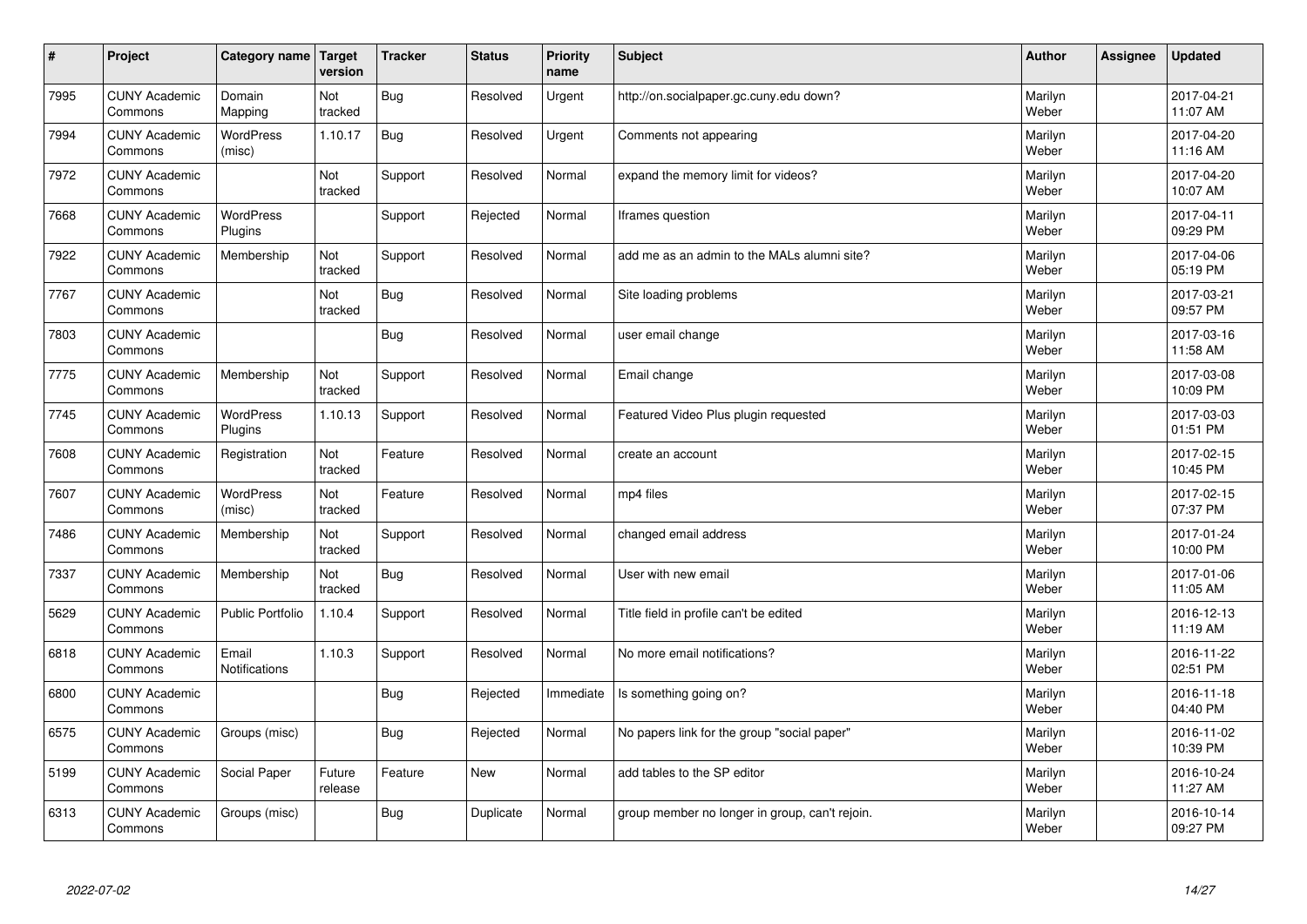| $\vert$ # | Project                         | Category name                | Target<br>version | <b>Tracker</b> | <b>Status</b> | <b>Priority</b><br>name | <b>Subject</b>                                                                          | <b>Author</b>    | Assignee        | <b>Updated</b>         |
|-----------|---------------------------------|------------------------------|-------------------|----------------|---------------|-------------------------|-----------------------------------------------------------------------------------------|------------------|-----------------|------------------------|
| 6039      | <b>CUNY Academic</b><br>Commons | Membership                   | 1.9.28            | Bug            | Resolved      | High                    | User cannot change her email                                                            | Marilyn<br>Weber |                 | 2016-09-19<br>03:03 PM |
| 5844      | <b>CUNY Academic</b><br>Commons |                              | Not<br>tracked    | Support        | Resolved      | Normal                  | edit Host Files on Windows 10 problems                                                  | Marilyn<br>Weber |                 | 2016-07-27<br>09:08 AM |
| 5435      | <b>CUNY Academic</b><br>Commons |                              | Not<br>tracked    | Bug            | Resolved      | Urgent                  | Can't see the dashboard                                                                 | Marilyn<br>Weber |                 | 2016-04-12<br>11:33 AM |
| 5205      | <b>CUNY Academic</b><br>Commons | Social Paper                 | Future<br>release | Feature        | <b>New</b>    | Normal                  | Social Paper folders                                                                    | Marilyn<br>Weber |                 | 2016-02-11<br>10:24 PM |
| 5059      | <b>CUNY Academic</b><br>Commons |                              | Not<br>tracked    | Bug            | Resolved      | Normal                  | Instagram embed?                                                                        | Marilyn<br>Weber |                 | 2016-01-26<br>12:05 AM |
| 4881      | <b>CUNY Academic</b><br>Commons | ZenDesk                      | Not<br>tracked    | Bug            | Resolved      | Normal                  | ZenDesk emails not being sent                                                           | Marilyn<br>Weber |                 | 2015-12-07<br>01:34 AM |
| 4880      | <b>CUNY Academic</b><br>Commons | Password<br>Reset            | Not<br>tracked    | Support        | Resolved      | High                    | CUNY Central person having password trouble                                             | Marilyn<br>Weber |                 | 2015-11-10<br>12:40 PM |
| 4012      | <b>CUNY Academic</b><br>Commons |                              | 1.7.20            | Bug            | Resolved      | Normal                  | Two users reporting same Forbidden 403 error message.                                   | Marilyn<br>Weber |                 | 2015-05-01<br>08:13 PM |
| 4013      | <b>CUNY Academic</b><br>Commons |                              |                   | Bug            | Duplicate     | Normal                  | Math question?                                                                          | Marilyn<br>Weber |                 | 2015-04-22<br>04:05 PM |
| 3674      | <b>CUNY Academic</b><br>Commons |                              |                   | Bug            | Rejected      | Normal                  | CBox pagination issue with the Wiki                                                     | Marilyn<br>Weber |                 | 2014-11-20<br>05:03 PM |
| 3673      | <b>CUNY Academic</b><br>Commons |                              |                   | <b>Bug</b>     | Rejected      | Normal                  | CBox pagination issue with the Wiki                                                     | Marilyn<br>Weber |                 | 2014-11-20<br>04:08 PM |
| 3620      | <b>CUNY Academic</b><br>Commons | Groups (misc)                | Not<br>tracked    | Bug            | Resolved      | Normal                  | admins of The Group for Group Admins                                                    | Marilyn<br>Weber |                 | 2014-11-03<br>08:38 AM |
| 16198     | <b>CUNY Academic</b><br>Commons |                              | 2.0.1             | Bug            | Resolved      | Normal                  | Change role to                                                                          | Marilyn<br>Weber | Boone<br>Gorges | 2022-06-14<br>11:35 AM |
| 15654     | <b>CUNY Academic</b><br>Commons | WordPress<br>Plugins         | 1.19.6            | Support        | Resolved      | Normal                  | Numerous Copies of Events showing up                                                    | Marilyn<br>Weber | Boone<br>Gorges | 2022-03-22<br>11:30 AM |
| 15545     | <b>CUNY Academic</b><br>Commons | <b>WordPress</b><br>Plugins  | 1.19.5            | Feature        | Resolved      | Normal                  | "ZI Hide Featured Image" plugin request                                                 | Marilyn<br>Weber | Boone<br>Gorges | 2022-03-09<br>10:09 AM |
| 15241     | <b>CUNY Academic</b><br>Commons | Onboarding                   | 1.19.3            | Design/UX      | Resolved      | Normal                  | white on gray                                                                           | Marilyn<br>Weber | Boone<br>Gorges | 2022-02-08<br>02:38 PM |
| 15211     | <b>CUNY Academic</b><br>Commons | <b>Blogs</b><br>(BuddyPress) | 1.19.2            | Support        | Resolved      | Normal                  | No good error reporting for already-used domain name when creating a<br>site in Firefox | Marilyn<br>Weber | Boone<br>Gorges | 2022-01-25<br>11:33 AM |
| 14265     | <b>CUNY Academic</b><br>Commons | WordPress<br>Plugins         | 1.18.10           | Support        | Resolved      | Normal                  | separate the tag cloud in the blog sidebar                                              | Marilyn<br>Weber | Boone<br>Gorges | 2021-05-12<br>05:19 PM |
| 14304     | <b>CUNY Academic</b><br>Commons | Group Library                | 1.18.8            | Bug            | Resolved      | Normal                  | Library items change folders when adding subsequent items in new<br>folders             | Marilyn<br>Weber | Boone<br>Gorges | 2021-04-13<br>11:21 AM |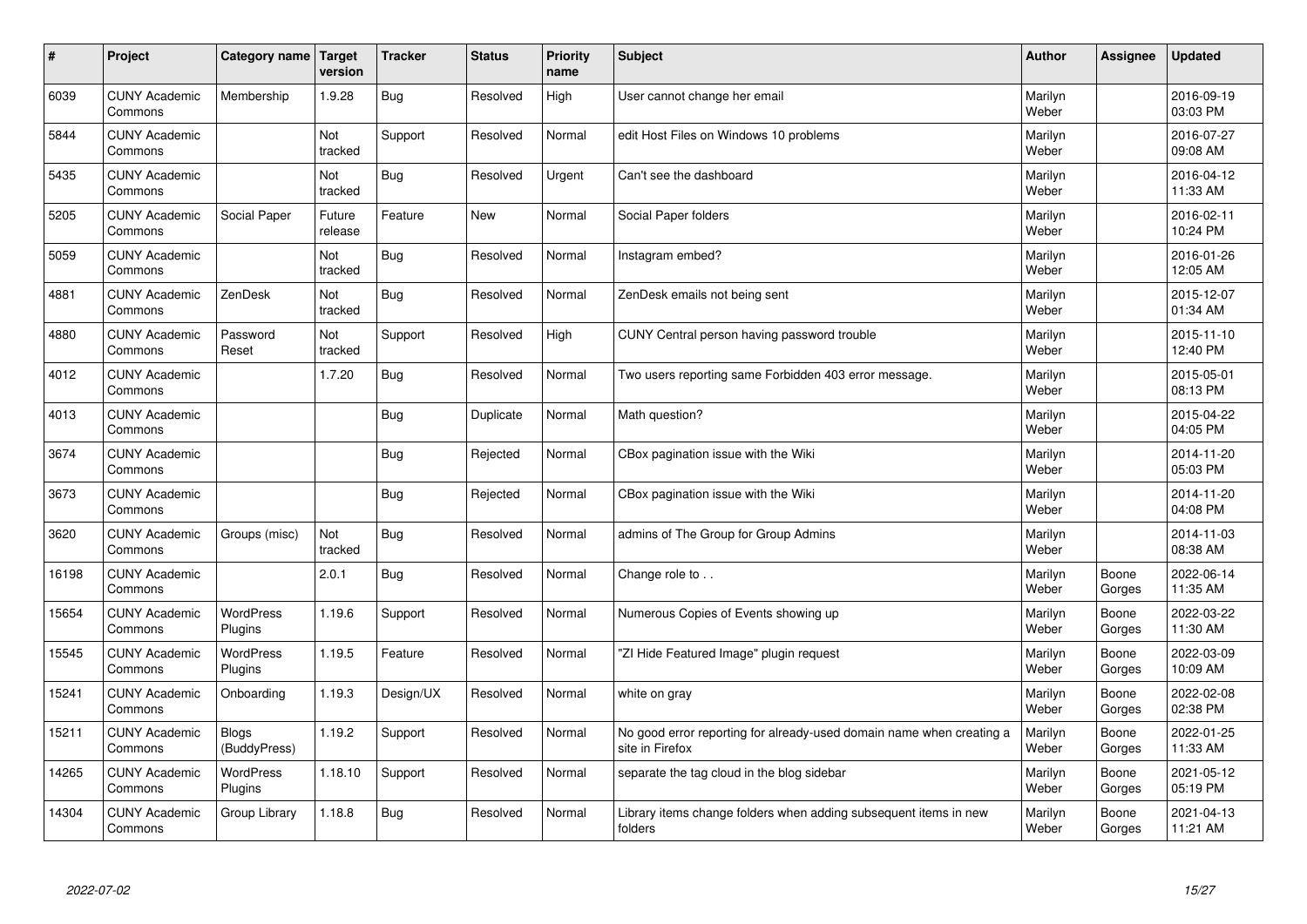| $\sharp$ | Project                         | Category name   Target      | version           | <b>Tracker</b> | <b>Status</b>        | <b>Priority</b><br>name | <b>Subject</b>                                                    | <b>Author</b>    | <b>Assignee</b> | <b>Updated</b>         |
|----------|---------------------------------|-----------------------------|-------------------|----------------|----------------------|-------------------------|-------------------------------------------------------------------|------------------|-----------------|------------------------|
| 14012    | <b>CUNY Academic</b><br>Commons | <b>WordPress</b><br>Plugins | 1.18.5            | Support        | Resolved             | Normal                  | Open External Links in a New Window plugin?                       | Marilyn<br>Weber | Boone<br>Gorges | 2021-03-02<br>02:07 PM |
| 14075    | <b>CUNY Academic</b><br>Commons | WordPress<br>Plugins        | Not<br>tracked    | <b>Bug</b>     | Resolved             | Normal                  | sludigitalportfolios.commons.gc.cuny.edu                          | Marilyn<br>Weber | Boone<br>Gorges | 2021-03-01<br>10:46 AM |
| 14019    | <b>CUNY Academic</b><br>Commons | <b>WordPress</b><br>Plugins | 1.18.5            | Bug            | Resolved             | Normal                  | smorales.commons.gc.cuny.edu                                      | Marilyn<br>Weber | Boone<br>Gorges | 2021-02-23<br>11:06 AM |
| 13929    | <b>CUNY Academic</b><br>Commons |                             | 1.18.4            | Support        | Resolved             | Normal                  | update error message                                              | Marilyn<br>Weber | Boone<br>Gorges | 2021-02-09<br>11:05 AM |
| 13841    | <b>CUNY Academic</b><br>Commons | <b>WordPress</b><br>Plugins | 1.18.3            | Support        | Resolved             | Normal                  | Folders plugin request                                            | Marilyn<br>Weber | Boone<br>Gorges | 2021-01-26<br>04:43 PM |
| 13641    | <b>CUNY Academic</b><br>Commons |                             | 1.18.2            | Support        | Resolved             | Normal                  | follow up to migration request                                    | Marilyn<br>Weber | Boone<br>Gorges | 2021-01-12<br>10:59 AM |
| 12999    | <b>CUNY Academic</b><br>Commons |                             | 1.18.1            | Support        | Resolved             | Normal                  | request for Dentist theme                                         | Marilyn<br>Weber | Boone<br>Gorges | 2020-12-22<br>03:31 PM |
| 13159    | <b>CUNY Academic</b><br>Commons | Group Library               | Not<br>tracked    | Support        | Resolved             | Normal                  | changing folder names?                                            | Marilyn<br>Weber | Boone<br>Gorges | 2020-08-27<br>08:59 AM |
| 12960    | <b>CUNY Academic</b><br>Commons |                             | 1.16.14           | Support        | Resolved             | Normal                  | mutiple plugin in requests                                        | Marilyn<br>Weber | Boone<br>Gorges | 2020-06-23<br>10:53 AM |
| 12905    | <b>CUNY Academic</b><br>Commons |                             | 1.16.14           | Support        | Resolved             | Normal                  | trouble embedding a flipbook from Flipsnack                       | Marilyn<br>Weber | Boone<br>Gorges | 2020-06-23<br>10:53 AM |
| 12165    | <b>CUNY Academic</b><br>Commons | <b>BuddyPress</b><br>(misc) | Not<br>tracked    | Support        | Resolved             | Normal                  | two reports of Profile problems                                   | Marilyn<br>Weber | Boone<br>Gorges | 2019-12-04<br>05:06 PM |
| 12006    | <b>CUNY Academic</b><br>Commons | Group<br>Invitations        | 1.15.13           | Bug            | Resolved             | Immediate               | Invite system is broken.                                          | Marilyn<br>Weber | Boone<br>Gorges | 2019-10-23<br>10:16 AM |
| 11865    | <b>CUNY Academic</b><br>Commons | Onboarding                  | 1.15.10           | Bug            | Resolved             | Normal                  | Site name not appearing in "Membership" lists of Invitation modal | Marilyn<br>Weber | Boone<br>Gorges | 2019-09-24<br>11:09 AM |
| 11567    | <b>CUNY Academic</b><br>Commons | Group Files                 | 1.15.4            | <b>Bug</b>     | Resolved             | Normal                  | Group files pagination doesn't work properly in folders           | Marilyn<br>Weber | Boone<br>Gorges | 2019-06-25<br>04:22 PM |
| 10407    | <b>CUNY Academic</b><br>Commons |                             | Not<br>tracked    | Support        | Resolved             | Normal                  | toolbar problem                                                   | Marilyn<br>Weber | Boone<br>Gorges | 2018-10-23<br>10:52 AM |
| 9949     | <b>CUNY Academic</b><br>Commons |                             | 1.13.4            | Support        | Resolved             | Normal                  | raise storage space limit?                                        | Marilyn<br>Weber | Boone<br>Gorges | 2018-06-26<br>12:00 PM |
| 9768     | <b>CUNY Academic</b><br>Commons |                             | 1.13.2            | Bug            | Resolved             | High                    | search function on the Directory page                             | Marilyn<br>Weber | Boone<br>Gorges | 2018-05-14<br>08:45 PM |
| 9207     | <b>CUNY Academic</b><br>Commons |                             | Future<br>release | Support        | Reporter<br>Feedback | Normal                  | display dashboards made in Tableau?                               | Marilyn<br>Weber | Boone<br>Gorges | 2018-04-10<br>10:42 AM |
| 9275     | <b>CUNY Academic</b><br>Commons |                             |                   | Support        | Rejected             | Normal                  | soft chalk page?                                                  | Marilyn<br>Weber | Boone<br>Gorges | 2018-04-09<br>10:37 AM |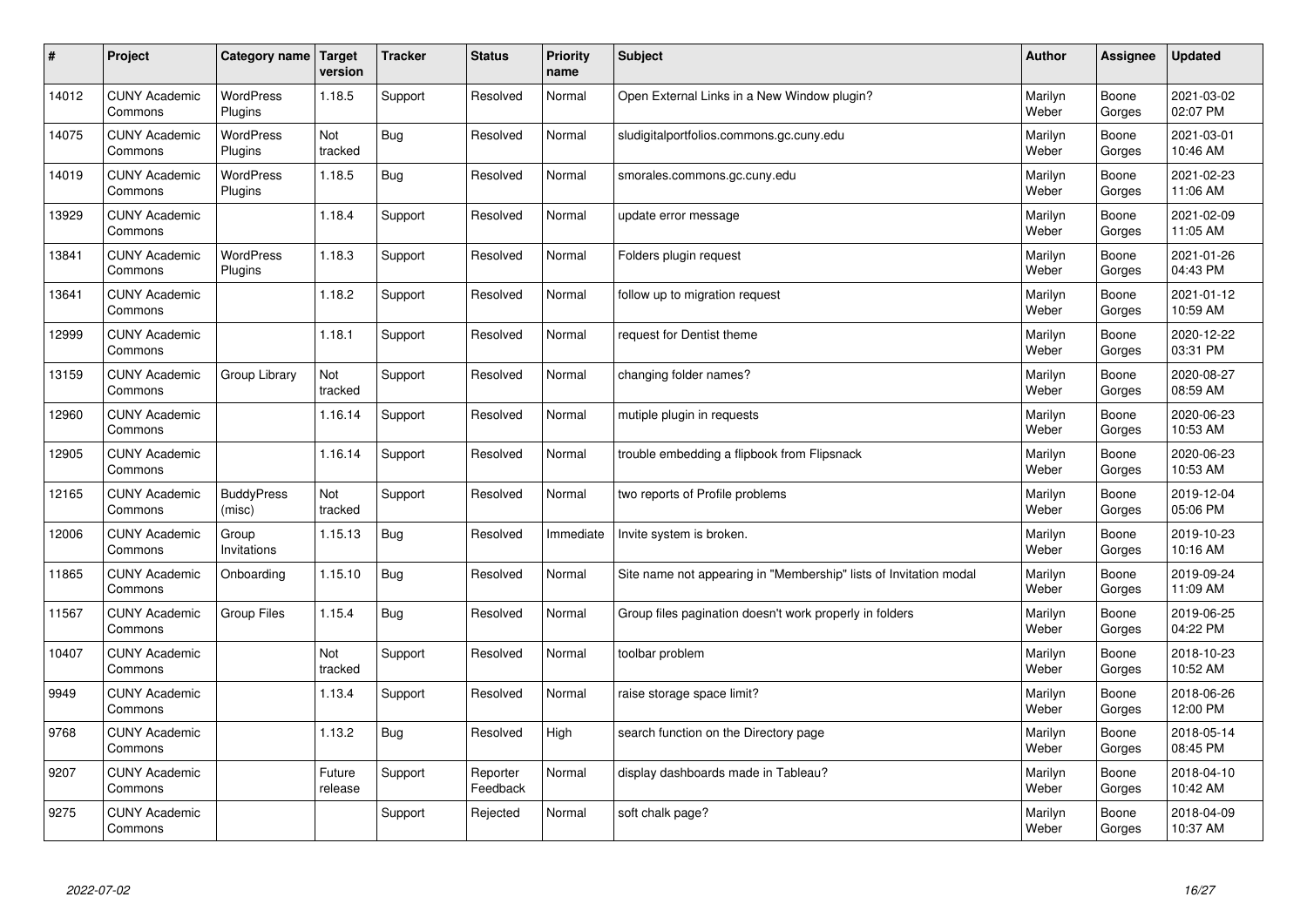| $\vert$ # | Project                         | Category name                     | <b>Target</b><br>version | <b>Tracker</b> | <b>Status</b> | <b>Priority</b><br>name | <b>Subject</b>                                                              | <b>Author</b>    | <b>Assignee</b> | <b>Updated</b>         |
|-----------|---------------------------------|-----------------------------------|--------------------------|----------------|---------------|-------------------------|-----------------------------------------------------------------------------|------------------|-----------------|------------------------|
| 9224      | <b>CUNY Academic</b><br>Commons | <b>Group Files</b>                | 1.13                     | Feature        | Resolved      | Normal                  | attachments to forum posts clutter up Files area                            | Marilyn<br>Weber | Boone<br>Gorges | 2018-03-22<br>03:34 PM |
| 9335      | <b>CUNY Academic</b><br>Commons | <b>WordPress</b><br><b>Themes</b> | 1.12.10                  | <b>Bug</b>     | Resolved      | Normal                  | clone http://digitalscholarship.ccny.cuny.edu site?                         | Marilyn<br>Weber | Boone<br>Gorges | 2018-03-14<br>12:43 PM |
| 9192      | <b>CUNY Academic</b><br>Commons | <b>WordPress</b><br>Plugins       | 1.12.8                   | Bug            | Resolved      | Normal                  | problems with the Leaflet plug -in                                          | Marilyn<br>Weber | Boone<br>Gorges | 2018-02-13<br>11:07 AM |
| 8917      | <b>CUNY Academic</b><br>Commons | <b>Group Files</b>                | 1.12.3                   | Bug            | Resolved      | High                    | Files not downloading from Groups properly                                  | Marilyn<br>Weber | Boone<br>Gorges | 2017-11-29<br>10:04 PM |
| 5684      | <b>CUNY Academic</b><br>Commons | <b>Group Files</b>                | Not<br>tracked           | Bug            | Resolved      | Normal                  | Making Group files appear as Blog entries                                   | Marilyn<br>Weber | Boone<br>Gorges | 2017-11-20<br>03:28 PM |
| 7724      | <b>CUNY Academic</b><br>Commons |                                   | Not<br>tracked           | Support        | Abandoned     | Normal                  | User name confusion                                                         | Marilyn<br>Weber | Boone<br>Gorges | 2017-11-15<br>11:12 AM |
| 7613      | <b>CUNY Academic</b><br>Commons | Registration                      | Not<br>tracked           | Support        | Resolved      | Normal                  | non-matriculated students                                                   | Marilyn<br>Weber | Boone<br>Gorges | 2017-11-15<br>11:03 AM |
| 7700      | <b>CUNY Academic</b><br>Commons |                                   | Not<br>tracked           | Support        | Abandoned     | Normal                  | slow loading Page on site                                                   | Marilyn<br>Weber | Boone<br>Gorges | 2017-11-15<br>11:02 AM |
| 5713      | <b>CUNY Academic</b><br>Commons | WordPress<br>(misc)               | Not<br>tracked           | Bug            | Abandoned     | High                    | Site freezing                                                               | Marilyn<br>Weber | Boone<br>Gorges | 2017-11-15<br>10:58 AM |
| 6286      | <b>CUNY Academic</b><br>Commons | Groups (misc)                     | Not<br>tracked           | Bug            | Resolved      | Immediate               | Groups pages not displaying at all!                                         | Marilyn<br>Weber | Boone<br>Gorges | 2017-11-15<br>10:57 AM |
| 8878      | <b>CUNY Academic</b><br>Commons | cuny.is                           | Not<br>tracked           | Bug            | Resolved      | Urgent                  | cuny.is site link won't work                                                | Marilyn<br>Weber | Boone<br>Gorges | 2017-11-01<br>03:06 PM |
| 6860      | <b>CUNY Academic</b><br>Commons | User<br>Onboarding                | 1.12                     | Bug            | Resolved      | Normal                  | Invitation to join a group is appearing as an invitiation to join the site! | Marilyn<br>Weber | Boone<br>Gorges | 2017-10-30<br>10:03 AM |
| 6857      | <b>CUNY Academic</b><br>Commons | <b>Blogs</b><br>(BuddyPress)      | Not<br>tracked           | Support        | Resolved      | Normal                  | Committee on Religion website                                               | Marilyn<br>Weber | Boone<br>Gorges | 2017-08-17<br>10:24 AM |
| 8429      | <b>CUNY Academic</b><br>Commons | Membership                        | Not<br>tracked           | Support        | Resolved      | Normal                  | Please make me an admin of https://arc.commons.gc.cuny.edu                  | Marilyn<br>Weber | Boone<br>Gorges | 2017-07-24<br>03:33 PM |
| 8401      | <b>CUNY Academic</b><br>Commons | Membership                        | Not<br>tracked           | Support        | Resolved      | Normal                  | add me as an admin                                                          | Marilyn<br>Weber | Boone<br>Gorges | 2017-07-11<br>11:40 AM |
| 8222      | <b>CUNY Academic</b><br>Commons | Membership                        | Not<br>tracked           | Support        | Resolved      | Normal                  | Admin for iletc.commons.gc.cuny.edu                                         | Marilyn<br>Weber | Boone<br>Gorges | 2017-06-08<br>10:06 AM |
| 8200      | <b>CUNY Academic</b><br>Commons | Groups (misc)                     | Not<br>tracked           | <b>Bug</b>     | Resolved      | Normal                  | Announcements has disappeared                                               | Marilyn<br>Weber | Boone<br>Gorges | 2017-05-26<br>04:04 PM |
| 8131      | <b>CUNY Academic</b><br>Commons | WordPress<br>Plugins              | 1.11                     | Bug            | Resolved      | Normal                  | Newsletters plug-in                                                         | Marilyn<br>Weber | Boone<br>Gorges | 2017-05-11<br>09:42 PM |
| 7376      | <b>CUNY Academic</b><br>Commons | Email<br><b>Notifications</b>     |                          | Bug            | Rejected      | Normal                  | automatic forwarding of blog posts not working                              | Marilyn<br>Weber | Boone<br>Gorges | 2017-05-01<br>10:36 PM |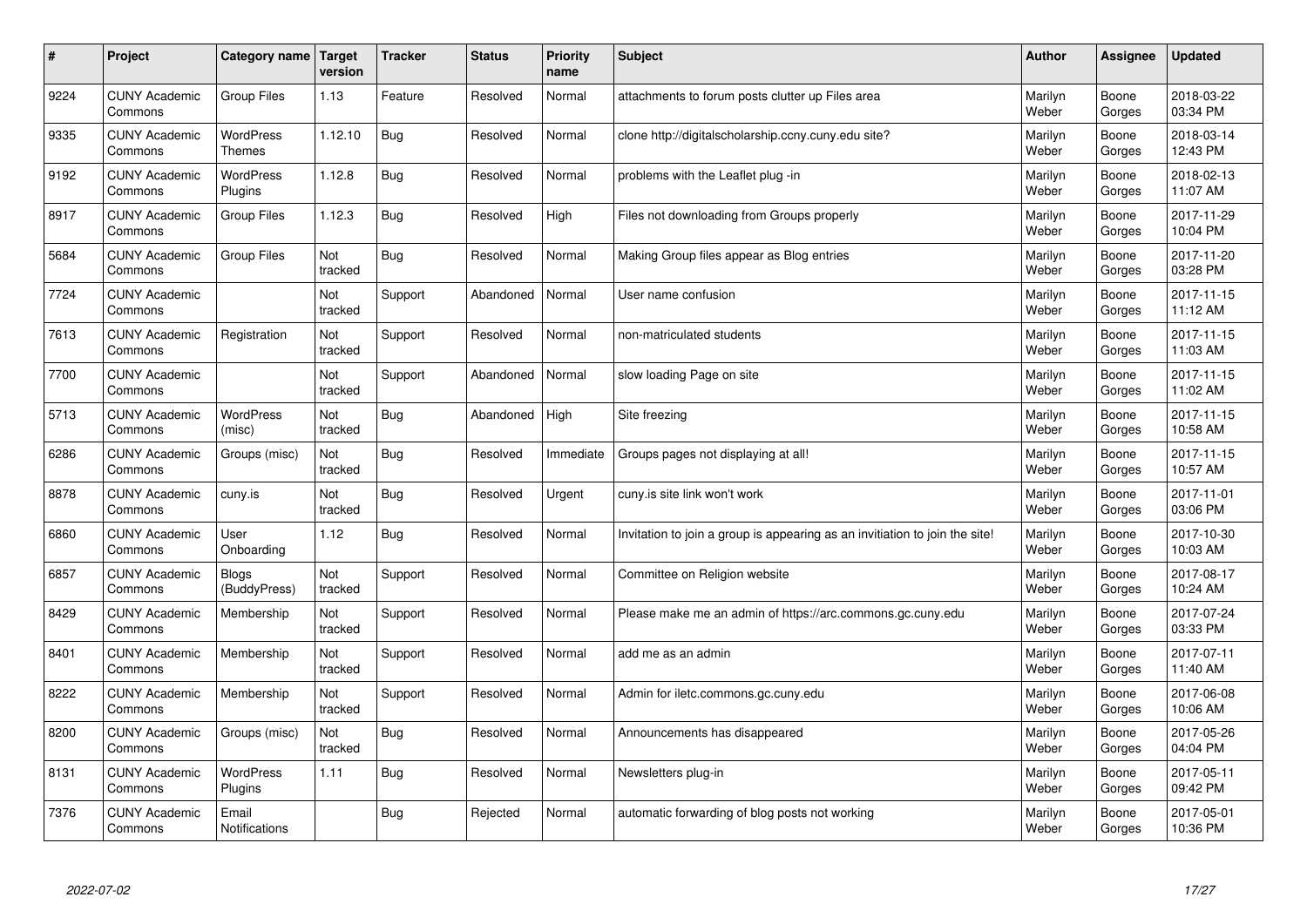| $\vert$ # | Project                         | Category name                     | <b>Target</b><br>version | <b>Tracker</b> | <b>Status</b> | <b>Priority</b><br>name | <b>Subject</b>                                    | <b>Author</b>    | Assignee        | <b>Updated</b>         |
|-----------|---------------------------------|-----------------------------------|--------------------------|----------------|---------------|-------------------------|---------------------------------------------------|------------------|-----------------|------------------------|
| 7785      | <b>CUNY Academic</b><br>Commons |                                   | Not<br>tracked           | Support        | Resolved      | Normal                  | ftp access or files?                              | Marilyn<br>Weber | Boone<br>Gorges | 2017-03-13<br>02:34 PM |
| 7771      | <b>CUNY Academic</b><br>Commons | Membership                        | Not<br>tracked           | Support        | Resolved      | Normal                  | User would like to be uncoupled from sites        | Marilyn<br>Weber | Boone<br>Gorges | 2017-03-09<br>12:38 PM |
| 7685      | <b>CUNY Academic</b><br>Commons | Password<br>Reset                 | Not<br>tracked           | Support        | Resolved      | Normal                  | temporary password                                | Marilyn<br>Weber | Boone<br>Gorges | 2017-02-15<br>07:36 PM |
| 7678      | <b>CUNY Academic</b><br>Commons | Groups (misc)                     | Not<br>tracked           | Support        | Resolved      | Normal                  | add admin to student group                        | Marilyn<br>Weber | Boone<br>Gorges | 2017-02-15<br>11:58 AM |
| 7460      | <b>CUNY Academic</b><br>Commons | <b>WordPress</b><br><b>Themes</b> | 1.10.8                   | Support        | Resolved      | Normal                  | install Independent Publisher theme?              | Marilyn<br>Weber | Boone<br>Gorges | 2017-01-21<br>09:34 PM |
| 7349      | <b>CUNY Academic</b><br>Commons | Membership                        | Not<br>tracked           | <b>Bug</b>     | Resolved      | Normal                  | <b>LACUNY</b> Institute website                   | Marilyn<br>Weber | Boone<br>Gorges | 2017-01-11<br>04:26 PM |
| 7223      | <b>CUNY Academic</b><br>Commons | Membership                        | Not<br>tracked           | <b>Bug</b>     | Resolved      | Normal                  | User with two profiles would like to merge them   | Marilyn<br>Weber | Boone<br>Gorges | 2017-01-10<br>02:07 PM |
| 7310      | <b>CUNY Academic</b><br>Commons |                                   | 1.10.7                   | <b>Bug</b>     | Resolved      | Normal                  | Friendship request mystery.                       | Marilyn<br>Weber | Boone<br>Gorges | 2017-01-05<br>03:12 PM |
| 7100      | <b>CUNY Academic</b><br>Commons | WordPress<br>Plugins              | 1.10.5                   | Bug            | Resolved      | High                    | Cincopa plugin problem                            | Marilyn<br>Weber | Boone<br>Gorges | 2016-12-19<br>10:32 AM |
| 6899      | <b>CUNY Academic</b><br>Commons | Account<br>settings               | Not<br>tracked           | Support        | Resolved      | Normal                  | New user has misspelled her own name              | Marilyn<br>Weber | Boone<br>Gorges | 2016-12-01<br>05:10 PM |
| 6101      | <b>CUNY Academic</b><br>Commons | <b>Public Portfolio</b>           |                          | Bug            | Resolved      | High                    | Profile update problems                           | Marilyn<br>Weber | Boone<br>Gorges | 2016-12-01<br>03:50 PM |
| 6893      | <b>CUNY Academic</b><br>Commons | Group Forums                      |                          | <b>Bug</b>     | Resolved      | Normal                  | Forum for CUNY Academic Commons Team is gone      | Marilyn<br>Weber | Boone<br>Gorges | 2016-12-01<br>08:08 AM |
| 6626      | <b>CUNY Academic</b><br>Commons | <b>Group Files</b>                | 1.10.1                   | Bug            | Resolved      | Normal                  | Files from non-member showing up in private group | Marilyn<br>Weber | Boone<br>Gorges | 2016-11-07<br>03:54 PM |
| 6410      | <b>CUNY Academic</b><br>Commons |                                   |                          | <b>Bug</b>     | Duplicate     | Immediate               | Cannot log in - gives privacy error               | Marilyn<br>Weber | Boone<br>Gorges | 2016-10-24<br>10:01 AM |
| 6338      | <b>CUNY Academic</b><br>Commons |                                   |                          | Bug            | Rejected      | Normal                  | Multiple email notifications for each blog post   | Marilyn<br>Weber | Boone<br>Gorges | 2016-10-18<br>08:45 PM |
| 6025      | <b>CUNY Academic</b><br>Commons | Search                            | Not<br>tracked           | <b>Bug</b>     | Resolved      | Normal                  | Search function not working                       | Marilyn<br>Weber | Boone<br>Gorges | 2016-10-12<br>09:41 AM |
| 6107      | <b>CUNY Academic</b><br>Commons |                                   |                          | Bug            | Resolved      | High                    | site redirect?                                    | Marilyn<br>Weber | Boone<br>Gorges | 2016-09-29<br>03:45 PM |
| 6091      | <b>CUNY Academic</b><br>Commons | Group<br>Invitations              | Not<br>tracked           | <b>Bug</b>     | Resolved      | Normal                  | User cannot re-join a group                       | Marilyn<br>Weber | Boone<br>Gorges | 2016-09-28<br>01:47 PM |
| 5988      | <b>CUNY Academic</b><br>Commons | Support                           |                          | Support        | Rejected      | Normal                  | Forbidden error when trying to join               | Marilyn<br>Weber | Boone<br>Gorges | 2016-09-08<br>01:42 PM |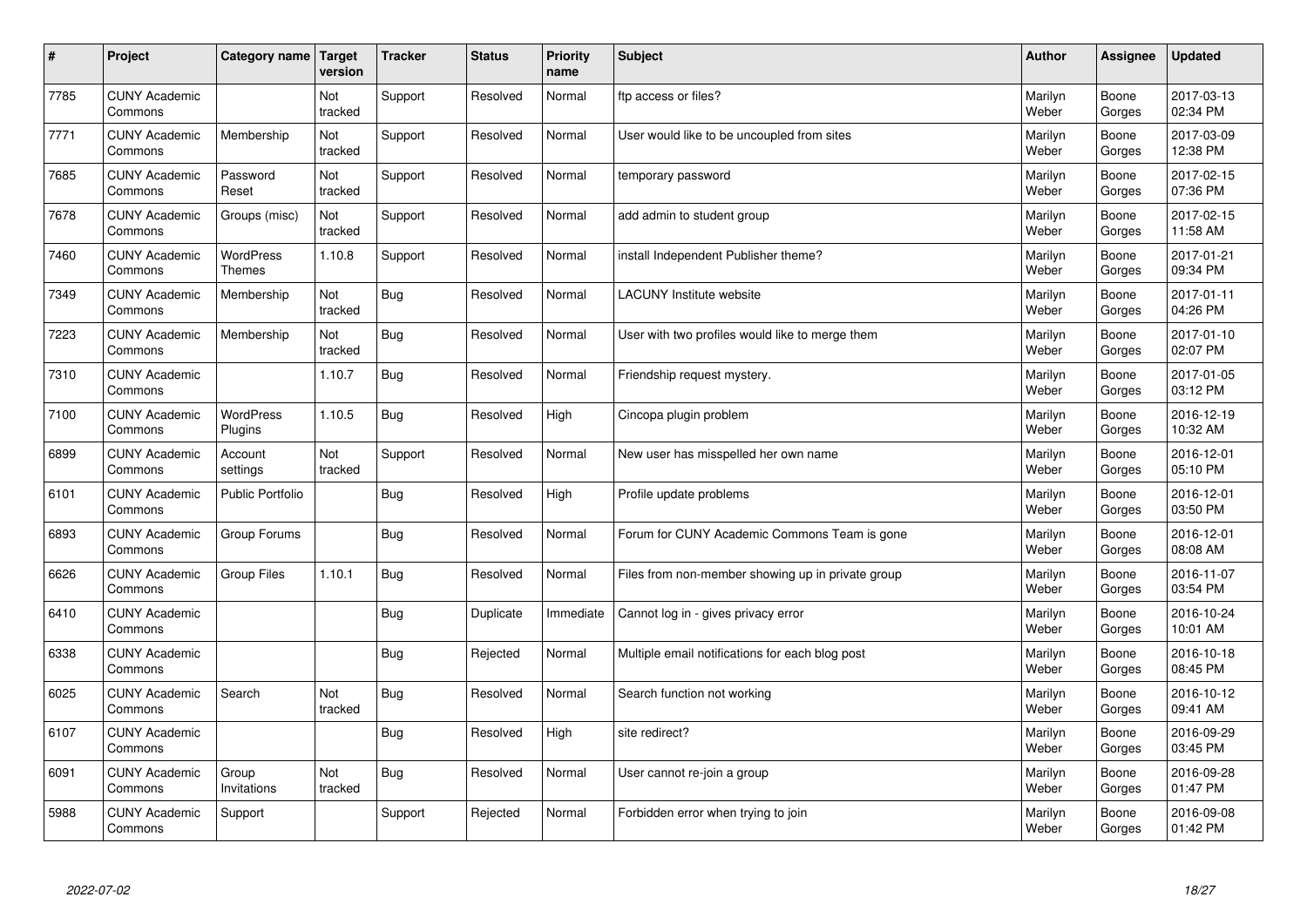| $\sharp$ | Project                         | Category name                     | Target<br>version | <b>Tracker</b> | <b>Status</b> | <b>Priority</b><br>name | <b>Subject</b>                                                   | <b>Author</b>    | Assignee        | <b>Updated</b>         |
|----------|---------------------------------|-----------------------------------|-------------------|----------------|---------------|-------------------------|------------------------------------------------------------------|------------------|-----------------|------------------------|
| 5985     | <b>CUNY Academic</b><br>Commons | Support                           | Not<br>tracked    | Support        | Resolved      | Normal                  | change user's email address (she cannot access old)              | Marilyn<br>Weber | Boone<br>Gorges | 2016-09-07<br>01:43 PM |
| 5969     | <b>CUNY Academic</b><br>Commons | Registration                      | 1.9.27            | Bug            | Resolved      | Normal                  | Queens students unable to join                                   | Marilyn<br>Weber | Boone<br>Gorges | 2016-09-04<br>09:41 PM |
| 5753     | <b>CUNY Academic</b><br>Commons | WordPress<br>(misc)               | Not<br>tracked    | Support        | Resolved      | Normal                  | merging blogs and groups                                         | Marilyn<br>Weber | Boone<br>Gorges | 2016-08-29<br>03:09 PM |
| 5872     | <b>CUNY Academic</b><br>Commons | Server                            | Not<br>tracked    | Bug            | Resolved      | Immediate               | Whole Commons is down                                            | Marilyn<br>Weber | Boone<br>Gorges | 2016-08-12<br>12:04 AM |
| 5799     | <b>CUNY Academic</b><br>Commons | <b>Blogs</b><br>(BuddyPress)      | Not<br>tracked    | Feature        | Resolved      | Normal                  | removing one's own access to sites?                              | Marilyn<br>Weber | Boone<br>Gorges | 2016-07-26<br>01:55 PM |
| 5834     | <b>CUNY Academic</b><br>Commons |                                   |                   | Bug            | Resolved      | Normal                  | My access to cdev                                                | Marilyn<br>Weber | Boone<br>Gorges | 2016-07-25<br>03:12 PM |
| 5667     | <b>CUNY Academic</b><br>Commons | <b>Public Portfolio</b>           | 1.9.18            | <b>Bug</b>     | Resolved      | Normal                  | publication section on my public portfolio won't update          | Marilyn<br>Weber | Boone<br>Gorges | 2016-06-12<br>10:19 AM |
| 5657     | <b>CUNY Academic</b><br>Commons | WordPress<br>Plugins              | 1.9.18            | Feature        | Resolved      | Normal                  | Plugin Reguest - Instagram Feed WD                               | Marilyn<br>Weber | Boone<br>Gorges | 2016-06-08<br>12:36 PM |
| 5630     | <b>CUNY Academic</b><br>Commons | <b>WordPress</b><br><b>Themes</b> | 1.9.17            | Feature        | Resolved      | Normal                  | Bavota magazine Pro theme                                        | Marilyn<br>Weber | Boone<br>Gorges | 2016-06-02<br>12:09 AM |
| 5621     | <b>CUNY Academic</b><br>Commons | WordPress<br>Plugins              | 1.9.17            | Feature        | Resolved      | Normal                  | Taxonomy plugin request                                          | Marilyn<br>Weber | Boone<br>Gorges | 2016-06-01<br>11:28 PM |
| 5522     | <b>CUNY Academic</b><br>Commons | WordPress<br>Plugins              | 1.9.15            | Feature        | Resolved      | Normal                  | plugin request                                                   | Marilyn<br>Weber | Boone<br>Gorges | 2016-05-09<br>10:36 AM |
| 5436     | <b>CUNY Academic</b><br>Commons |                                   | Not<br>tracked    | <b>Bug</b>     | Resolved      | Normal                  | Trying to change email settings for                              | Marilyn<br>Weber | Boone<br>Gorges | 2016-04-21<br>10:12 PM |
| 5346     | <b>CUNY Academic</b><br>Commons | Toolbar                           | 1.9.11            | Bug            | Resolved      | Normal                  | possible dynamic HTML code bug?                                  | Marilyn<br>Weber | Boone<br>Gorges | 2016-03-22<br>10:53 AM |
| 5302     | <b>CUNY Academic</b><br>Commons | WordPress<br>Plugins              | 1.9.10            | Feature        | Resolved      | Normal                  | request for WP Gallery Custom Links plug-in                      | Marilyn<br>Weber | Boone<br>Gorges | 2016-03-11<br>09:20 PM |
| 4965     | <b>CUNY Academic</b><br>Commons | WordPress<br><b>Themes</b>        | Not<br>tracked    | Feature        | Resolved      | Normal                  | Theme requested                                                  | Marilyn<br>Weber | Boone<br>Gorges | 2016-02-24<br>09:46 PM |
| 5184     | <b>CUNY Academic</b><br>Commons | Social Paper                      |                   | Bug            | Rejected      | Normal                  | Problem linking SP to a group                                    | Marilyn<br>Weber | Boone<br>Gorges | 2016-02-21<br>12:27 PM |
| 5052     | <b>CUNY Academic</b><br>Commons | Social Paper                      | Future<br>release | Feature        | New           | Low                     | Sentence by sentence or line by line comments (SP suggestion #3) | Marilyn<br>Weber | Boone<br>Gorges | 2016-02-11<br>10:24 PM |
| 5176     | <b>CUNY Academic</b><br>Commons | Public Portfolio                  | 1.9.6             | Bug            | Resolved      | Normal                  | Widgets in Profile not saving                                    | Marilyn<br>Weber | Boone<br>Gorges | 2016-02-01<br>11:07 AM |
| 4577     | <b>CUNY Academic</b><br>Commons | Registration                      | Not<br>tracked    | Bug            | Resolved      | Normal                  | New users are not getting their email verification               | Marilyn<br>Weber | Boone<br>Gorges | 2016-01-26<br>03:30 PM |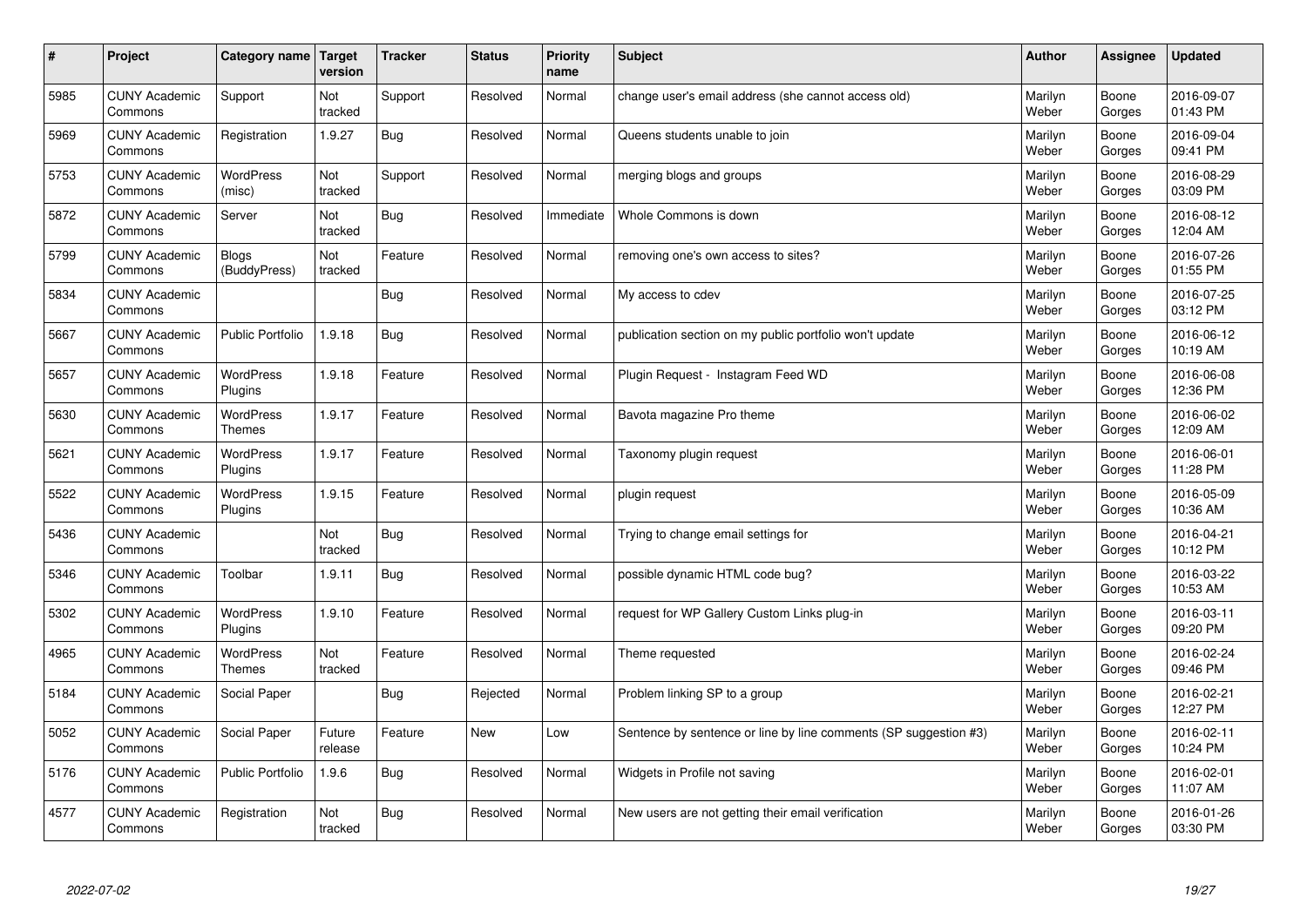| $\pmb{\#}$ | Project                         | Category name                     | Target<br>version | <b>Tracker</b> | <b>Status</b> | <b>Priority</b><br>name | <b>Subject</b>                                             | <b>Author</b>    | Assignee        | <b>Updated</b>         |
|------------|---------------------------------|-----------------------------------|-------------------|----------------|---------------|-------------------------|------------------------------------------------------------|------------------|-----------------|------------------------|
| 4831       | <b>CUNY Academic</b><br>Commons | <b>Public Portfolio</b>           | 1.9.4             | <b>Bug</b>     | Resolved      | Normal                  | User cannot update profile                                 | Marilyn<br>Weber | Boone<br>Gorges | 2016-01-11<br>10:46 PM |
| 4997       | <b>CUNY Academic</b><br>Commons | <b>WordPress</b><br>Plugins       | 1.9.4             | Feature        | Resolved      | Normal                  | ability to embed maps from StoryMapJS?                     | Marilyn<br>Weber | Boone<br>Gorges | 2016-01-07<br>12:34 PM |
| 5072       | <b>CUNY Academic</b><br>Commons |                                   |                   | Feature        | Duplicate     | Normal                  | redirect shortcode handler                                 | Marilyn<br>Weber | Boone<br>Gorges | 2016-01-07<br>12:34 PM |
| 5037       | <b>CUNY Academic</b><br>Commons | Registration                      | Not<br>tracked    | Support        | Resolved      | Normal                  | Another Forgotten password for user with new email address | Marilyn<br>Weber | Boone<br>Gorges | 2015-12-22<br>05:24 PM |
| 5036       | <b>CUNY Academic</b><br>Commons | <b>WordPress</b><br>Plugins       | 1.9.1.1           | Feature        | Resolved      | Normal                  | Embeds request                                             | Marilyn<br>Weber | Boone<br>Gorges | 2015-12-18<br>10:12 PM |
| 4834       | <b>CUNY Academic</b><br>Commons | <b>Blogs</b><br>(BuddyPress)      |                   | Bug            | Resolved      | Normal                  | Admin invite problem                                       | Marilyn<br>Weber | Boone<br>Gorges | 2015-11-13<br>12:25 PM |
| 4734       | <b>CUNY Academic</b><br>Commons | <b>BuddyPress</b><br>Docs         | 1.8.13            | Bug            | Resolved      | High                    | Problems with "Create New Doc"                             | Marilyn<br>Weber | Boone<br>Gorges | 2015-10-09<br>07:53 AM |
| 4649       | <b>CUNY Academic</b><br>Commons | Registration                      | Not<br>tracked    | <b>Bug</b>     | Resolved      | Urgent                  | Submit button has disappeared                              | Marilyn<br>Weber | Boone<br>Gorges | 2015-09-22<br>11:47 AM |
| 4542       | <b>CUNY Academic</b><br>Commons | <b>WordPress</b><br>Plugins       | 1.8.10            | <b>Bug</b>     | Resolved      | Normal                  | Emailing group users problem                               | Marilyn<br>Weber | Boone<br>Gorges | 2015-09-11<br>11:16 AM |
| 4496       | <b>CUNY Academic</b><br>Commons | cuny.is                           | 1.8.9             | <b>Bug</b>     | Resolved      | Normal                  | Quick links broken?                                        | Marilyn<br>Weber | Boone<br>Gorges | 2015-08-28<br>10:39 AM |
| 3533       | <b>CUNY Academic</b><br>Commons | Group<br>Invitations              | 1.7.8             | Bug            | Resolved      | Low                     | Trying to invite member to a new group                     | Marilyn<br>Weber | Boone<br>Gorges | 2015-04-01<br>09:13 PM |
| 3593       | <b>CUNY Academic</b><br>Commons | Registration                      | 1.7.2             | <b>Bug</b>     | Resolved      | High                    | registration problems                                      | Marilyn<br>Weber | Boone<br>Gorges | 2014-11-01<br>02:57 PM |
| 3592       | <b>CUNY Academic</b><br>Commons | WordPress<br>(Permissions)        | Not<br>tracked    | Publicity      | Resolved      | Normal                  | Oops - Announcing 1.6!                                     | Marilyn<br>Weber | Boone<br>Gorges | 2014-10-22<br>03:03 PM |
| 3466       | <b>CUNY Academic</b><br>Commons | Membership                        | 1.6.16            | Feature        | Resolved      | Normal                  | restricting undergrad registration                         | Marilyn<br>Weber | Boone<br>Gorges | 2014-09-18<br>12:02 AM |
| 3197       | <b>CUNY Academic</b><br>Commons | Groups (misc)                     | 1.6.4             | Bug            | Resolved      | Normal                  | trying to set up a hidden group blog with no RSS feed      | Marilyn<br>Weber | Boone<br>Gorges | 2014-05-21<br>09:39 PM |
| 3093       | <b>CUNY Academic</b><br>Commons | <b>WordPress</b><br>Plugins       |                   | <b>Bug</b>     | Rejected      | Normal                  | <b>Custom Google Maps</b>                                  | Marilyn<br>Weber | Boone<br>Gorges | 2014-05-02<br>10:52 AM |
| 3136       | <b>CUNY Academic</b><br>Commons | WordPress<br>Plugins              |                   | <b>Bug</b>     | Rejected      | Normal                  | The Easy Rotator                                           | Marilyn<br>Weber | Boone<br>Gorges | 2014-04-01<br>10:26 PM |
| 3116       | <b>CUNY Academic</b><br>Commons | WordPress<br>(Permissions)        |                   | <b>Bug</b>     | Resolved      | Normal                  | Updating the FAQ page                                      | Marilyn<br>Weber | Boone<br>Gorges | 2014-04-01<br>10:12 PM |
| 3071       | <b>CUNY Academic</b><br>Commons | <b>WordPress</b><br><b>Themes</b> | 1.5.22            | Bug            | Resolved      | Normal                  | Twenty Fourteen theme differences                          | Marilyn<br>Weber | Boone<br>Gorges | 2014-04-01<br>08:18 PM |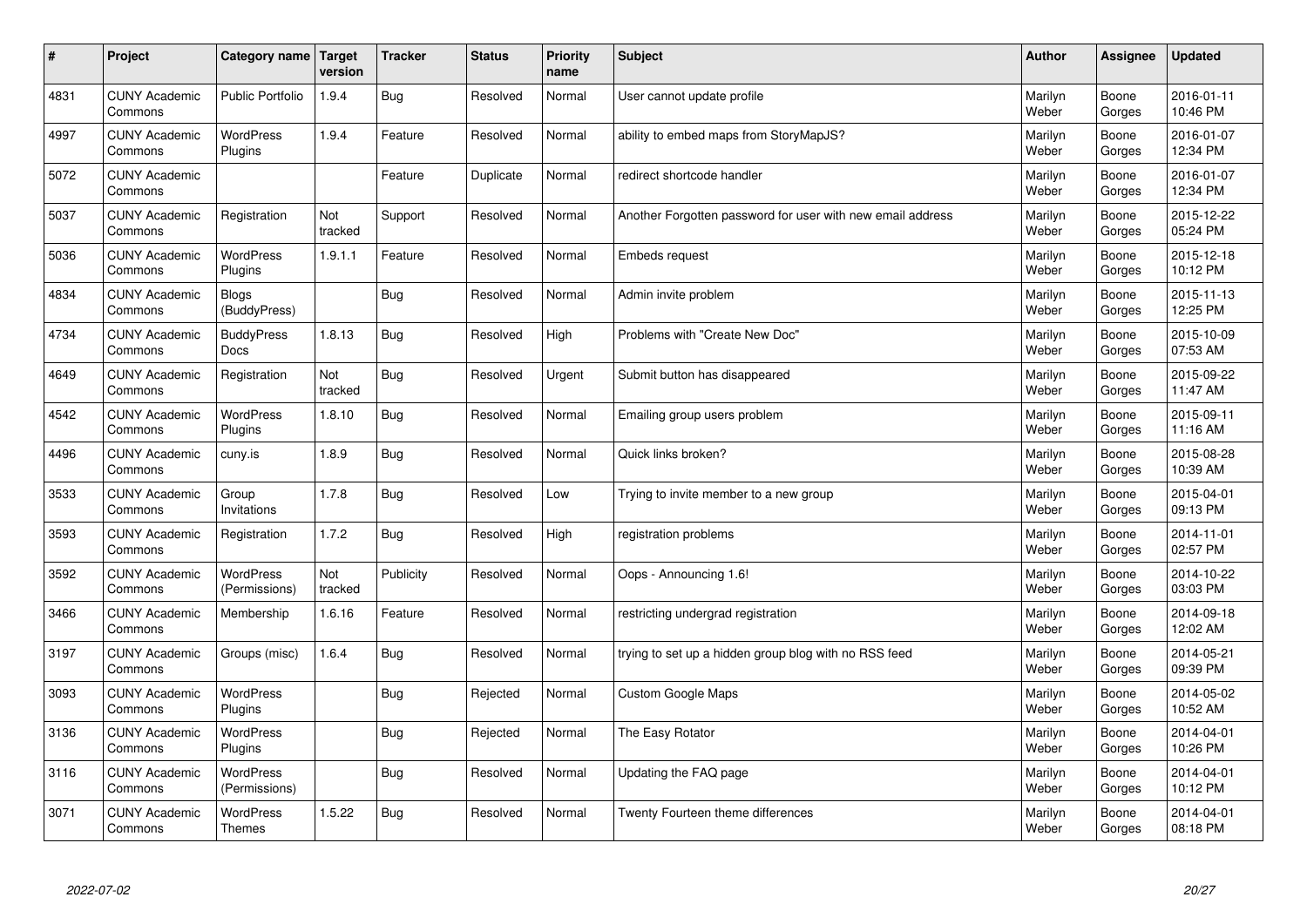| $\sharp$ | Project                         | Category name   Target            | version           | <b>Tracker</b> | <b>Status</b> | <b>Priority</b><br>name | <b>Subject</b>                                                                        | <b>Author</b>    | Assignee           | <b>Updated</b>         |
|----------|---------------------------------|-----------------------------------|-------------------|----------------|---------------|-------------------------|---------------------------------------------------------------------------------------|------------------|--------------------|------------------------|
| 3121     | <b>CUNY Academic</b><br>Commons | <b>WordPress</b><br><b>Themes</b> | 1.5.21            | Bug            | Resolved      | High                    | Add Academica theme?                                                                  | Marilyn<br>Weber | Boone<br>Gorges    | 2014-03-24<br>11:04 AM |
| 3029     | <b>CUNY Academic</b><br>Commons | cuny.is                           | Not<br>tracked    | Support        | Resolved      | Normal                  | shortlink request                                                                     | Marilyn<br>Weber | Boone<br>Gorges    | 2014-02-12<br>10:03 AM |
| 3001     | <b>CUNY Academic</b><br>Commons | <b>WordPress</b><br>(misc)        | Not<br>tracked    | Support        | Resolved      | Normal                  | shortlink requested                                                                   | Marilyn<br>Weber | Boone<br>Gorges    | 2014-01-30<br>01:26 PM |
| 2994     | <b>CUNY Academic</b><br>Commons | <b>BuddyPress</b><br>(misc)       | 1.5.16            | Bug            | Resolved      | High                    | "My forums" link gives "page not found" error                                         | Marilyn<br>Weber | Boone<br>Gorges    | 2014-01-29<br>03:44 PM |
| 2777     | <b>CUNY Academic</b><br>Commons | <b>WordPress</b><br>(misc)        | Not<br>tracked    | Bug            | Resolved      | Normal                  | Hero slide access                                                                     | Marilyn<br>Weber | Boone<br>Gorges    | 2013-09-07<br>12:26 PM |
| 3041     | <b>CUNY Academic</b><br>Commons | <b>Ground Control</b>             | Not<br>tracked    | Publicity      | Resolved      | Normal                  | Ground Control                                                                        | Marilyn<br>Weber | <b>Chris Stein</b> | 2016-01-26<br>04:52 PM |
| 5345     | <b>CUNY Academic</b><br>Commons | Social Paper                      | 1.9.17            | Feature        | Rejected      | Normal                  | Plus symbol problem in SP                                                             | Marilyn<br>Weber | Christian<br>Wach  | 2016-05-27<br>04:26 AM |
| 4340     | <b>CUNY Academic</b><br>Commons | WordPress -<br>Media              | 1.8.14            | Feature        | Resolved      | Normal                  | embedding a video                                                                     | Marilyn<br>Weber | Daniel<br>Jones    | 2015-10-20<br>12:01 AM |
| 3036     | <b>CUNY Academic</b><br>Commons | <b>Ground Control</b>             | Not<br>tracked    | Publicity      | Deferred      | Normal                  | <b>Ground Control</b>                                                                 | Marilyn<br>Weber | Dominic<br>Giglio  | 2015-03-21<br>09:10 PM |
| 9835     | <b>CUNY Academic</b><br>Commons | Group Forums                      | Future<br>release | Bug            | Assigned      | Normal                  | add a "like" function?                                                                | Marilyn<br>Weber | Erik<br>Trainer    | 2018-06-05<br>01:49 PM |
| 13878    | <b>CUNY Academic</b><br>Commons | Group cloning                     | 1.18.4            | Support        | Resolved      | High                    | When creating Group + Site and choosing 'Clone existing', cannot<br>advance to step 2 | Marilyn<br>Weber | Jeremy<br>Felt     | 2021-02-02<br>11:02 AM |
| 8289     | <b>CUNY Academic</b><br>Commons |                                   | Not<br>tracked    | Support        | Resolved      | Normal                  | removing my access to sites                                                           | Marilyn<br>Weber | Luke<br>Waltzer    | 2017-06-19<br>12:40 PM |
| 12382    | <b>CUNY Academic</b><br>Commons | Membership                        | Not<br>tracked    | Support        | New           | Normal                  | Email request change                                                                  | Marilyn<br>Weber | Marilyn<br>Weber   | 2020-02-06<br>12:56 PM |
| 5319     | <b>CUNY Academic</b><br>Commons |                                   | Not<br>tracked    | Bug            | Resolved      | Normal                  | <b>Broken URL</b>                                                                     | Marilyn<br>Weber | Marilyn<br>Weber   | 2017-11-15<br>05:46 PM |
| 5875     | <b>CUNY Academic</b><br>Commons | <b>WordPress</b><br>Plugins       | Not<br>tracked    | <b>Bug</b>     | Resolved      | Normal                  | Events Calendar garbled in IE                                                         | Marilyn<br>Weber | Marilyn<br>Weber   | 2017-11-15<br>05:45 PM |
| 5083     | <b>CUNY Academic</b><br>Commons | <b>WordPress</b><br>Plugins       | 1.9.5             | Support        | Rejected      | Normal                  | creating a shortcode for the iframe code of the google form                           | Marilyn<br>Weber | Marilyn<br>Weber   | 2016-01-12<br>04:25 PM |
| 5019     | <b>CUNY Academic</b><br>Commons | Registration                      | Not<br>tracked    | Support        | Resolved      | Normal                  | Forgotten password for user with new email address                                    | Marilyn<br>Weber | Marilyn<br>Weber   | 2015-12-11<br>04:18 PM |
| 3035     | <b>CUNY Academic</b><br>Commons | <b>Ground Control</b>             | Not<br>tracked    | Publicity      | Deferred      | Normal                  | Ground Control article                                                                | Marilyn<br>Weber | Marilyn<br>Weber   | 2015-03-21<br>08:54 PM |
| 3417     | <b>CUNY Academic</b><br>Commons | <b>BuddyPress</b><br>(misc)       | Not<br>tracked    | Bug            | Rejected      | High                    | copying two commons groups                                                            | Marilyn<br>Weber | Marilyn<br>Weber   | 2014-11-05<br>09:56 AM |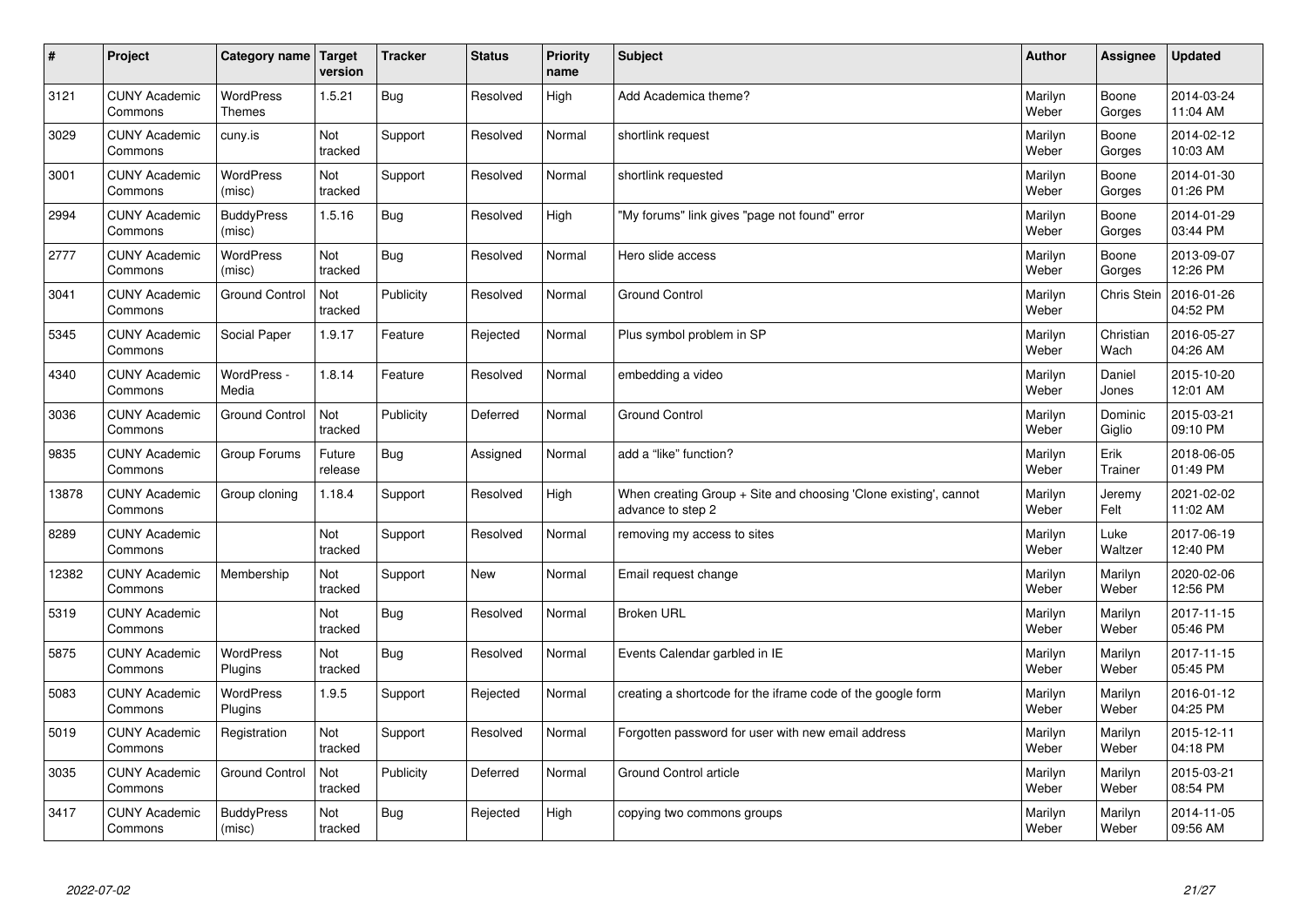| $\pmb{\#}$ | Project                         | Category name               | Target<br>version | <b>Tracker</b> | <b>Status</b> | <b>Priority</b><br>name | <b>Subject</b>                                | <b>Author</b>    | <b>Assignee</b>  | <b>Updated</b>         |
|------------|---------------------------------|-----------------------------|-------------------|----------------|---------------|-------------------------|-----------------------------------------------|------------------|------------------|------------------------|
| 13085      | <b>CUNY Academic</b><br>Commons | Domain<br>Mapping           | Not<br>tracked    | Support        | Resolved      | Normal                  | domain mapping request                        | Marilyn<br>Weber | <b>Matt Gold</b> | 2020-07-28<br>03:33 PM |
| 12346      | <b>CUNY Academic</b><br>Commons | Redmine                     |                   | Support        | Resolved      | Normal                  | another Redmine request                       | Marilyn<br>Weber | Matt Gold        | 2020-01-30<br>08:20 PM |
| 12334      | <b>CUNY Academic</b><br>Commons |                             |                   | Support        | Resolved      | Normal                  | request for a Redmine account                 | Marilyn<br>Weber | Matt Gold        | 2020-01-30<br>12:01 PM |
| 9134       | <b>CUNY Academic</b><br>Commons | Membership                  | Not<br>tracked    | Support        | Abandoned     | Normal                  | former user                                   | Marilyn<br>Weber | Matt Gold        | 2019-09-18<br>10:26 AM |
| 11294      | <b>CUNY Academic</b><br>Commons | Account<br>settings         | Not<br>tracked    | Support        | Resolved      | Normal                  | student emgail change                         | Marilyn<br>Weber | Matt Gold        | 2019-04-07<br>09:11 PM |
| 10932      | <b>CUNY Academic</b><br>Commons |                             |                   | Support        | Resolved      | Normal                  | add me as admin to meenaalexander.com         | Marilyn<br>Weber | Matt Gold        | 2019-01-09<br>02:12 PM |
| 10266      | <b>CUNY Academic</b><br>Commons |                             |                   | Support        | Resolved      | Normal                  | GC email change requested                     | Marilyn<br>Weber | Matt Gold        | 2018-08-30<br>03:07 PM |
| 10256      | <b>CUNY Academic</b><br>Commons |                             |                   | Support        | Resolved      | Normal                  | email change requested                        | Marilyn<br>Weber | Matt Gold        | 2018-08-29<br>02:52 PM |
| 10227      | <b>CUNY Academic</b><br>Commons |                             |                   | Support        | Resolved      | Normal                  | user incorrectly entered her email address    | Marilyn<br>Weber | <b>Matt Gold</b> | 2018-08-26<br>08:55 PM |
| 9927       | <b>CUNY Academic</b><br>Commons | Membership                  | Not<br>tracked    | Support        | Resolved      | Normal                  | wrong email used                              | Marilyn<br>Weber | <b>Matt Gold</b> | 2018-06-14<br>10:21 AM |
| 9928       | <b>CUNY Academic</b><br>Commons | Account<br>settings         |                   | Support        | Resolved      | Normal                  | email change request from former student      | Marilyn<br>Weber | Matt Gold        | 2018-06-14<br>10:20 AM |
| 9823       | <b>CUNY Academic</b><br>Commons | Account<br>settings         | Not<br>tracked    | Support        | Resolved      | Normal                  | email change                                  | Marilyn<br>Weber | Matt Gold        | 2018-05-23<br>01:58 PM |
| 9787       | <b>CUNY Academic</b><br>Commons | Registration                |                   | Support        | Resolved      | Normal                  | email change request                          | Marilyn<br>Weber | Matt Gold        | 2018-05-16<br>09:55 PM |
| 8607       | <b>CUNY Academic</b><br>Commons |                             | Not<br>tracked    | Support        | <b>New</b>    | Normal                  | Paypal?                                       | Marilyn<br>Weber | Matt Gold        | 2018-05-15<br>01:37 PM |
| 9659       | <b>CUNY Academic</b><br>Commons | Account<br>settings         |                   | Support        | Resolved      | Normal                  | user email change                             | Marilyn<br>Weber | Matt Gold        | 2018-04-24<br>12:08 PM |
| 9535       | <b>CUNY Academic</b><br>Commons |                             | Not<br>tracked    | Support        | Resolved      | Normal                  | admin for https://video.commons.gc.cuny.edu/? | Marilyn<br>Weber | Matt Gold        | 2018-04-13<br>05:06 PM |
| 9477       | <b>CUNY Academic</b><br>Commons | Account<br>settings         |                   | Support        | Resolved      | Normal                  | email change request                          | Marilyn<br>Weber | <b>Matt Gold</b> | 2018-03-24<br>08:53 AM |
| 9162       | <b>CUNY Academic</b><br>Commons | Registration                | Not<br>tracked    | Support        | Resolved      | Normal                  | email change due to user error                | Marilyn<br>Weber | Matt Gold        | 2018-02-13<br>11:11 AM |
| 8924       | <b>CUNY Academic</b><br>Commons | <b>WordPress</b><br>Plugins | 1.12.4            | Bug            | Resolved      | Normal                  | auto-remove feature on http://pcp.gc.cuny.edu | Marilyn<br>Weber | <b>Matt Gold</b> | 2017-12-04<br>10:18 AM |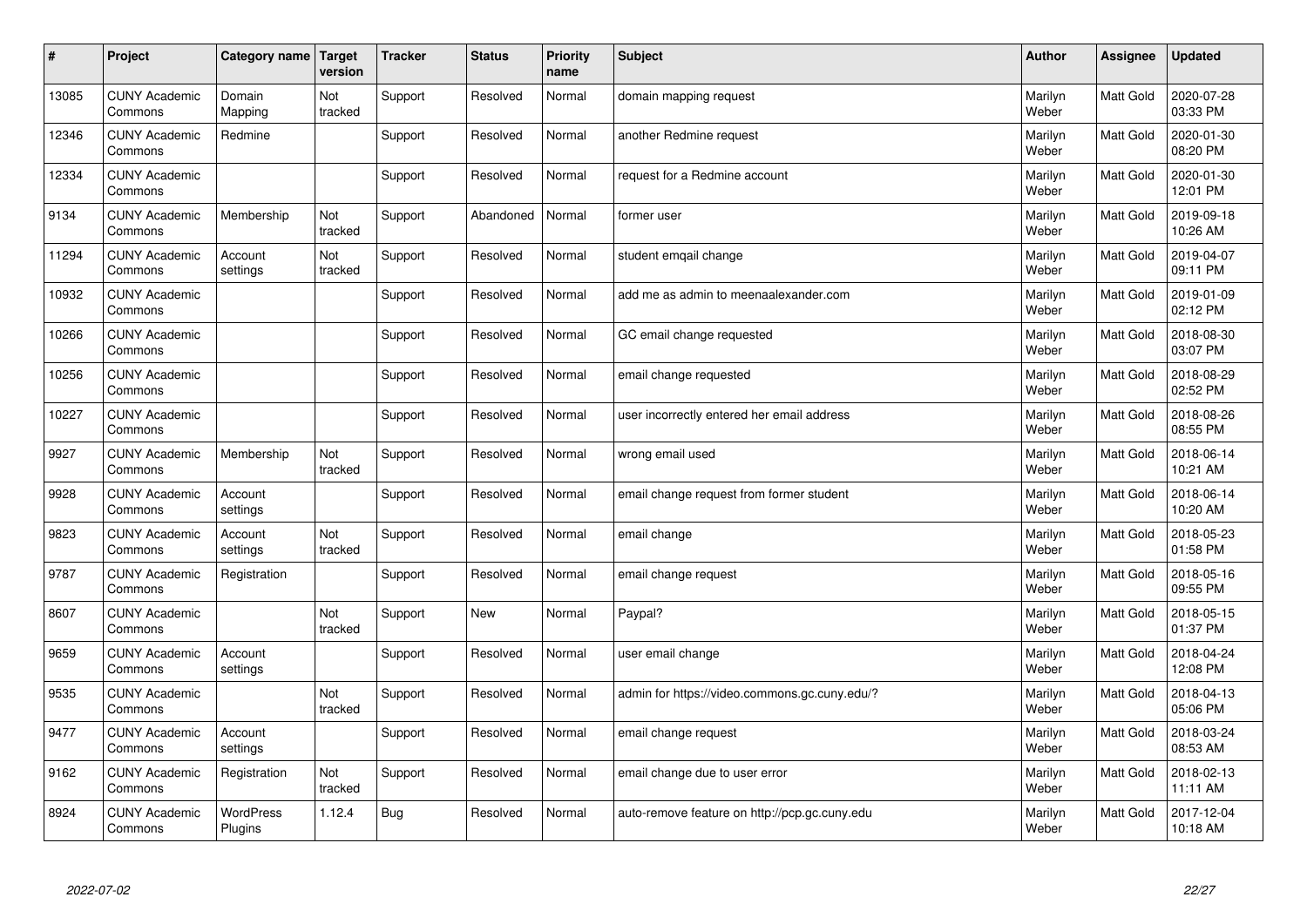| #     | Project                         | Category name               | <b>Target</b><br>version | <b>Tracker</b> | <b>Status</b>        | <b>Priority</b><br>name | <b>Subject</b>                                 | <b>Author</b>    | Assignee         | <b>Updated</b>         |
|-------|---------------------------------|-----------------------------|--------------------------|----------------|----------------------|-------------------------|------------------------------------------------|------------------|------------------|------------------------|
| 5968  | <b>CUNY Academic</b><br>Commons | Membership                  | Not<br>tracked           | Bug            | Resolved             | Normal                  | Deleting account without knowing password      | Marilyn<br>Weber | Matt Gold        | 2017-11-15<br>06:19 PM |
| 5772  | <b>CUNY Academic</b><br>Commons | Membership                  | Not<br>tracked           | Support        | Resolved             | Normal                  | User email change and forgotten password       | Marilyn<br>Weber | Matt Gold        | 2017-11-15<br>06:18 PM |
| 7619  | <b>CUNY Academic</b><br>Commons | Membership                  | Not<br>tracked           | Support        | Resolved             | Normal                  | outside users for a site that isn't a class?   | Marilyn<br>Weber | Matt Gold        | 2017-11-15<br>06:18 PM |
| 6866  | <b>CUNY Academic</b><br>Commons |                             | Not<br>tracked           | Support        | Resolved             | Normal                  | User would like to have her account deleted    | Marilyn<br>Weber | Matt Gold        | 2017-11-15<br>05:49 PM |
| 8906  | <b>CUNY Academic</b><br>Commons | Redmine                     | Not<br>tracked           | Support        | Resolved             | Normal                  | Redmine access?                                | Marilyn<br>Weber | Matt Gold        | 2017-11-13<br>06:02 PM |
| 6812  | <b>CUNY Academic</b><br>Commons |                             | Not<br>tracked           | Support        | Resolved             | Normal                  | User cannot change email                       | Marilyn<br>Weber | Matt Gold        | 2016-12-01<br>06:24 PM |
| 6175  | <b>CUNY Academic</b><br>Commons | Account<br>settings         |                          | Support        | Resolved             | Normal                  | Email address (user cannot access old)         | Marilyn<br>Weber | Matt Gold        | 2016-11-29<br>06:31 PM |
| 6851  | <b>CUNY Academic</b><br>Commons | Redmine                     | Not<br>tracked           | Support        | Resolved             | Normal                  | How do I help users join Redmine?              | Marilyn<br>Weber | Matt Gold        | 2016-11-28<br>10:16 AM |
| 6815  | <b>CUNY Academic</b><br>Commons | Password<br>Reset           | Not<br>tracked           | Support        | Resolved             | Normal                  | password reset requested                       | Marilyn<br>Weber | Matt Gold        | 2016-11-22<br>10:30 AM |
| 6656  | <b>CUNY Academic</b><br>Commons | Support                     | Not<br>tracked           | Support        | Resolved             | Normal                  | Remove user profile                            | Marilyn<br>Weber | Matt Gold        | 2016-11-10<br>02:18 PM |
| 3038  | <b>CUNY Academic</b><br>Commons | <b>Ground Control</b>       | Not<br>tracked           | Publicity      | Resolved             | Normal                  | <b>Ground Control</b>                          | Marilyn<br>Weber | Matt Gold        | 2016-01-26<br>05:10 PM |
| 3530  | <b>CUNY Academic</b><br>Commons | Server                      | Not<br>tracked           | <b>Bug</b>     | Resolved             | High                    | Commons running very slowly/ "connection lost" | Marilyn<br>Weber | Matt Gold        | 2014-10-08<br>09:34 AM |
| 3040  | <b>CUNY Academic</b><br>Commons | <b>Ground Control</b>       | Not<br>tracked           | Publicity      | Resolved             | Normal                  | <b>Ground Control</b>                          | Marilyn<br>Weber | Micki<br>Kaufman | 2016-01-26<br>05:16 PM |
| 5991  | <b>CUNY Academic</b><br>Commons | Email<br>Notifications      | Future<br>release        | Support        | Resolved             | Normal                  | change format of autogenerated blog emails     | Marilyn<br>Weber | Paige<br>Dupont  | 2018-01-12<br>02:55 PM |
| 16291 | <b>CUNY Academic</b><br>Commons | Site cloning                | 2.0.2                    | Support        | Resolved             | Normal                  | Images coming up blank in Media Library        | Marilyn<br>Weber | Raymond<br>Hoh   | 2022-06-29<br>11:31 AM |
| 15978 | <b>CUNY Academic</b><br>Commons | WordPress -<br>Media        | 2.0.2                    | Support        | Resolved             | Normal                  | tex files?                                     | Marilyn<br>Weber | Raymond<br>Hoh   | 2022-06-28<br>09:09 PM |
| 16172 | <b>CUNY Academic</b><br>Commons | WordPress<br>(misc)         | 2.0.2                    | <b>Bug</b>     | Resolved             | Normal                  | Lost your password" link not in error messge   | Marilyn<br>Weber | Raymond<br>Hoh   | 2022-06-14<br>09:21 PM |
| 16110 | <b>CUNY Academic</b><br>Commons |                             |                          | Support        | Reporter<br>Feedback | Normal                  | remove Creative Commons license from pages?    | Marilyn<br>Weber | Raymond<br>Hoh   | 2022-05-17<br>06:11 PM |
| 15610 | <b>CUNY Academic</b><br>Commons | <b>WordPress</b><br>Plugins | Not<br>tracked           | Support        | Rejected             | Normal                  | Loops & Logic plugin                           | Marilyn<br>Weber | Raymond<br>Hoh   | 2022-03-19<br>11:16 AM |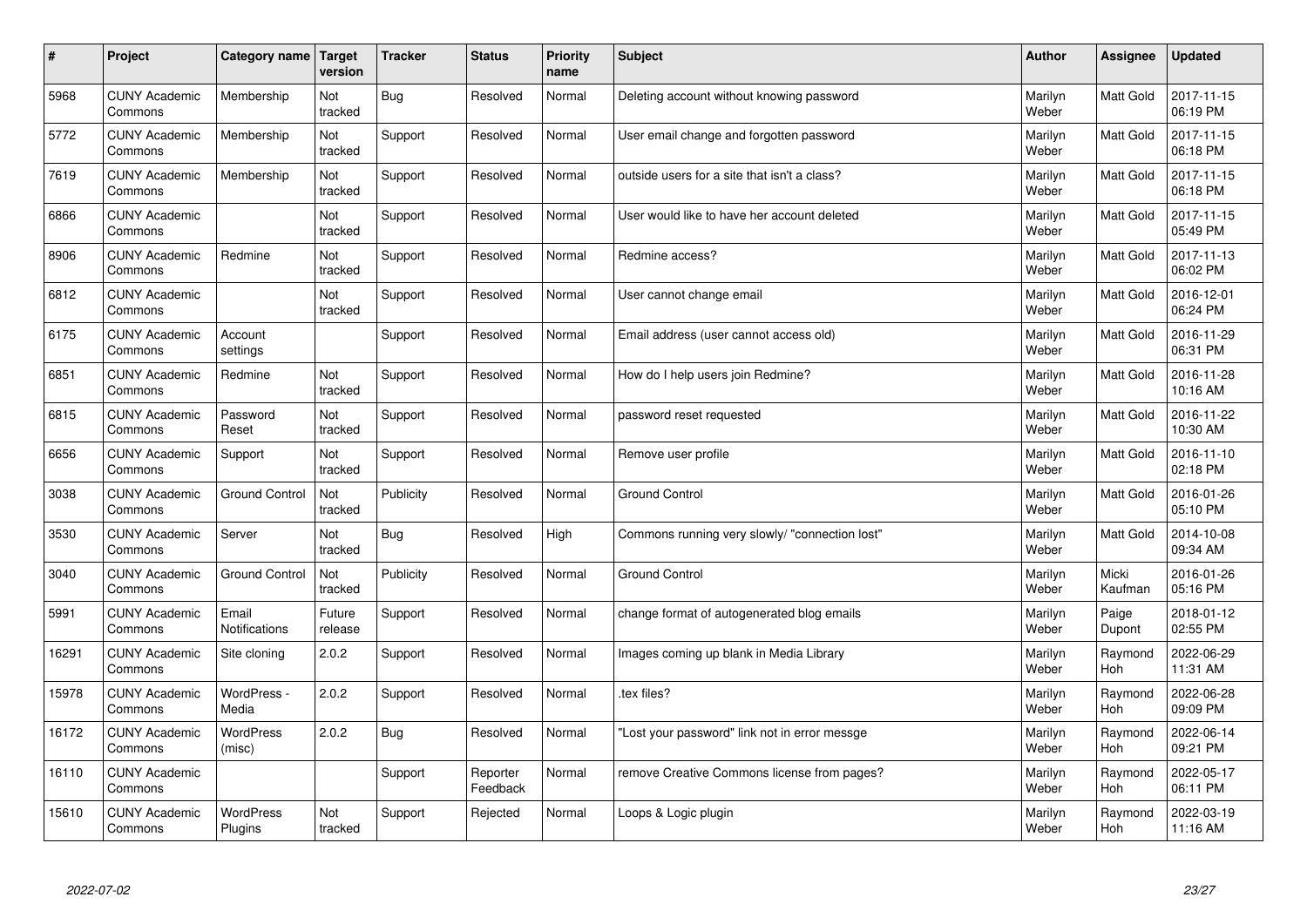| $\pmb{\#}$ | Project                         | Category name                     | Target<br>version | <b>Tracker</b> | <b>Status</b>        | <b>Priority</b><br>name | <b>Subject</b>                                                                 | <b>Author</b>    | Assignee       | <b>Updated</b>         |
|------------|---------------------------------|-----------------------------------|-------------------|----------------|----------------------|-------------------------|--------------------------------------------------------------------------------|------------------|----------------|------------------------|
| 15252      | <b>CUNY Academic</b><br>Commons | Layout                            | Not<br>tracked    | <b>Bug</b>     | Resolved             | Normal                  | visual glitch with the Segal Center webpage                                    | Marilyn<br>Weber | Raymond<br>Hoh | 2022-02-03<br>04:56 PM |
| 14889      | <b>CUNY Academic</b><br>Commons | Events                            | 1.19.0            | Support        | Resolved             | Normal                  | events in group - can they be edited by all admins?                            | Marilyn<br>Weber | Raymond<br>Hoh | 2021-12-13<br>03:31 PM |
| 14885      | <b>CUNY Academic</b><br>Commons | WordPress<br>Plugins              | 1.18.22           | Bug            | Resolved             | Normal                  | Long Loading Times -- Wordpress Admin Site                                     | Marilyn<br>Weber | Raymond<br>Hoh | 2021-10-26<br>12:28 PM |
| 14734      | <b>CUNY Academic</b><br>Commons | <b>WordPress</b><br><b>Themes</b> | 1.18.18           | Support        | Resolved             | Normal                  | missing section of Sujatha Fernandes' site                                     | Marilyn<br>Weber | Raymond<br>Hoh | 2021-09-06<br>04:15 PM |
| 14448      | <b>CUNY Academic</b><br>Commons | Password<br>Reset                 | Not<br>tracked    | <b>Bug</b>     | Rejected             | Normal                  | password reset weirdness                                                       | Marilyn<br>Weber | Raymond<br>Hoh | 2021-05-12<br>01:34 PM |
| 14344      | <b>CUNY Academic</b><br>Commons | Domain<br>Mapping                 | Not<br>tracked    | Support        | Resolved             | Normal                  | arabstages.org site down                                                       | Marilyn<br>Weber | Raymond<br>Hoh | 2021-04-19<br>01:42 PM |
| 14129      | <b>CUNY Academic</b><br>Commons | Onboarding                        | 1.18.6            | Support        | Resolved             | Normal                  | can only see some invites sent                                                 | Marilyn<br>Weber | Raymond<br>Hoh | 2021-04-09<br>09:00 AM |
| 14077      | <b>CUNY Academic</b><br>Commons | WordPress<br>Plugins              | 1.18.7            | Support        | Resolved             | Normal                  | Elementor Pro plugin for the slider                                            | Marilyn<br>Weber | Raymond<br>Hoh | 2021-03-23<br>11:43 AM |
| 13947      | <b>CUNY Academic</b><br>Commons | <b>WordPress</b><br>Plugins       | 1.18.4            | <b>Bug</b>     | Resolved             | Normal                  | Elementor plugin problem                                                       | Marilyn<br>Weber | Raymond<br>Hoh | 2021-02-08<br>09:34 PM |
| 13827      | <b>CUNY Academic</b><br>Commons | Group Forums                      | 1.18.3            | Bug            | Resolved             | Normal                  | more forum post problems                                                       | Marilyn<br>Weber | Raymond<br>Hoh | 2021-01-22<br>08:19 PM |
| 13768      | <b>CUNY Academic</b><br>Commons | Domain<br>Mapping                 | Not<br>tracked    | Bug            | Resolved             | Normal                  | patricksweeney.commons.gc.cuny.edu down                                        | Marilyn<br>Weber | Raymond<br>Hoh | 2021-01-12<br>10:47 AM |
| 13699      | <b>CUNY Academic</b><br>Commons |                                   | Not<br>tracked    | Support        | Resolved             | Normal                  | Martin Segal Center site down                                                  | Marilyn<br>Weber | Raymond<br>Hoh | 2020-12-22<br>03:03 PM |
| 13521      | <b>CUNY Academic</b><br>Commons | Onboarding                        | 1.17.7            | Support        | Resolved             | Normal                  | sent invitations page                                                          | Marilyn<br>Weber | Raymond<br>Hoh | 2020-11-10<br>10:31 AM |
| 11908      | <b>CUNY Academic</b><br>Commons | Spam/Spam<br>Prevention           | 1.17.7            | Support        | Resolved             | Normal                  | overeager spam filter                                                          | Marilyn<br>Weber | Raymond<br>Hoh | 2020-11-05<br>04:36 PM |
| 13341      | <b>CUNY Academic</b><br>Commons | Group Forums                      | 1.17.4            | <b>Bug</b>     | Resolved             | Normal                  | Forum reply problems                                                           | Marilyn<br>Weber | Raymond<br>Hoh | 2020-09-22<br>12:08 PM |
| 13328      | <b>CUNY Academic</b><br>Commons | Group Forums                      | Not<br>tracked    | <b>Bug</b>     | Reporter<br>Feedback | Normal                  | cross-posting in two related groups                                            | Marilyn<br>Weber | Raymond<br>Hoh | 2020-09-15<br>10:39 PM |
| 13238      | <b>CUNY Academic</b><br>Commons | WordPress -<br>Media              | 1.17.3            | Support        | Resolved             | Normal                  | allow ppsx file?                                                               | Marilyn<br>Weber | Raymond<br>Hoh | 2020-09-10<br>11:46 AM |
| 13286      | <b>CUNY Academic</b><br>Commons |                                   | Not<br>tracked    | Support        | New                  | Normal                  | problem connecting with WordPress app                                          | Marilyn<br>Weber | Raymond<br>Hoh | 2020-09-08<br>11:16 AM |
| 13012      | <b>CUNY Academic</b><br>Commons | <b>WordPress</b><br>(misc)        |                   | Support        | Rejected             | Normal                  | icon image associated with the teaching template's Creative Commons<br>License | Marilyn<br>Weber | Raymond<br>Hoh | 2020-08-25<br>10:56 AM |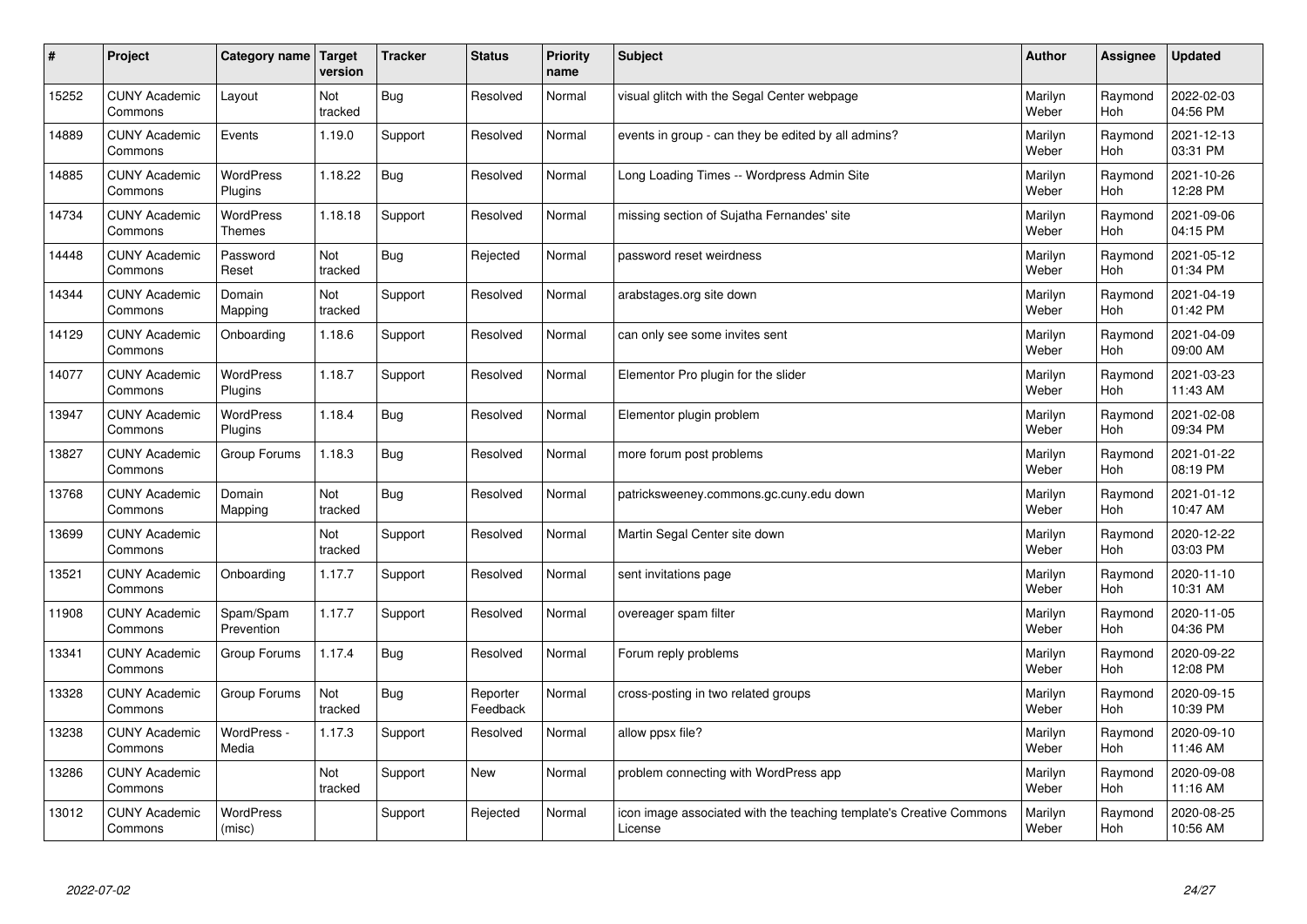| #     | Project                         | Category name                     | Target<br>version | <b>Tracker</b> | <b>Status</b>        | <b>Priority</b><br>name | <b>Subject</b>                                                                           | <b>Author</b>    | <b>Assignee</b> | <b>Updated</b>         |
|-------|---------------------------------|-----------------------------------|-------------------|----------------|----------------------|-------------------------|------------------------------------------------------------------------------------------|------------------|-----------------|------------------------|
| 13116 | <b>CUNY Academic</b><br>Commons | ZenDesk                           | 1.17.1            | Support        | Resolved             | Normal                  | support/send us a message link obscured                                                  | Marilyn<br>Weber | Raymond<br>Hoh  | 2020-07-29<br>09:33 PM |
| 12861 | <b>CUNY Academic</b><br>Commons |                                   |                   | Support        | Resolved             | Normal                  | trouble with YouTube                                                                     | Marilyn<br>Weber | Raymond<br>Hoh  | 2020-06-09<br>11:16 AM |
| 12741 | <b>CUNY Academic</b><br>Commons | <b>WordPress</b><br>Plugins       | Not<br>tracked    | Support        | Reporter<br>Feedback | Normal                  | Tableau Public Viz Block                                                                 | Marilyn<br>Weber | Raymond<br>Hoh  | 2020-05-12<br>11:00 AM |
| 12363 | <b>CUNY Academic</b><br>Commons | <b>WordPress</b><br>Plugins       | 1.16.5            | Bug            | Resolved             | Urgent                  | more bbPress problems - now students unable to post either a new<br>thread or a comment  | Marilyn<br>Weber | Raymond<br>Hoh  | 2020-03-17<br>03:07 PM |
| 12487 | <b>CUNY Academic</b><br>Commons | Group Forums                      | 1.16.7            | <b>Bug</b>     | Resolved             | Normal                  | group posting problems?                                                                  | Marilyn<br>Weber | Raymond<br>Hoh  | 2020-03-10<br>11:40 AM |
| 12395 | <b>CUNY Academic</b><br>Commons | Spam/Spam<br>Prevention           | Not<br>tracked    | Support        | Resolved             | Normal                  | comments again being blocked                                                             | Marilyn<br>Weber | Raymond<br>Hoh  | 2020-03-10<br>11:13 AM |
| 12354 | <b>CUNY Academic</b><br>Commons | <b>WordPress</b><br>Plugins       | 1.16.5            | Bug            | Resolved             | Urgent                  | sites (including Net-Art) are reporting critical issues                                  | Marilyn<br>Weber | Raymond<br>Hoh  | 2020-02-02<br>03:16 PM |
| 12302 | <b>CUNY Academic</b><br>Commons | <b>WordPress</b><br><b>Themes</b> | 1.16.4            | Support        | Resolved             | Normal                  | Pictorio theme request                                                                   | Marilyn<br>Weber | Raymond<br>Hoh  | 2020-01-28<br>11:44 AM |
| 11971 | <b>CUNY Academic</b><br>Commons | Email<br><b>Notifications</b>     | Future<br>release | <b>Bug</b>     | Reporter<br>Feedback | Low                     | Pictures obscured in emailed post notifications                                          | Marilyn<br>Weber | Raymond<br>Hoh  | 2019-11-21<br>01:14 PM |
| 11964 | <b>CUNY Academic</b><br>Commons | Layout                            | 1.15.12           | Bug            | Resolved             | Normal                  | https://commons.gc.cuny.edu/create/ not displaying correctly in Edge                     | Marilyn<br>Weber | Raymond<br>Hoh  | 2019-10-22<br>11:54 AM |
| 11866 | <b>CUNY Academic</b><br>Commons | <b>WordPress</b><br><b>Themes</b> | 1.15.10           | Support        | Resolved             | Normal                  | problem with project widget and the 'skills' to generate tags                            | Marilyn<br>Weber | Raymond<br>Hoh  | 2019-09-19<br>03:20 PM |
| 11634 | <b>CUNY Academic</b><br>Commons | <b>WordPress</b><br>(misc)        | Not<br>tracked    | <b>Bug</b>     | Rejected             | Normal                  | 'Insert Read More Tag" working oddly                                                     | Marilyn<br>Weber | Raymond<br>Hoh  | 2019-07-15<br>11:48 PM |
| 11453 | <b>CUNY Academic</b><br>Commons | <b>WordPress</b><br>(misc)        | 1.15.2            | Bug            | Resolved             | Normal                  | 403 error on Firefox                                                                     | Marilyn<br>Weber | Raymond<br>Hoh  | 2019-05-28<br>11:46 AM |
| 11448 | <b>CUNY Academic</b><br>Commons | <b>BuddyPress</b><br>(misc)       | 1.15.1            | Support        | Resolved             | Normal                  | sole administrator listed on sites is not an admin at all?                               | Marilyn<br>Weber | Raymond<br>Hoh  | 2019-05-14<br>11:15 AM |
| 11029 | <b>CUNY Academic</b><br>Commons | Authentication                    | 1.14.9            | Support        | Resolved             | Normal                  | Sujatha Fernandes cannot edit her site                                                   | Marilyn<br>Weber | Raymond<br>Hoh  | 2019-03-26<br>12:10 PM |
| 11149 | <b>CUNY Academic</b><br>Commons |                                   | Not<br>tracked    | Support        | Reporter<br>Feedback | Normal                  | comments getting blocked                                                                 | Marilyn<br>Weber | Raymond<br>Hoh  | 2019-03-26<br>11:40 AM |
| 9518  | <b>CUNY Academic</b><br>Commons |                                   | Not<br>tracked    | Support        | Rejected             | Normal                  | problems with site on Internet Explorer                                                  | Marilyn<br>Weber | Raymond<br>Hoh  | 2019-03-11<br>11:18 PM |
| 11205 | <b>CUNY Academic</b><br>Commons | <b>WordPress</b><br>Plugins       | Not<br>tracked    | Support        | Resolved             | Normal                  | problems with Google calendar                                                            | Marilyn<br>Weber | Raymond<br>Hoh  | 2019-03-11<br>02:17 PM |
| 10245 | <b>CUNY Academic</b><br>Commons | Email<br>Notifications            | 1.13.8            | Support        | Resolved             | Urgent                  | Placeholders in action emails (activation, password reset) not being<br>properly swapped | Marilyn<br>Weber | Raymond<br>Hoh  | 2018-08-30<br>04:02 PM |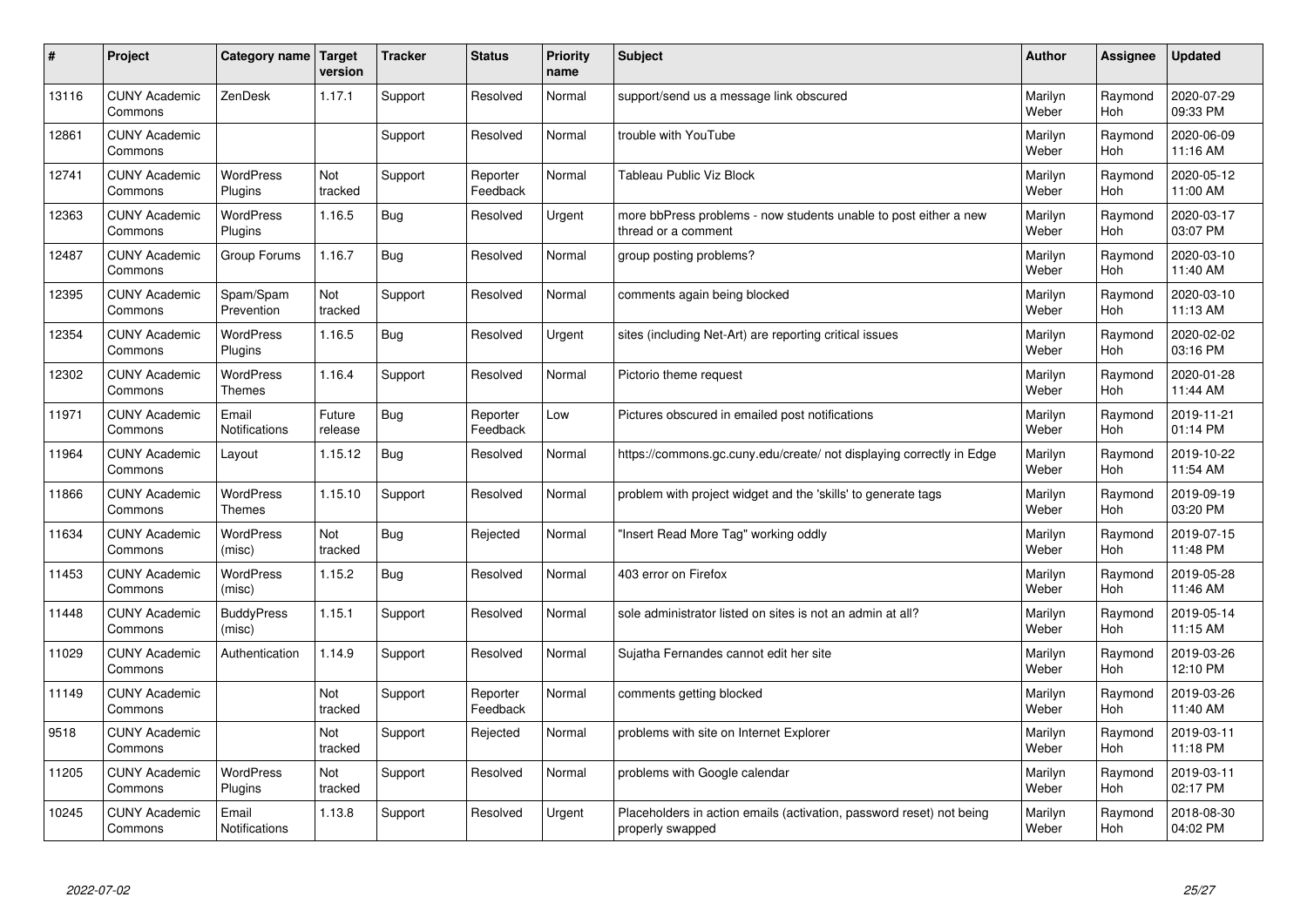| $\sharp$ | Project                         | <b>Category name</b>        | Target<br>version | <b>Tracker</b> | <b>Status</b> | <b>Priority</b><br>name | <b>Subject</b>                                                              | <b>Author</b>    | Assignee       | <b>Updated</b>         |
|----------|---------------------------------|-----------------------------|-------------------|----------------|---------------|-------------------------|-----------------------------------------------------------------------------|------------------|----------------|------------------------|
| 9965     | <b>CUNY Academic</b><br>Commons | <b>WordPress</b><br>Plugins | 1.13.4            | Support        | Resolved      | Normal                  | plug-in request for OneTone Companion                                       | Marilyn<br>Weber | Raymond<br>Hoh | 2018-06-26<br>12:00 PM |
| 9828     | <b>CUNY Academic</b><br>Commons | Domain<br>Mapping           | 1.13.3            | Bug            | Resolved      | High                    | redirecting problem                                                         | Marilyn<br>Weber | Raymond<br>Hoh | 2018-05-24<br>02:39 PM |
| 9500     | <b>CUNY Academic</b><br>Commons | <b>WordPress</b><br>Plugins | 1.12.12           | Support        | Resolved      | Normal                  | PowerPoint in the media library?                                            | Marilyn<br>Weber | Raymond<br>Hoh | 2018-04-12<br>02:28 PM |
| 9541     | <b>CUNY Academic</b><br>Commons | <b>WordPress</b><br>(misc)  | Not<br>tracked    | Support        | Resolved      | Normal                  | repeating header banner                                                     | Marilyn<br>Weber | Raymond<br>Hoh | 2018-04-06<br>12:33 PM |
| 9499     | <b>CUNY Academic</b><br>Commons | <b>WordPress</b><br>(misc)  | Not<br>tracked    | Support        | Resolved      | Normal                  | tiny question - preventing dates on posts?                                  | Marilyn<br>Weber | Raymond<br>Hoh | 2018-04-04<br>03:55 PM |
| 9340     | <b>CUNY Academic</b><br>Commons | WordPress<br>Plugins        | 1.12.10           | <b>Bug</b>     | Resolved      | Normal                  | change the web preview?                                                     | Marilyn<br>Weber | Raymond<br>Hoh | 2018-03-13<br>11:50 AM |
| 9154     | <b>CUNY Academic</b><br>Commons | Events                      | 1.12.8            | <b>Bug</b>     | Resolved      | Normal                  | problem with group calendar                                                 | Marilyn<br>Weber | Raymond<br>Hoh | 2018-02-13<br>10:49 AM |
| 9163     | <b>CUNY Academic</b><br>Commons | Layout                      | 1.12.8            | Support        | Resolved      | Normal                  | Mobile responsiveness issues                                                | Marilyn<br>Weber | Raymond<br>Hoh | 2018-02-13<br>10:49 AM |
| 9078     | <b>CUNY Academic</b><br>Commons | <b>WordPress</b><br>Plugins | 1.12.7            | Support        | Resolved      | Normal                  | arcgis web maps?                                                            | Marilyn<br>Weber | Raymond<br>Hoh | 2018-01-23<br>11:11 AM |
| 8934     | <b>CUNY Academic</b><br>Commons | Reply By Email              | 1.12.4            | Support        | Resolved      | High                    | RBE "could not post" email should have info about attempted From<br>address | Marilyn<br>Weber | Raymond<br>Hoh | 2017-12-12<br>11:25 AM |
| 7328     | <b>CUNY Academic</b><br>Commons | WordPress<br>Plugins        | Not<br>tracked    | <b>Bug</b>     | Resolved      | Normal                  | technical issue with the Events Manager plugin                              | Marilyn<br>Weber | Raymond<br>Hoh | 2017-11-15<br>06:19 PM |
| 8620     | <b>CUNY Academic</b><br>Commons | ZenDesk                     | 1.11.11           | Bug            | Resolved      | High                    | 'Send us a message" not working                                             | Marilyn<br>Weber | Raymond<br>Hoh | 2017-08-29<br>04:13 PM |
| 7684     | <b>CUNY Academic</b><br>Commons | Reply By Email              | 1.10.12           | <b>Bug</b>     | Resolved      | High                    | trying to post too often error                                              | Marilyn<br>Weber | Raymond<br>Hoh | 2017-02-28<br>12:43 PM |
| 5448     | <b>CUNY Academic</b><br>Commons | Email<br>Notifications      | 1.10.2            | <b>Bug</b>     | Rejected      | Normal                  | garbled CAC activity digests                                                | Marilyn<br>Weber | Raymond<br>Hoh | 2016-11-20<br>02:38 AM |
| 6599     | <b>CUNY Academic</b><br>Commons | ZenDesk                     | 1.10              | <b>Bug</b>     | Duplicate     | Urgent                  | Accept Friend button not working                                            | Marilyn<br>Weber | Raymond<br>Hoh | 2016-11-04<br>06:35 PM |
| 6602     | <b>CUNY Academic</b><br>Commons | ZenDesk                     | 1.10              | <b>Bug</b>     | Resolved      | High                    | Add Friend button not working                                               | Marilyn<br>Weber | Raymond<br>Hoh | 2016-11-04<br>12:14 PM |
| 5282     | <b>CUNY Academic</b><br>Commons | Social Paper                | Future<br>release | Bug            | <b>New</b>    | Normal                  | Replying via email directs to paper but not individual comment.             | Marilyn<br>Weber | Raymond<br>Hoh | 2016-03-02<br>01:48 PM |
| 5177     | <b>CUNY Academic</b><br>Commons | Toolbar                     | 1.9.6             | Bug            | Resolved      | Normal                  | No "My Papers" tab                                                          | Marilyn<br>Weber | Raymond<br>Hoh | 2016-01-29<br>08:37 AM |
| 4657     | <b>CUNY Academic</b><br>Commons | Group Forums                | 1.8.18            | Bug            | Resolved      | High                    | Submit button disappears in new post mode in forum                          | Marilyn<br>Weber | Raymond<br>Hoh | 2015-12-01<br>11:15 PM |